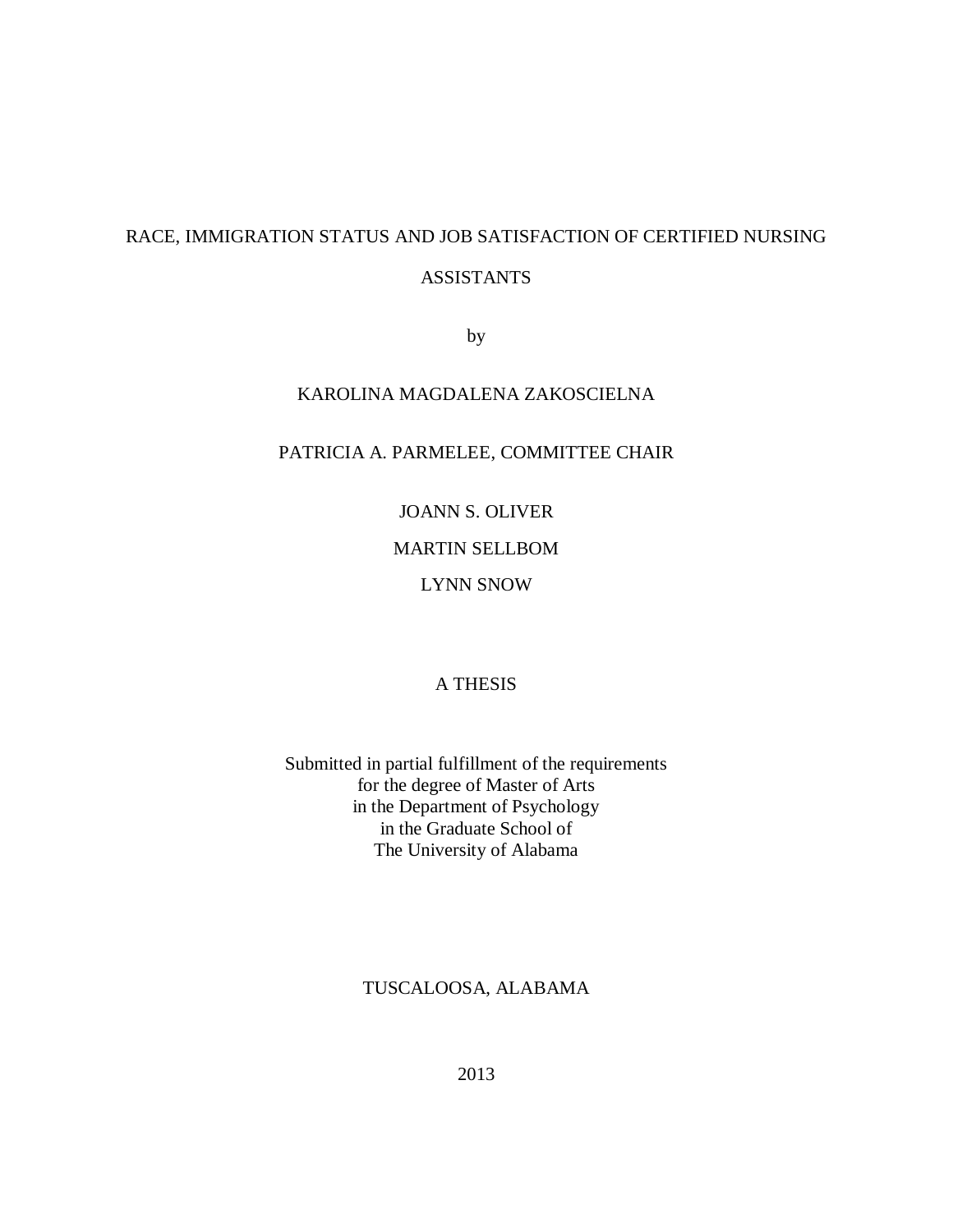Copyright Karolina Magdalena Zakoscielna 2013

ALL RIGHTS RESERVED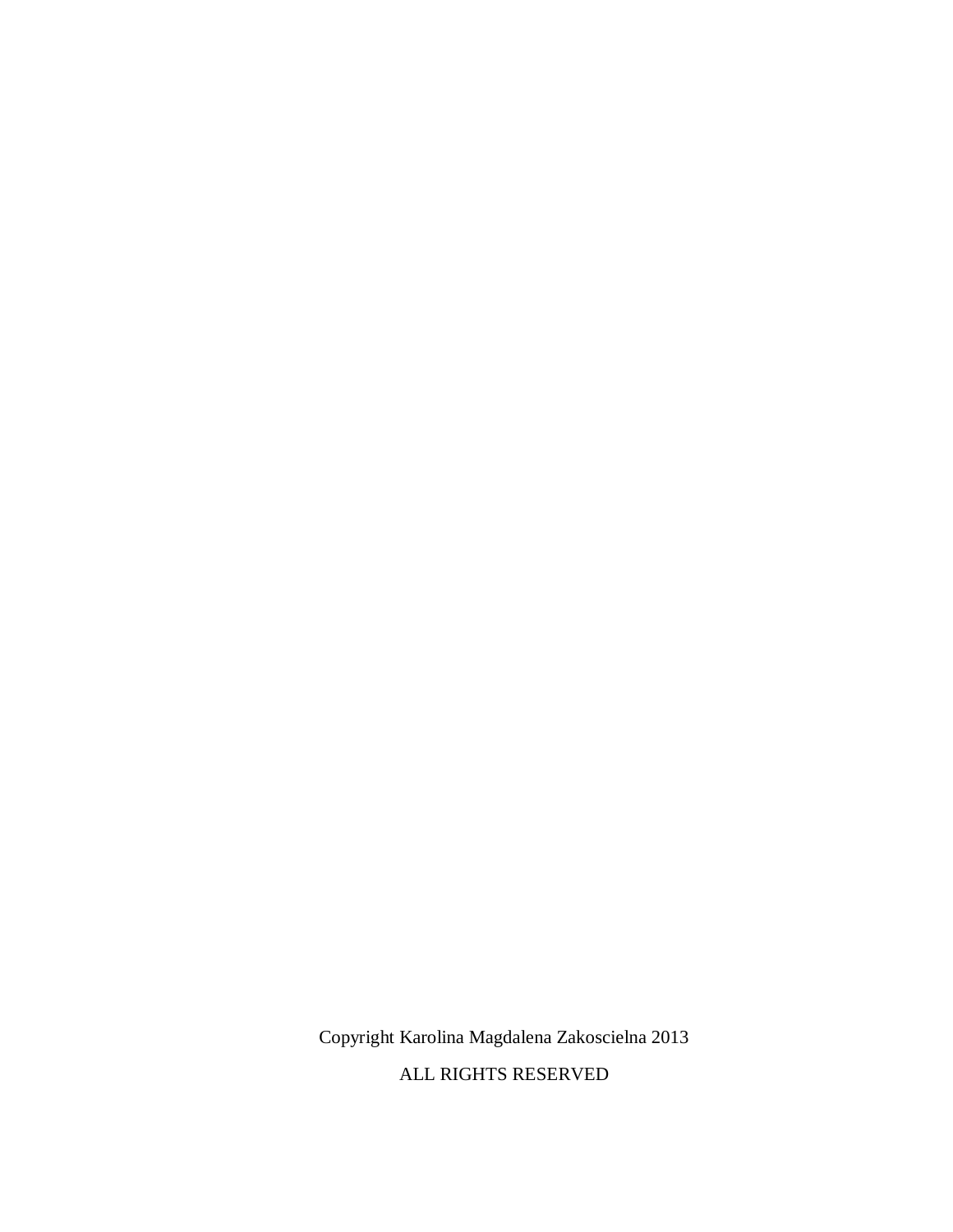#### ABSTRACT

Certified Nursing Assistants (CNAs) provide up to 90% of direct care to long-term care residents. Unfortunately, CNAs have an extraordinarily high turnover rate that is accompanied by low levels of work satisfaction. A largely qualitative body of literature has indicated that perceived lack of respect and perceived discrimination drive job satisfaction differently in CNAs of different race/ethnicity. This quantitative study examined CNA job satisfaction with an emphasis on race, immigration status, dementia training, respect, and perceived discrimination. Secondary data analysis of the National Nursing Assistant Survey used information from 3,017 nursing assistants in 1,500 nursing facilities, including data on training, supervision, client relationships, and workplace environment. This study looked at a sample of 2,352 participants; 61.3% were Non-Hispanic Whites (NHWs) and 31.4% were African Americans (AAs); 89% were US born citizens, 4.2% immigrants, and 6.8% citizens through naturalization. Path analyses indicated that race predicts job satisfaction, and that both respect and discrimination partially mediate that association. This pattern of findings was consistent across both racial groups. These effects varied with age. Immigration status and dementia training were hypothesized to moderate these effects by improving understanding of problem behavior, yet neither hypothesis was supported. These results highlight the complex nature of CNA job satisfaction in long-term care.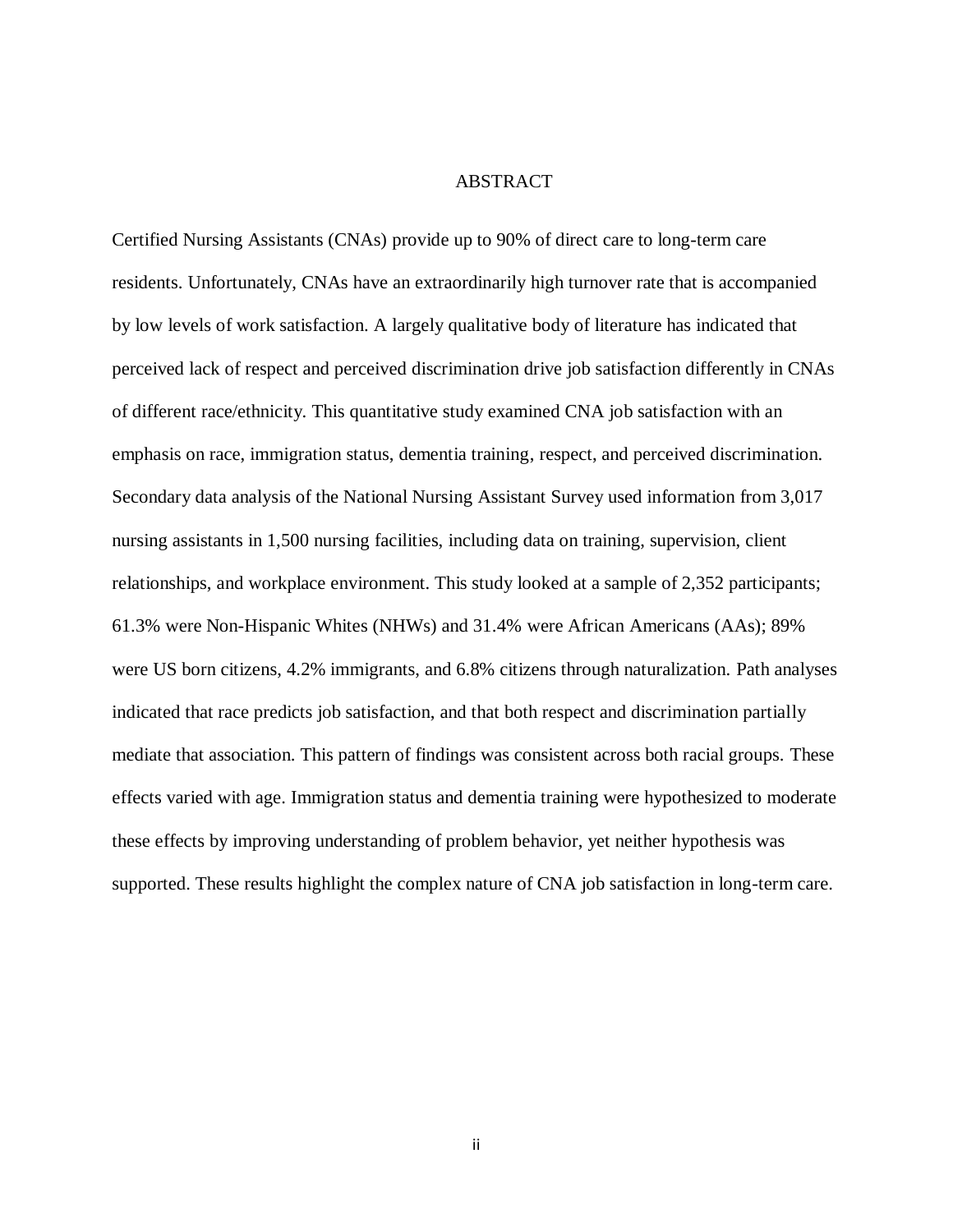## DEDICATION

This thesis is dedicated to my family, boyfriend, friends, and colleagues who have both helped and guided me through the both the process of creating this manuscript, as well as my academic career thus far.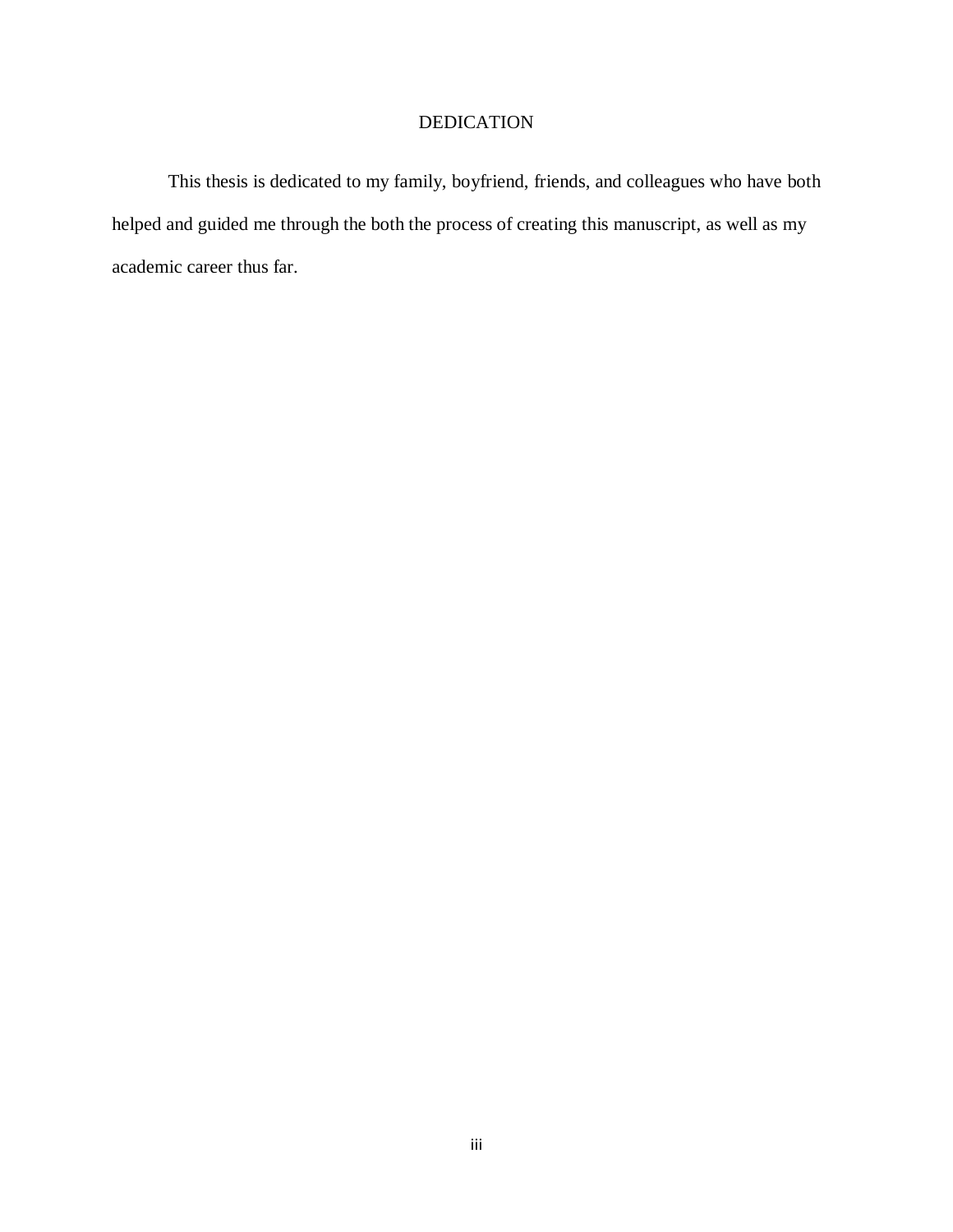### LIST OF ABBREVIATIONS AND SYMBOLS

- $\alpha$  Cronbach's alpha: used to measure internal consistency
- $β$  Beta: a standardized partial regression coefficient
- *M* Mean: the sum of a set of measurements divided by the number of measurements in the set
- *N* Sample size of group
- *p* Probability associated with the occurrence under the null hypothesis of a value as extreme as or more extreme than the observed value
- *r* Pearson product-moment correlation
- t Computed value of *t* test
- *SD* Standard Deviation: value of variation from the mean
- $\chi$ <sup>2</sup> Chi-square: test of significance of model fit
- $\Delta \chi$ <sup>2</sup> Delta chi-square: used to test the difference in fit between two models
- *<* Less than
- > Greater than
- *=* Equal to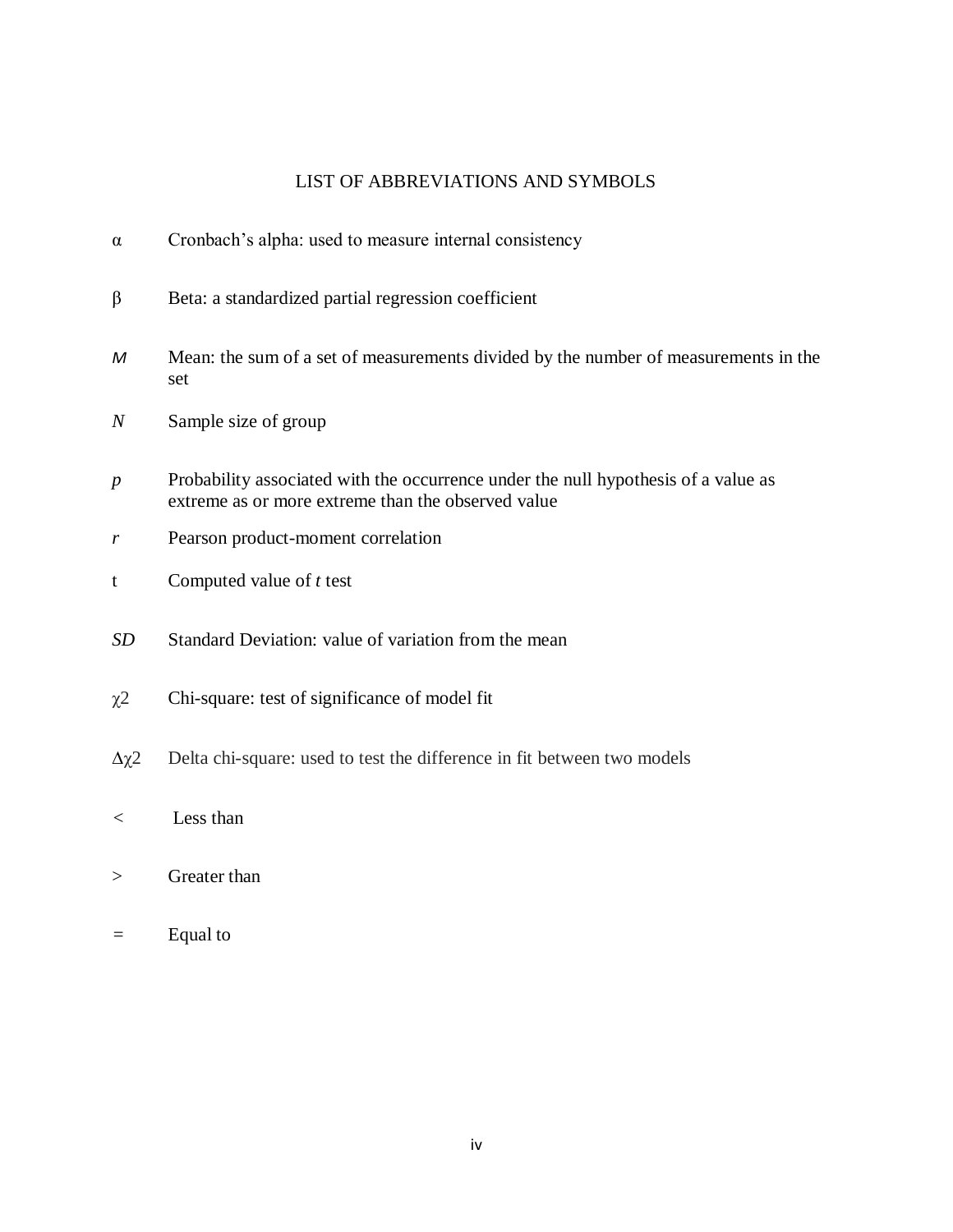#### ACKNOWLEDGMENTS

I am pleased and excited to have this opportunity to thank the many colleagues, friends, peers, and faculty members who have helped me throughout this manuscript process. I am especially indebted to the chairwoman of this thesis, Dr. Patricia A. Parmelee who has guided me with her vast knowledge and supervision; as well as inspired and motivated me with her supporting demeanor and successful career. I would like to thank my committee members, Dr. Oliver and Dr. Snow, who provided me with invaluable suggestions and support. In particular, I would like to thank committee member Dr. Sellbom who provided me with support, suggestions, and statistical expertise. I have truly valued the committee's patience and understanding, especially with the statistical development of this project. I would also like to thank the Center for Mental Health and Aging (CMHA) for the immense resources it provides its students, in particular access to my project's dataset.

I am also appreciative of my family and boyfriend for their continuous encouragement. They not only believed in me, but have always motivated me to reach my goals even when that meant moving over one thousand miles away.

Finally, I would like to thank my friends and fellow graduate students who have helped and supported me throughout graduate school at both The University of Alabama, and at Teachers College, Columbia University.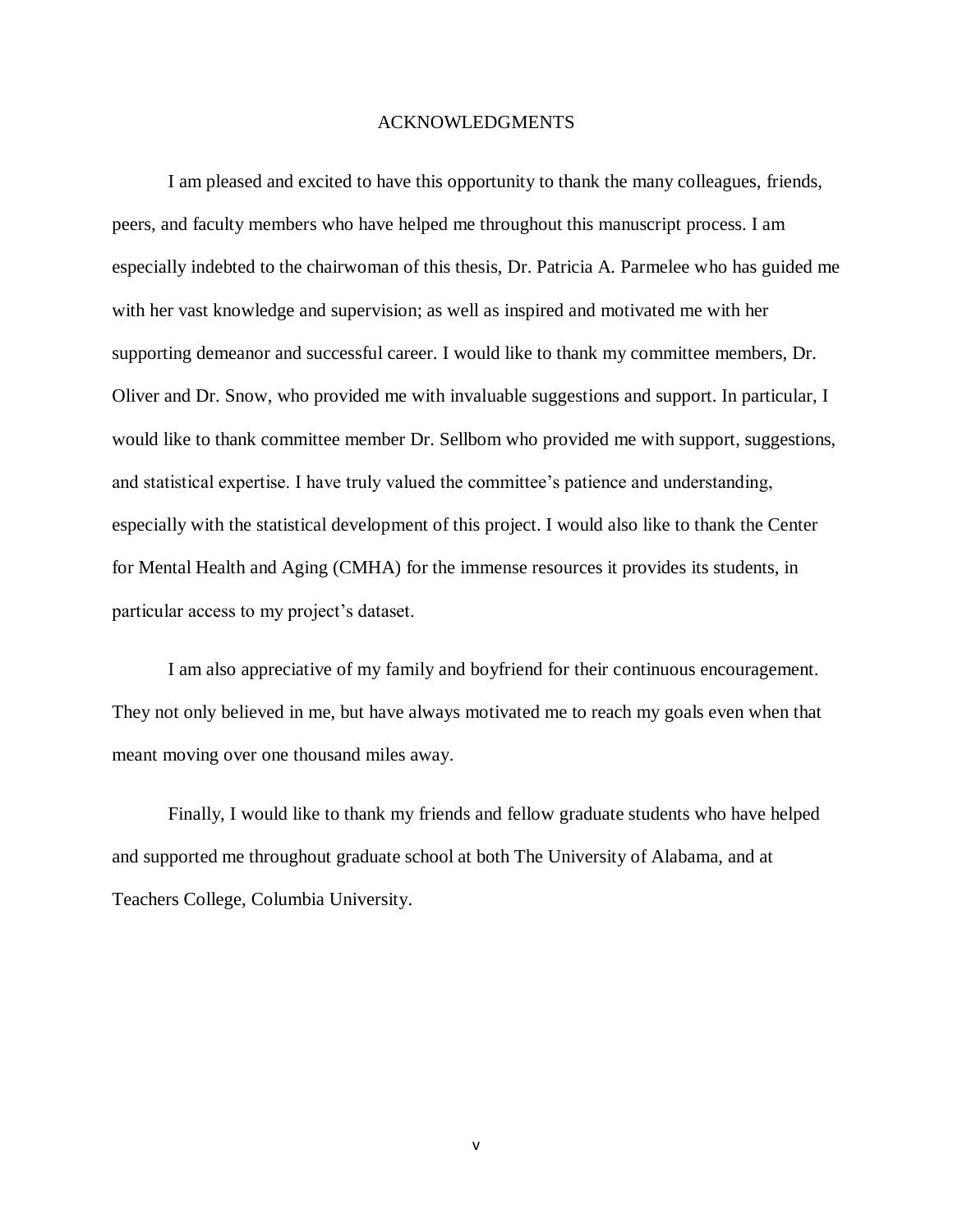## **CONTENTS**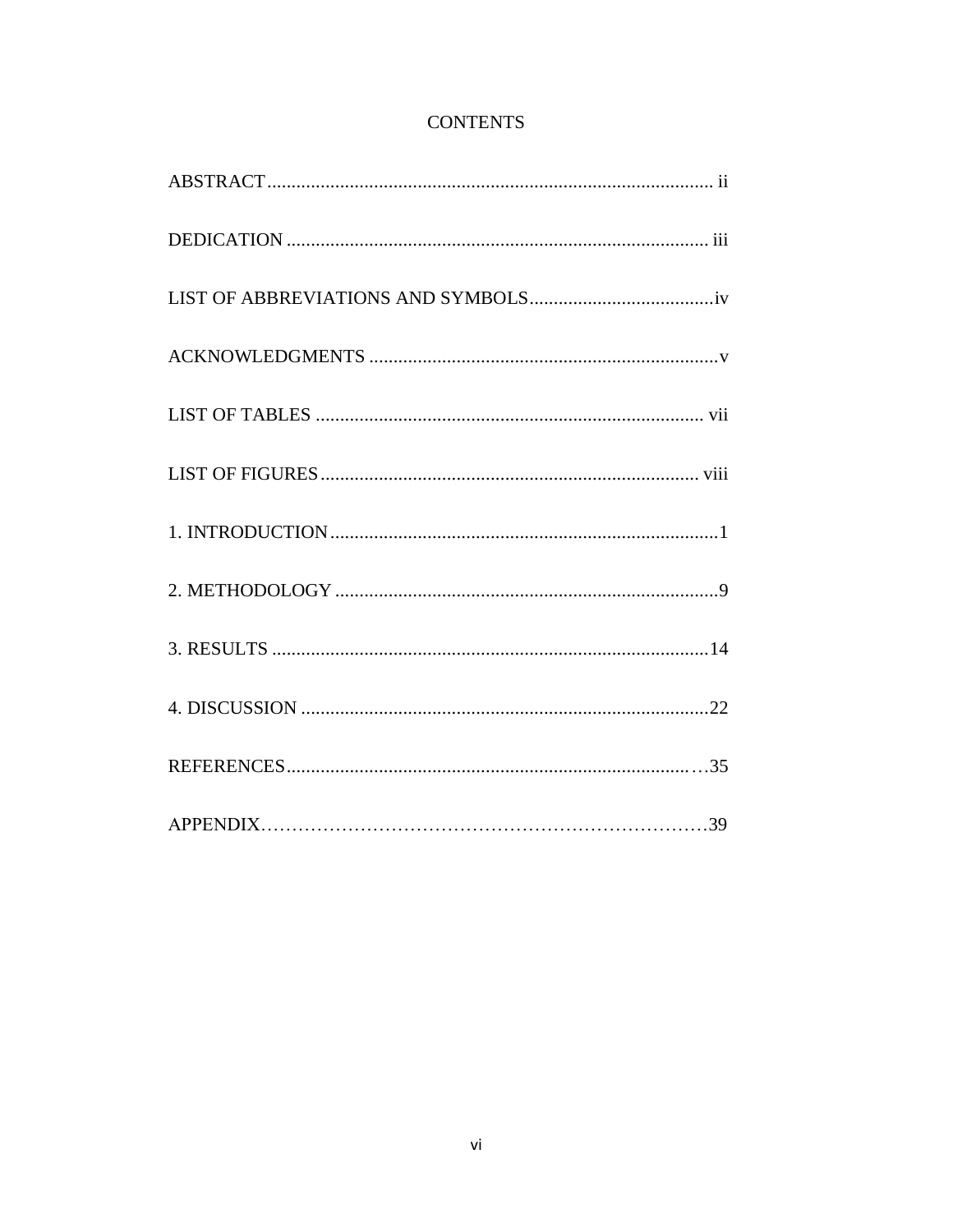## LIST OF TABLES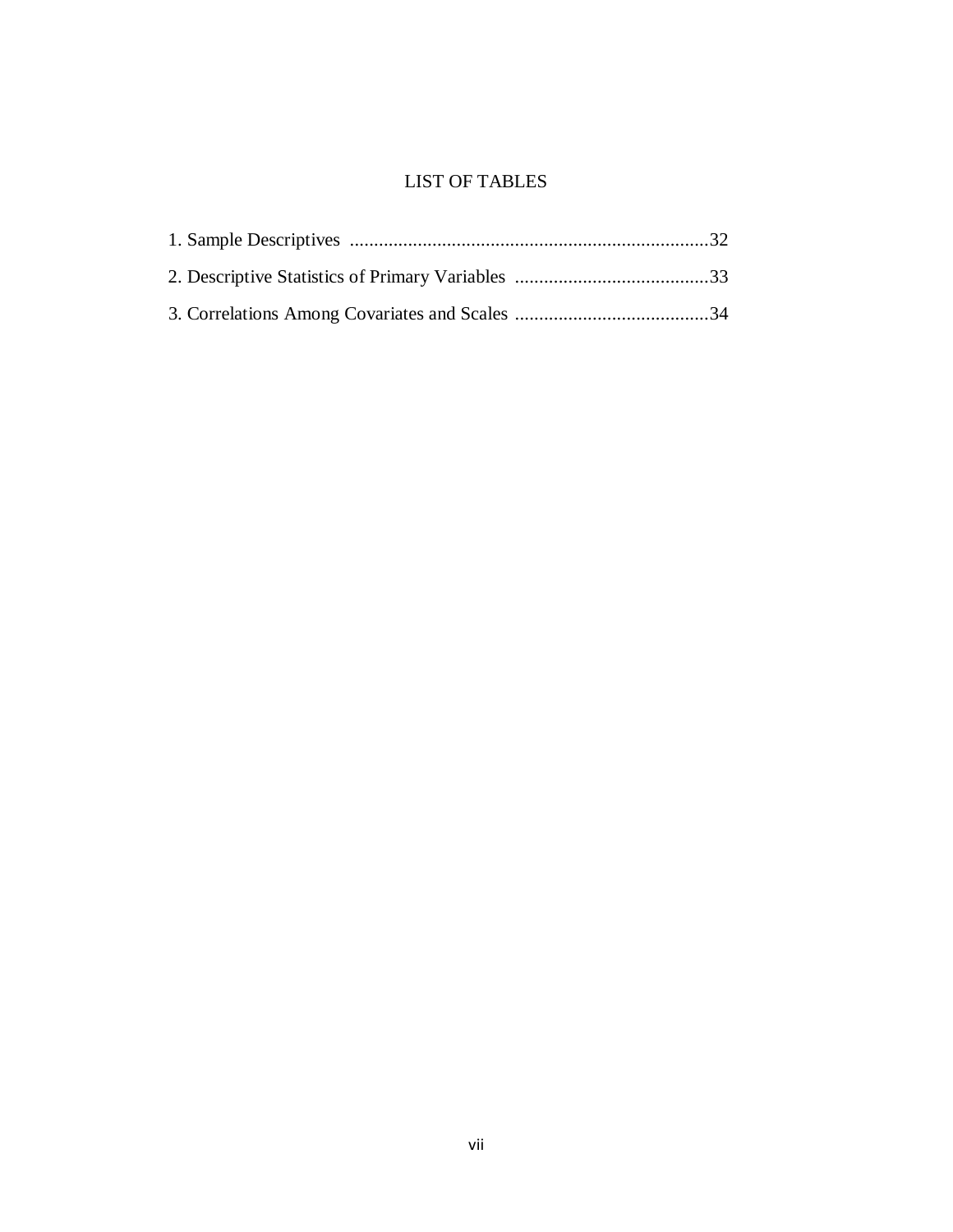## LIST OF FIGURES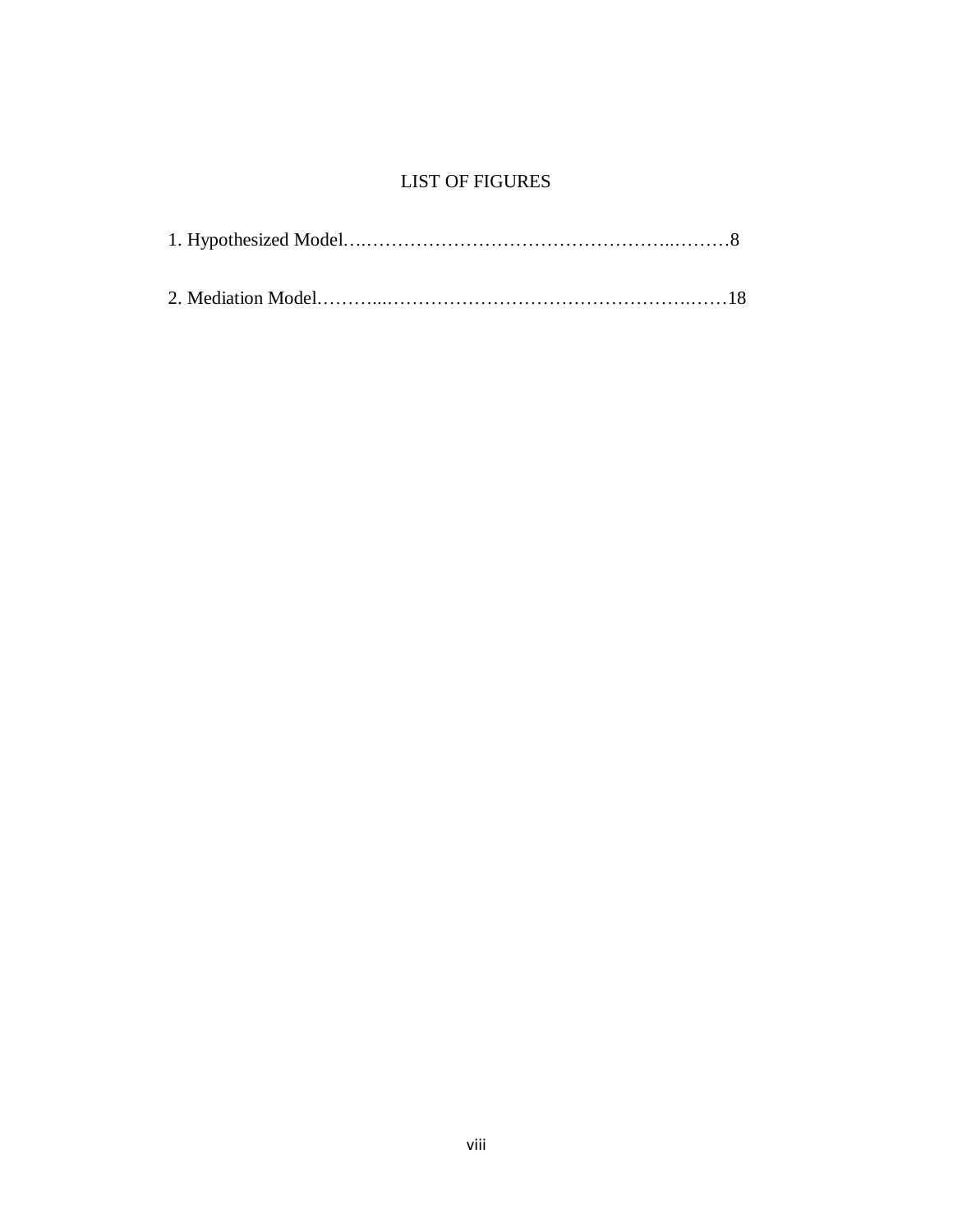#### CHAPTER 1

#### INTRODUCTION

#### **The Importance of the CNA**

Certified Nursing Assistants (CNAs) are an integral part of the workforce in long-term care facilities. In fact, CNAs provide up to 90% of direct care to residents of nursing homes, so it is important to ensure their work is appreciated and valued (Pennington, Scott, & Magilvy, 2003). Certified nursing assistants have an extraordinarily high turnover rate that is accompanied by low levels of work satisfaction (Bishop, Squillace, Meagher, Anderson, & Wiener, 2009; Cready, Yeatts, Hosdin, & Potts, 2008).

Research has indicated that this satisfaction can be mediated by perceived discrimination and perceived respect in the workplace. As an in-depth literature review later in this thesis will show, there are several factors that modify this relationship. In this proposed project, I will be exploring whether respect and discrimination can affect the relationship between race and job satisfaction, as well as whether immigration status and dementia training further modify these relationships.

In today's society, CNAs are younger, more educated, and more likely to hold full-time positions than CNAs in the past (Yamada, 2002). The same research has also suggested that CNAs are less likely to be US citizens now compared to 10 years ago. This is important for quality of care, and a central focus of this proposal. Regarding demographics, 92% of CNAs employed in nursing homes are female. Nearly half of all female employees are non-White, and 9% are non-US citizens (Squillace, Bercovitz, Rosenoff, & Remsburg, 2008). Other studies have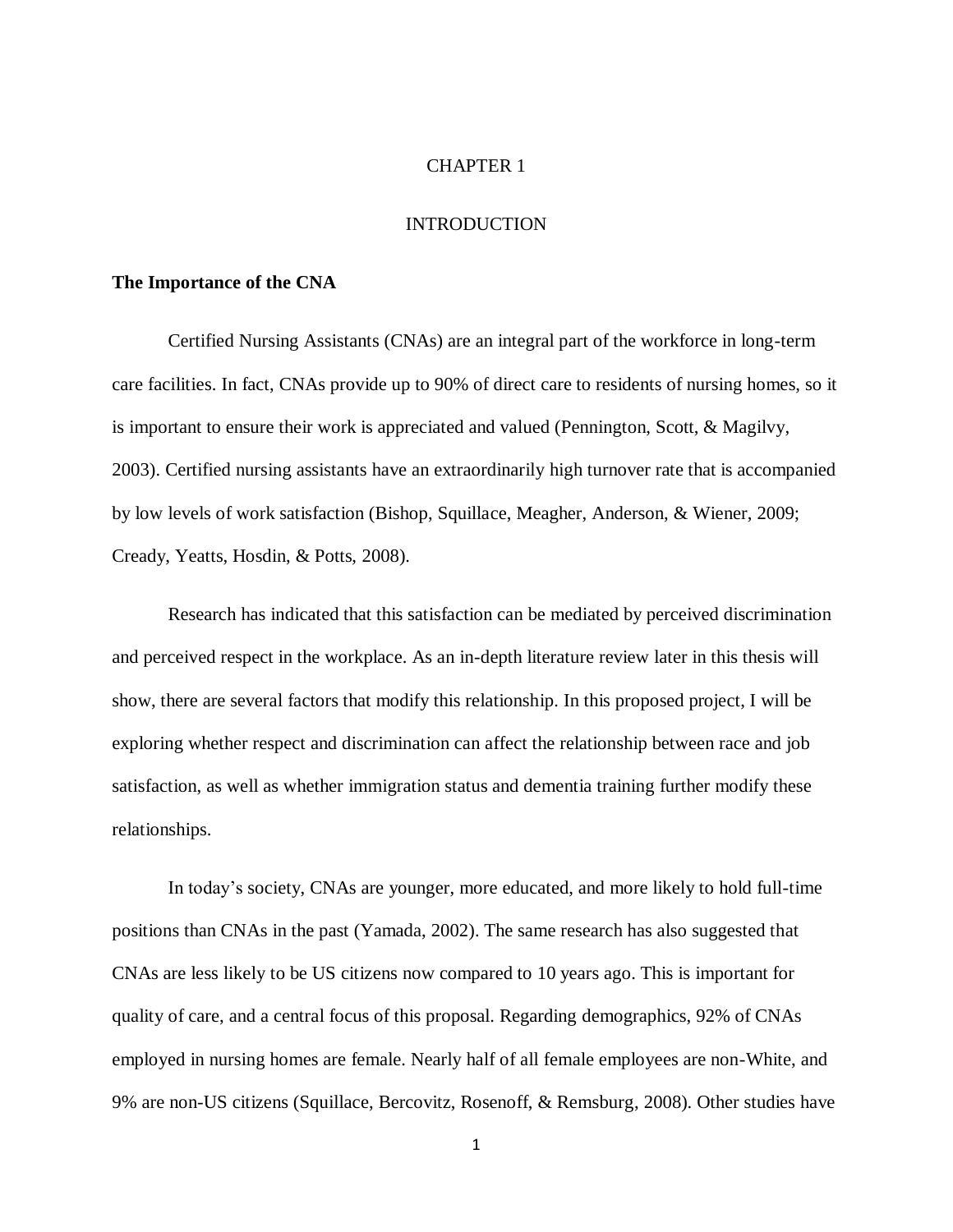indicated that 13.9% of nursing assistants are immigrants. Additionally, immigrants were more often better educated and more likely to be non-White than US born CNAs (Sloane, Williams, & Zimmerman 2010).

#### **The Problem of Turnover**

When looking at quality of the long-term care facility, the problem of turnover and satisfaction is very important. CNAs have been found to have an astounding turnover rate of 74.5% (The National Nursing Home Survey, 2004). This was the highest turnover rate of all nursing home staff (Donoghue, 2010). Other research within the last decade has pointed to similar turnover rates (American Health Care Association, 2003; Castle, & Engberg, 2005). Staff turnover has costly implications for the nursing home at the administrative level, staffing level, and resident quality of care level (Institute for the Future of Aging Services, 2007).

Research has indicated that there are many characteristics that can determine CNAs' intent to leave their jobs. Some of the important factors include facility-level characteristics such as supervisory qualities and benefits, and individual characteristics such as income and education of the CNA(Stearns, & D'Arcy, 2008). Other studies suggest that positive relations with staff and residents help retain CNAs in their position (Pennington, 2005). Not only has research shownthese factors to improve CNA retention rates, facility-level characteristics and positive relations have also been found to improve nursing home environment and quality of care in its entirety (Scott-Cawiezell et. al, 2005). It is crucial to keep these factors in mind when examining preventative measures for job turnover amongst CNAs. Not only will this help protect the residents of nursing homes, it can also protect the industry as a whole, by saving up to 4 billion dollars in costs associated with CNA turnover (Institute for the Future of Aging Services, 2007).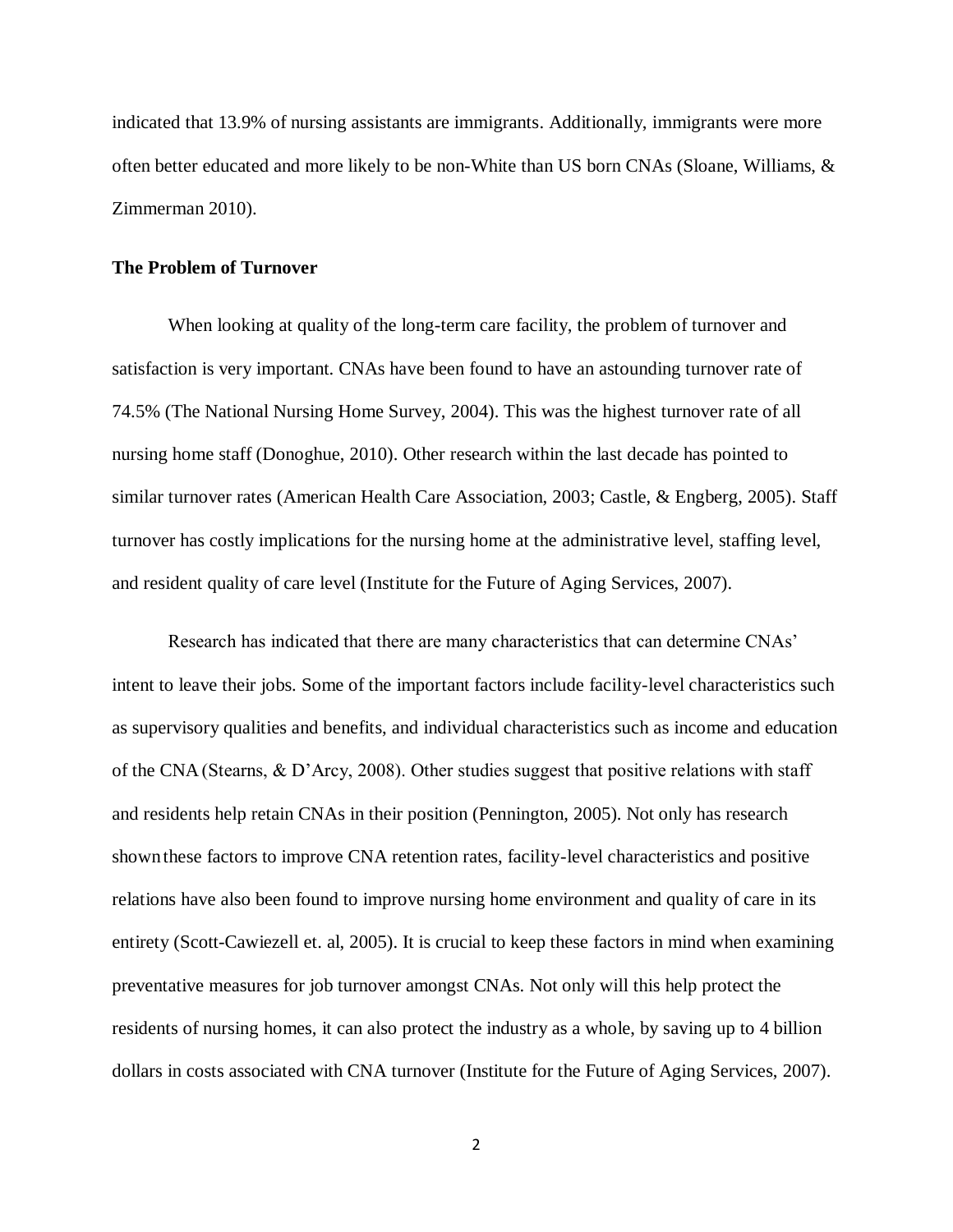There are several factors, both intrinsic and extrinsic, that motivate CNAs to stay at their jobs. A recent study suggests that some of the extrinsic rewards of the job are wages, benefits, and job security; factors such as training, mentoring, organizational culture, and personal characteristics increase intrinsic motivation (Wiener, Squillace, Anderson, & Khatutsky, 2009). This study identified other factors that affect job tenure, including training and career development, worker characteristics and opinions, facility characteristics, and area characteristics.

#### **Respect as a Driver of Job Satisfaction and Job Tenure**

Involving and empowering workers, providing more feedback, and encouraging more autonomy at work are all positively associated with job satisfaction. Another major component of this is respect (McGuire, Houser, Jarrar, Moy, & Wall, 2003), which is usually measured from the viewpoint of the respondent, and thus represents perceived respect.

Respect is one of the key factors to CNAs' success in their jobs. Lack of respect was the top reason identified as causing turnover in direct care staff (Mittal, Rosen, & Leana, 2009). It would be difficult to treat the issue of turnover amongst CNAs without exploring the idea of respect. Research has found that respect consistently drives job satisfaction and job tenure. For example, job satisfaction is higher when CNAs feel more respected and valued by their peers and supervisors (Bishop, Squillace, Meagher, Anderson, & Wiener, 2009). In addition, the same study found that good relationships with supervisors were also important when addressing staff satisfaction.

We need to foster respect amongst CNAs in order to improve job satisfaction and eventually, retention rates. Demonstrating appropriate levels of respect and appreciation to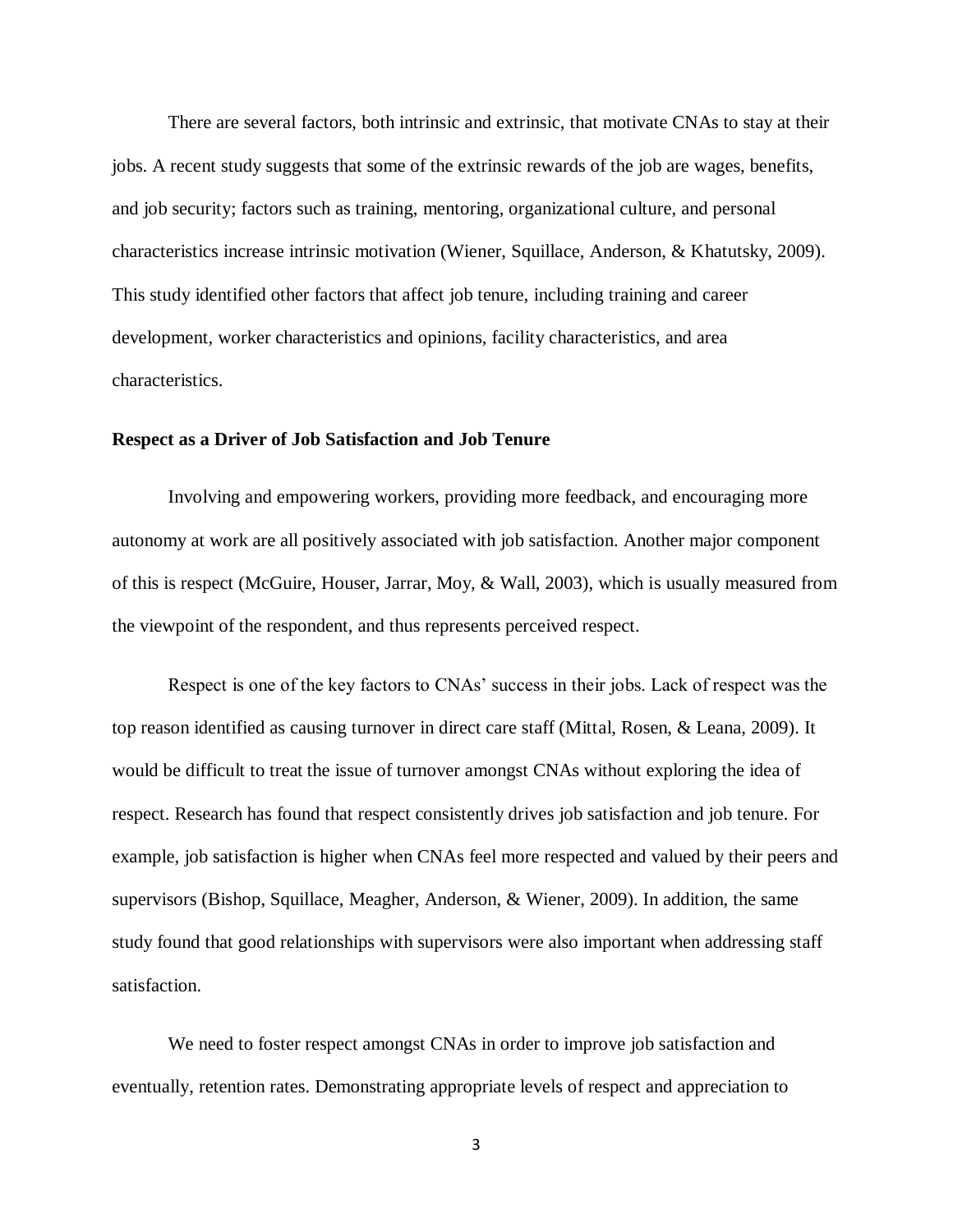CNAs seems to be associated with significantly higher retention (Bowers, Esmond, & Jaconson, 2003). This is especially important when exploring job turnover amongst immigrant direct care workers.

#### **Race and Immigration**

Because the CNA workforce is so diverse, it is important to look at whether race/ethnicity and immigration status have a particular bearing on job satisfaction. A previous study found that there are, in fact, differences in job satisfaction and intrinsic motivation depending on racial/ethnic diversity (Friday, & Friday, 2002). Intrinsic job factors (those attributed to the CNAs themselves) are essential when looking at overall job satisfaction and intention to leave. These intrinsic job factors include personal characteristics such as race and current job tenure. All of these characteristics make up a more positive "intrinsic" job satisfaction, which in turn decreases intent to leave (Decker, Harris-Kojetin, & Bercovitz, 2009). Unfortunately, this relationship is not explored very often amongst CNAs in the workplace.

Pre-existing literature also suggests that immigration status plays an important role in determining perceived respect amongst direct care workers. For example, immigrant workers, who more often reported feeling less respected by residents and families of long-term care facilities, were more likely than US born workers to report intent to leave their current long-term care facility within one year (Sloane, Williams, & Zimmerman 2010).

Race does play a role in the communication styles of CNAs with residents as well as other staff at their facility. For example, one study found that African American CNAs were more likely to report poorer agreement with family members regarding nursing care expectations. This predicted poor treatment for residents as per family, in that the family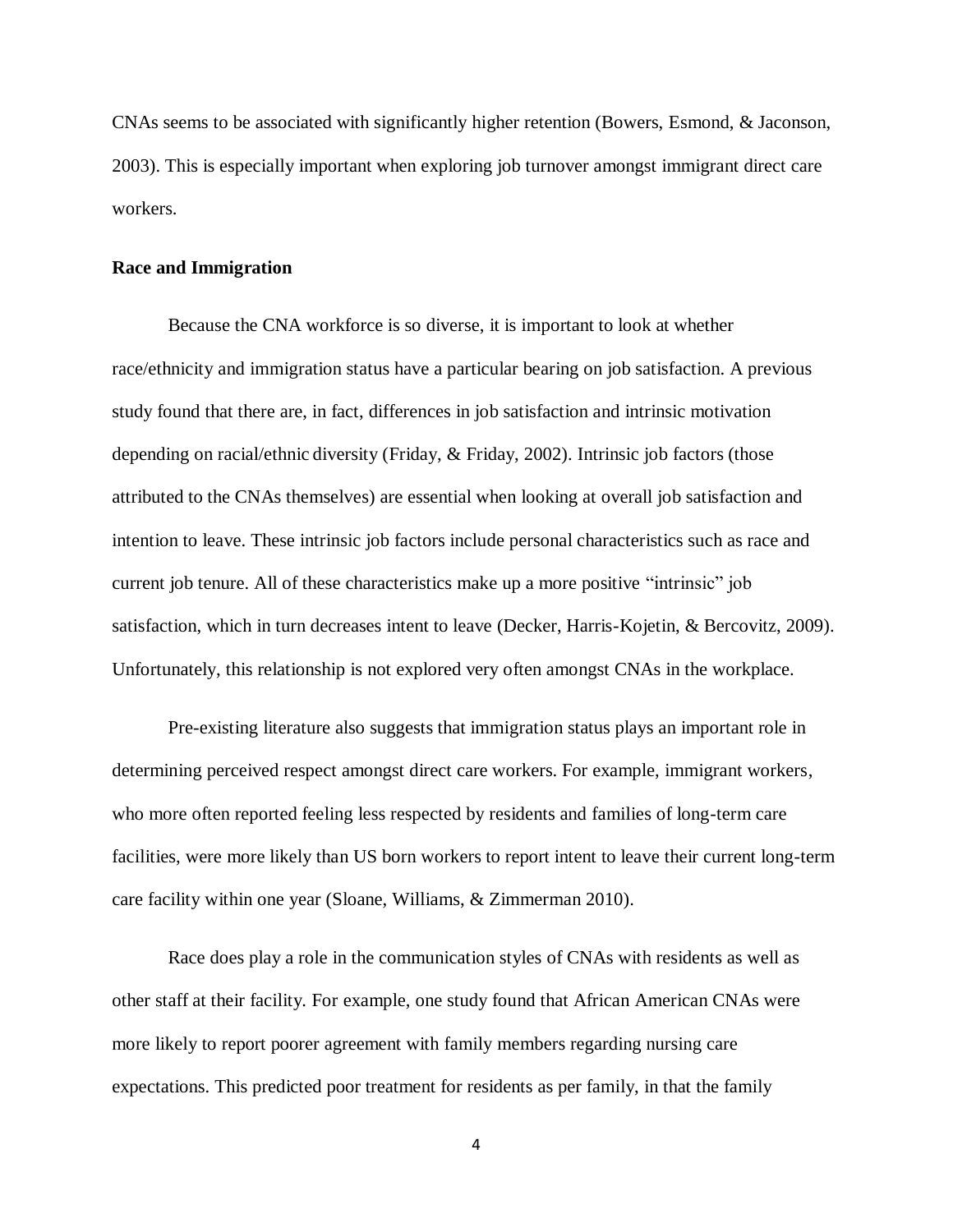perceived that the residents were treated poorly. This in turn predicted increased perception of conflict (i.e. miscommunication) by both CNAs and family (Abrahamson, Pillemer, Sechrist, & Suitor, 2011). Similarly, Berdes and Eckert (2012) found that CNAs felt they had different care expectations depending on their race. For example, CNAs stated that White workers are expected to carry out problem-solving tasks, while minority staff are expected to carry out menial tasks.

The same study also showed perceived racism not only toward workers of various race but also on the basis of immigration status. African immigrants were more likely to report experiencing more racismthan African Americans. They also often felt prejudice from their own coworkers due to their immigration status. Fortunately, immigration status is slowly being given more emphasis when looking at CNAs' job satisfaction. Not understanding this relationship could be detrimental to the quality of care a resident receives (Bourgeault, Atanackovic, Rashid, & Parpia, 2010).

#### **Race and Discrimination as Drivers of Respect and Job Satisfaction**

We know that race and discrimination are drivers of respect and job satisfaction. A study that yielded data on gender differences found that race and citizenship status more strongly predict work satisfaction than gender (Rakovski, & Price-Glynn, 2010). Unfortunately, racism does not just come from the residents or family members. Discrimination frequently occurs amongst different ethnic groups that work at the same facility (Ryosho, 2011). This study indicated that many workers preferred to stay within their own ethnic group, and did not prefer interacting with other ethnic groups.

Ryosho (2011) also pointed out that US born workers reported feeling that foreign born aides were prejudiced against them. As previously mentioned, though, other studies point out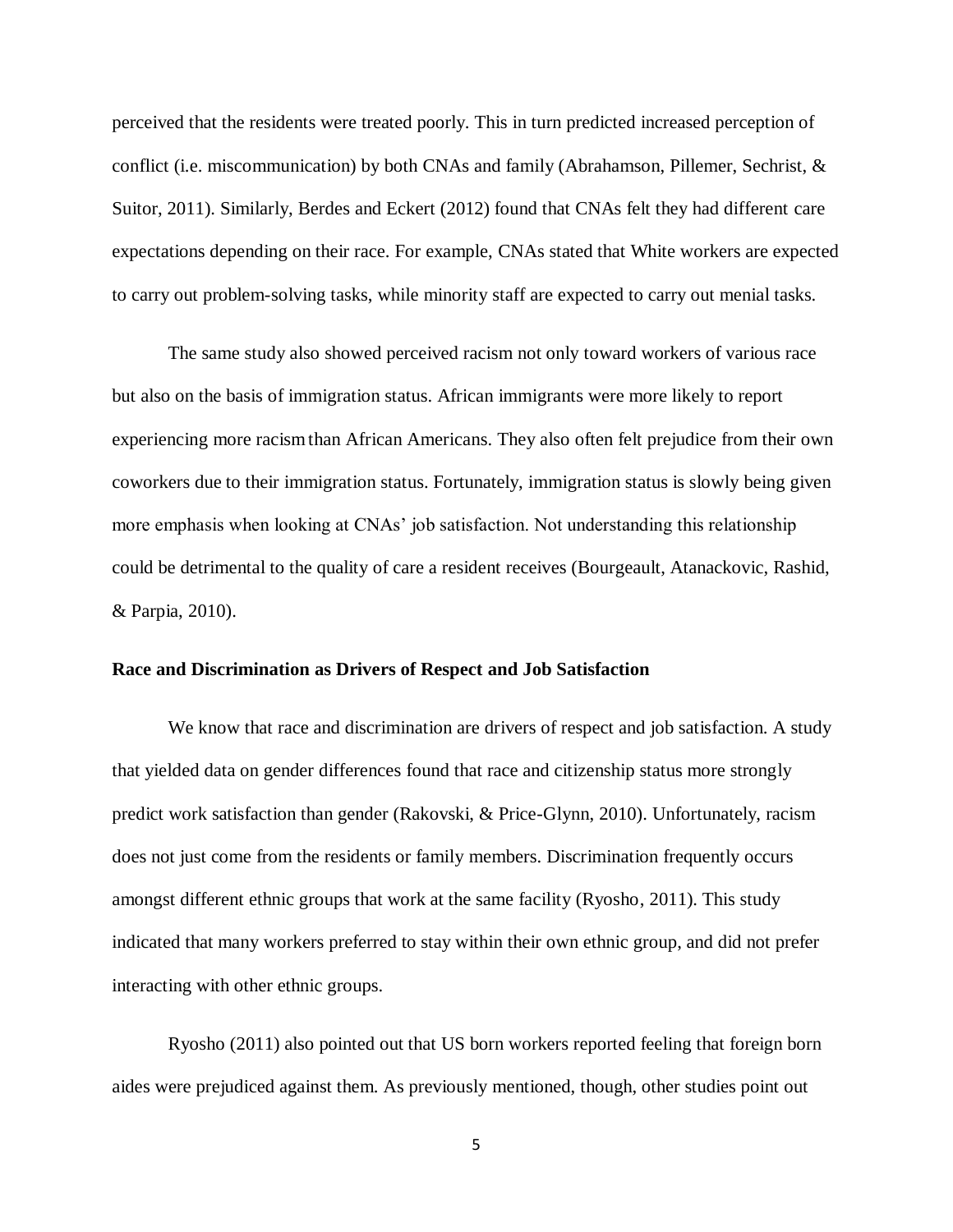that foreign born CNAs often feel discriminated against by US born CNAs. Additionally, foreign born staff identified more frequent and more severe racism towards them from their fellow employees (Jonson, 2012).

#### **Dementia Training**

Little is known about the efficacy and effectiveness of dementia training programs implemented in nursing homes to direct-care staff such as CNAs. In fact, most research that evaluated specific dementia care programs had such methodological weaknesses that conclusions could not be drawn about the effects of this intervention (Kuske et. al, 2007). This lack of appropriate dementia training efficacy is visible not only in nursing homes, but also specifically in dementia special care units (SCUs). Even in these dementia specific units, direct care staff are not being appropriately trained to meet the needs of dementia residents (Beck, Ortigara, Mercer, & Shue, 1999).

Beck, Ortigara, Mercer, and Shue (1999) identified several factors that are applicable barriers to dementia training amongst CNAs. For example, they identified immigration status as a social factor in dementia training. Foreign born aides may have language barriers or cultural beliefs and attitudes that change their views on dementia and affect their ability to profit from training. Race/ethnicity was also a social factor associated with dementia training. Even though CNAs stated that they had some knowledge about dementia, discriminatory language and behaviors from dementia residents still "hurt" the CNAs. These situations were often not appropriately followed up on by higher up staff.

The use of training manuals about dementia care by CNAs is quite infrequent. In SCUs, 46.8% of CNAs reported using these manuals, and in non SCUs, only 27.5% of CNAs used these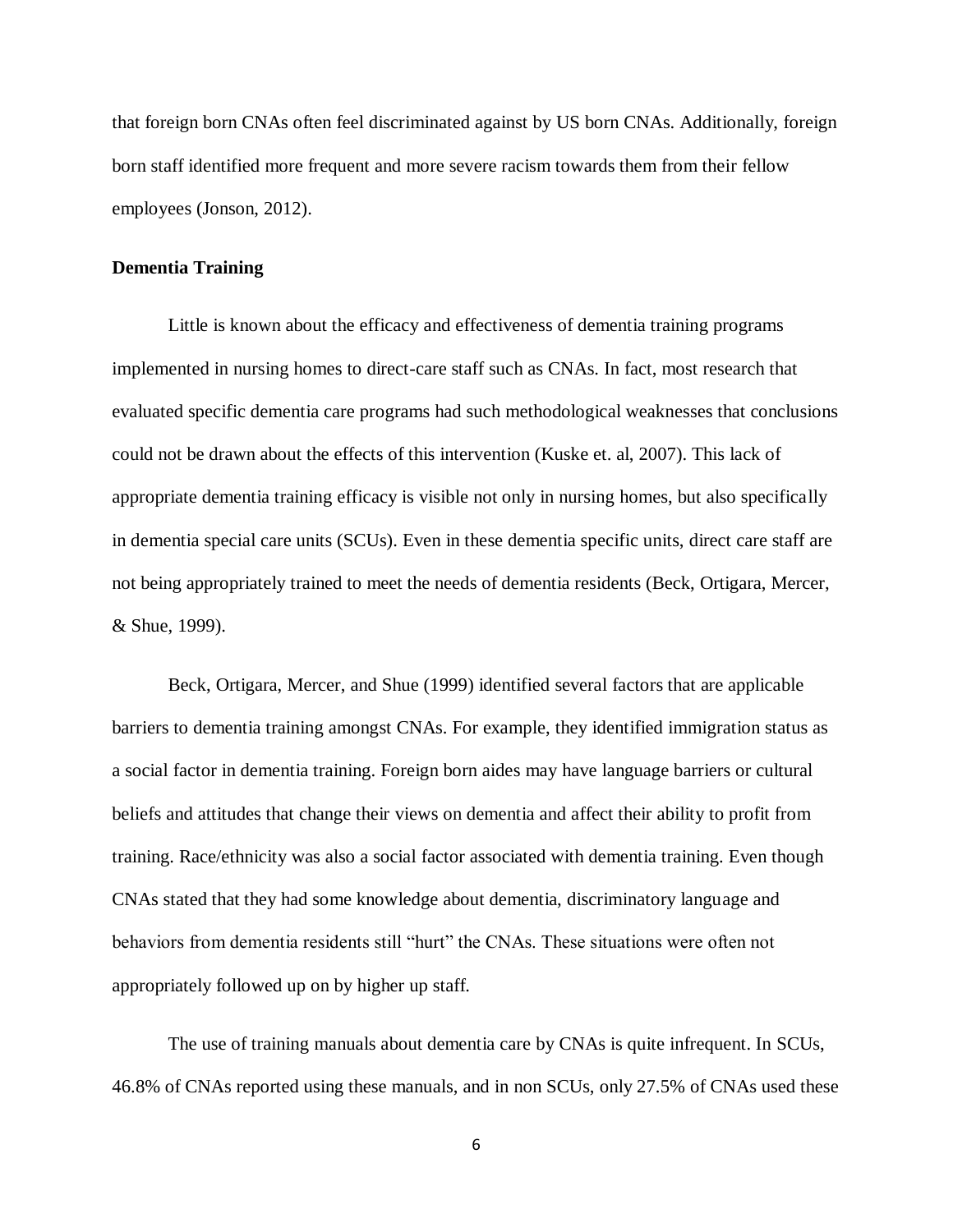manuals. Non SCUs in an SCU facility reported usage of 37.3%; however, in non SCUs in non SCU facilities, only 15.1% of CNAs used a dementia care training manual (Grant, Kane, Potthoff, & Ryden, 1996). This is surprising, as dementia care training seems to be a possible predictor of job satisfaction in a few different ways. One study found that when facilities provided training programs on dementia and working with cognitively impaired residents, employees reported decreased levels of racism from those residents (Ramirez, Teresi, & Holmes, 2006). This also led to more positive attitudes toward the residents themselves.

Respect and discrimination affect the relationship between race and job satisfaction in that certain races/ethnicities perceive less respect and increased discrimination, which decreases their job satisfaction. Immigration status shakes this relationship because regardless of race/ethnicity, immigrants feel less respect and more discriminated, than US born aides. This could potentially be complicated even further by the effects that dementia training may have on perceived respect and job satisfaction. Certified nursing assistants face challenges that can threaten the quality of care being provided to nursing home residents.

### **Hypothesis:**

Although some research has been done on race/ethnicity, immigrant status, perceived respect, perceived discrimination and dementia care skills among CNAs in long-term care facilities, no models have been formed to depict interrelationships among all of these factors. Additionally, there are no published studies that have simultaneously examined these factors. This project will address the gap in the literature and posits the following hypothesized model: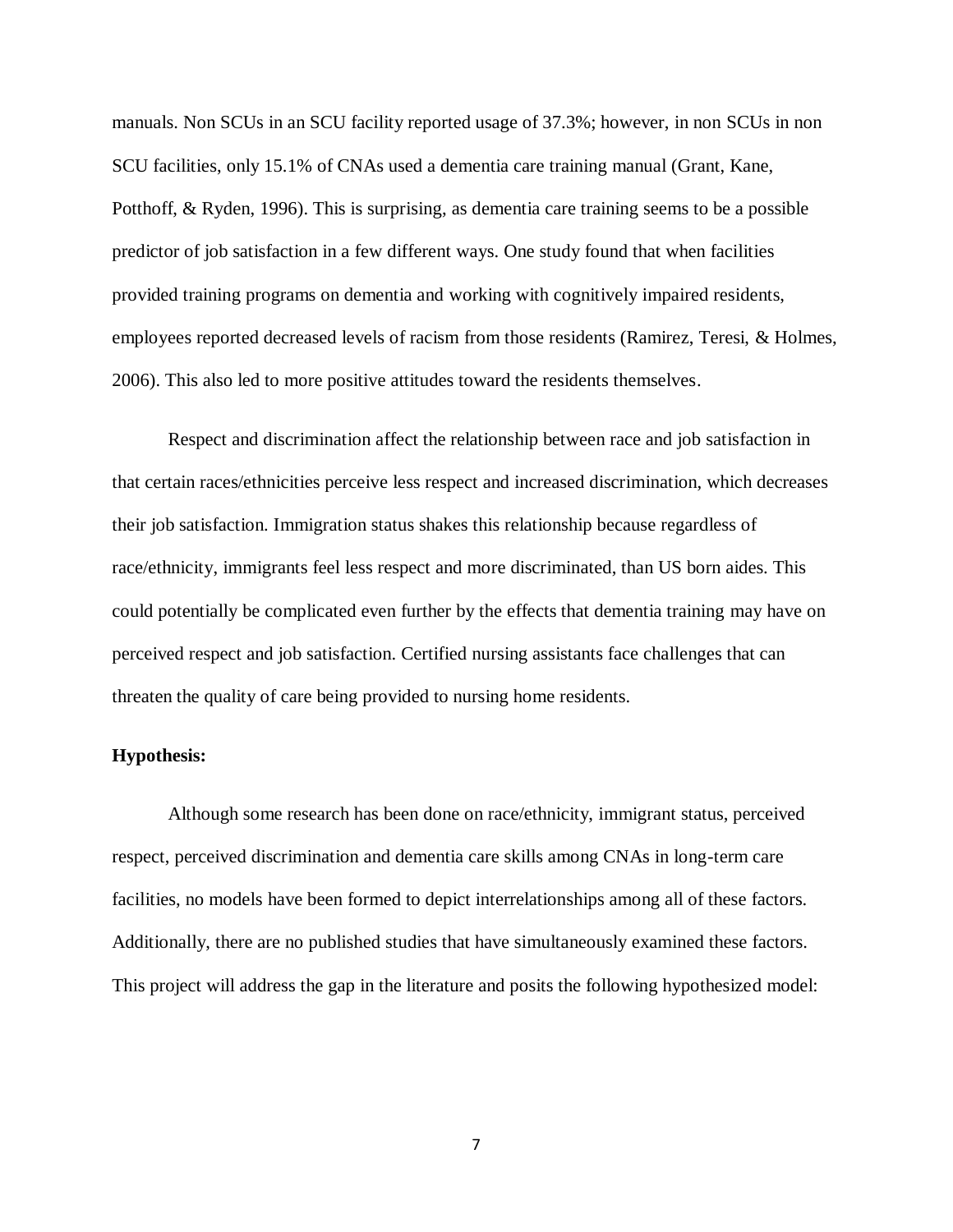

Based on the model, my hypotheses are as follows:

1a. As compared to non-Hispanic White CNAs, persons of African Descent are more likely to perceive increased discrimination and perceive less respect, which in turn decreases their job satisfaction and job tenure (Rakovski, & Price-Glynn, 2010; Ryosho, 2011).

1b. Immigrant Africans are more likely to be affected by this relationship than citizen African Americans (Ryosho, 2011; Johnson, 2012).

1c. White immigrants will also show this relationship, but to a lesser degree than persons of African Descent (Friday, & Friday, 2002).

2a. The more or better rated dementia training a CNA receives, the less discrimination and more respect they feel (Ramirez, Teresi, & Holmes, 2006).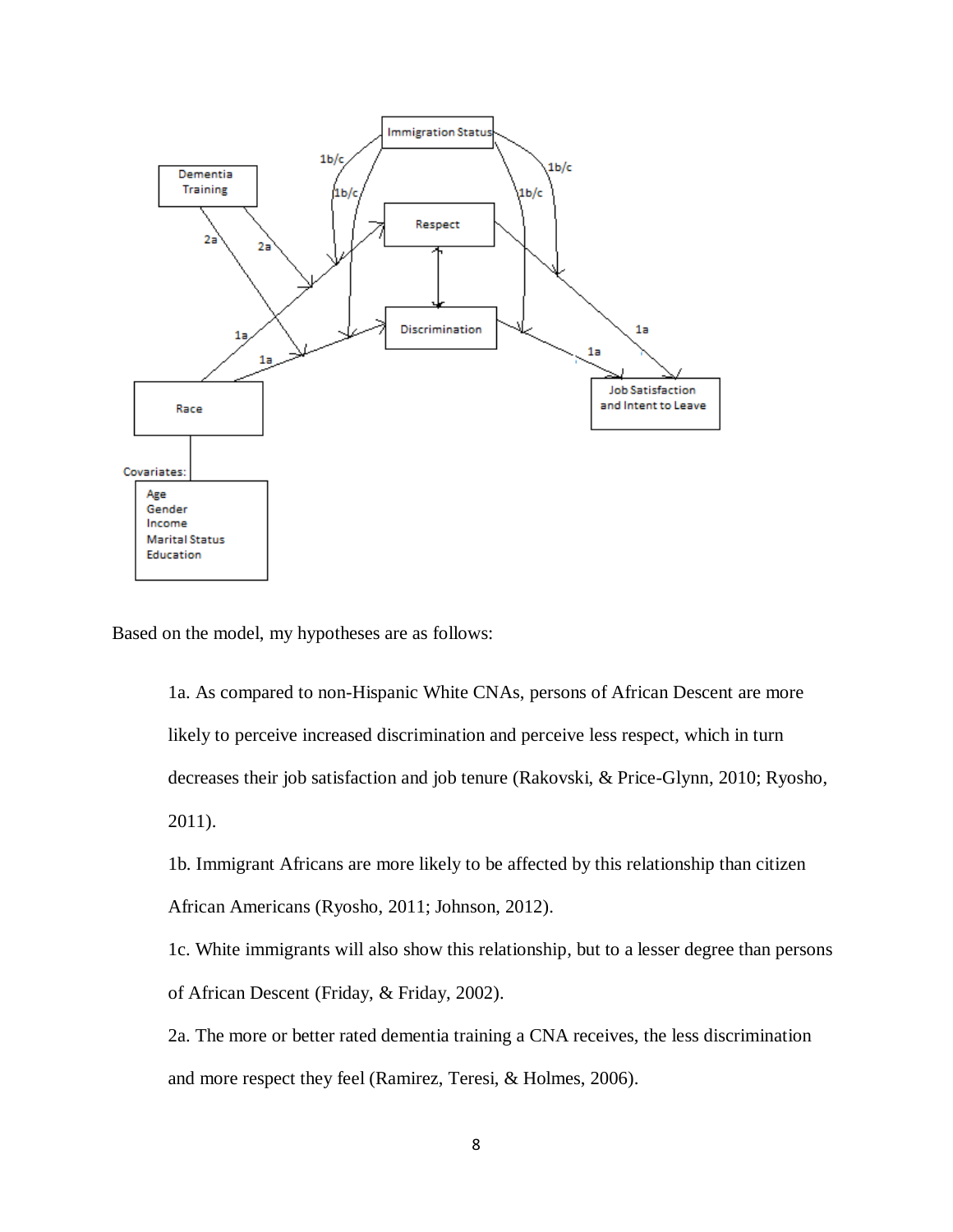#### CHAPTER 2

### METHODOLOGY

### **Data**

This secondary data analysis looked at data from the 2004 National Nursing Assistant Survey (NNAS). This survey is a part of the 2004 National Nursing Home Survey, which was sponsored by the U.S. Department of Health and Human Services in order to characterize the long-term care workforce. This survey selected 4,542 nursing assistants from 1,500 nursing facilities in the United States, 3,017 of whom participated in the survey. Telephone interviews were conducted to obtain information on education/training/licensure, job history, family life, management/supervision, client relations, organizational commitment, workplace environment, work-related injuries, and demographics. Both current CNAs and those who had left their jobs, "facility leavers", were interviewed.

#### **Participants**

Two thousand eight hundred ninety-seven participants were currently working at the nursing facility while taking this survey, whereas 120 had left their jobs. As I am exploring currently employed CNAs at this time, facility leavers were excluded from the analysis. The analyses conducted examined differences between two race groups: African Americans (AAs) and Non-Hispanic Whites (NHWs). One thousand five hundred four NHWs participated in the survey. Age range for this group of participants was 16-65, with a mean age of  $36.50$  (SD = 13.321). Ninety-eight NHW respondents were male, and 1406 were female. With regard to the AA group, 848 participants completed this survey. Age range for this group of participants was 17-65, with a mean age of  $38.02$  (SD = 11.312). Sixty eight AA respondents were male, and 780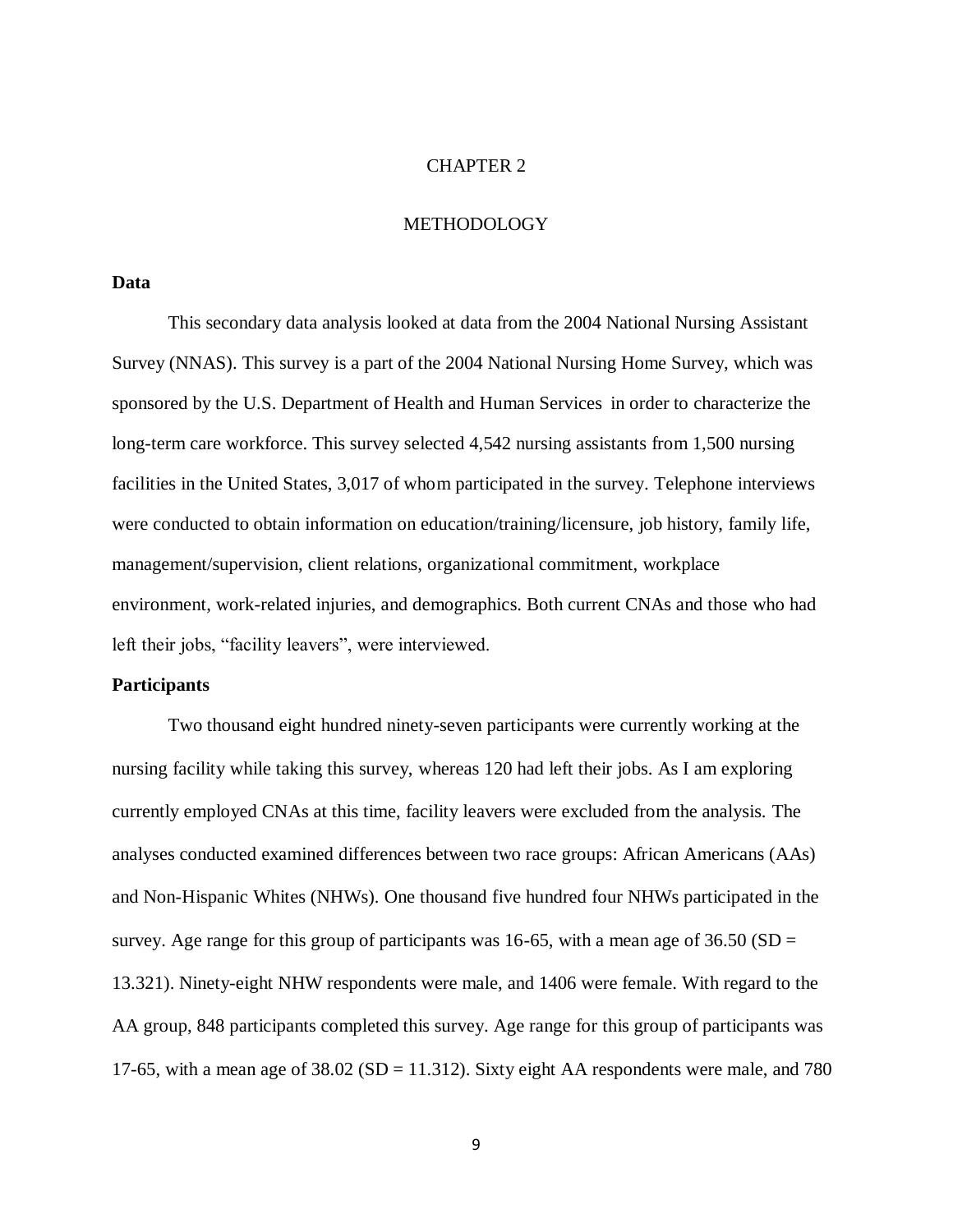were female. This resulted in a final sample size of 2,352. Refer to Table 1 for sample descriptives, including marital status, education, income, and immigration status.

#### **Measures**

#### **Covariates and Single-Item Variables**

The following demographics were planned to be used as covariates: age, gender, marital status, education, and income. Race is a single-item variable characterized by responses to the question "I'm going to read you a list of five race categories. Please choose one or more races that you consider yourself to be." Participants were chosen for my sample if they responded 1= NHW or  $2 = AA$ . Immigration status was categorized into 3 groups: US born, Naturalized, and Resident/Alien. Participants answered the following questions to determine these groups: "Are you a citizen of the United States?" and "Were you born a citizen of the United States, or did you become a citizen of the US through naturalization?"

Upon completing scale construction, standardized (normalized) scores were developed for each variable. The purpose of normalizing the data was so that the different scales could be easily compared and contrasted on the same metric. The immigration status variable was dummy coded as follows: Citizen 1 (Citizen not through naturalization: Y/N); Citizen 2 (Immigrant: Y/N); and Citizen 3 (If citizen, through naturalization: Y/N). Refer to Table 1 for sample descriptives.

#### **Job Satisfaction Construct**

Job satisfaction was measured by responses to questions such as "statements about your supervisor," and "how satisfied are you with your job." See Appendix A for a complete list of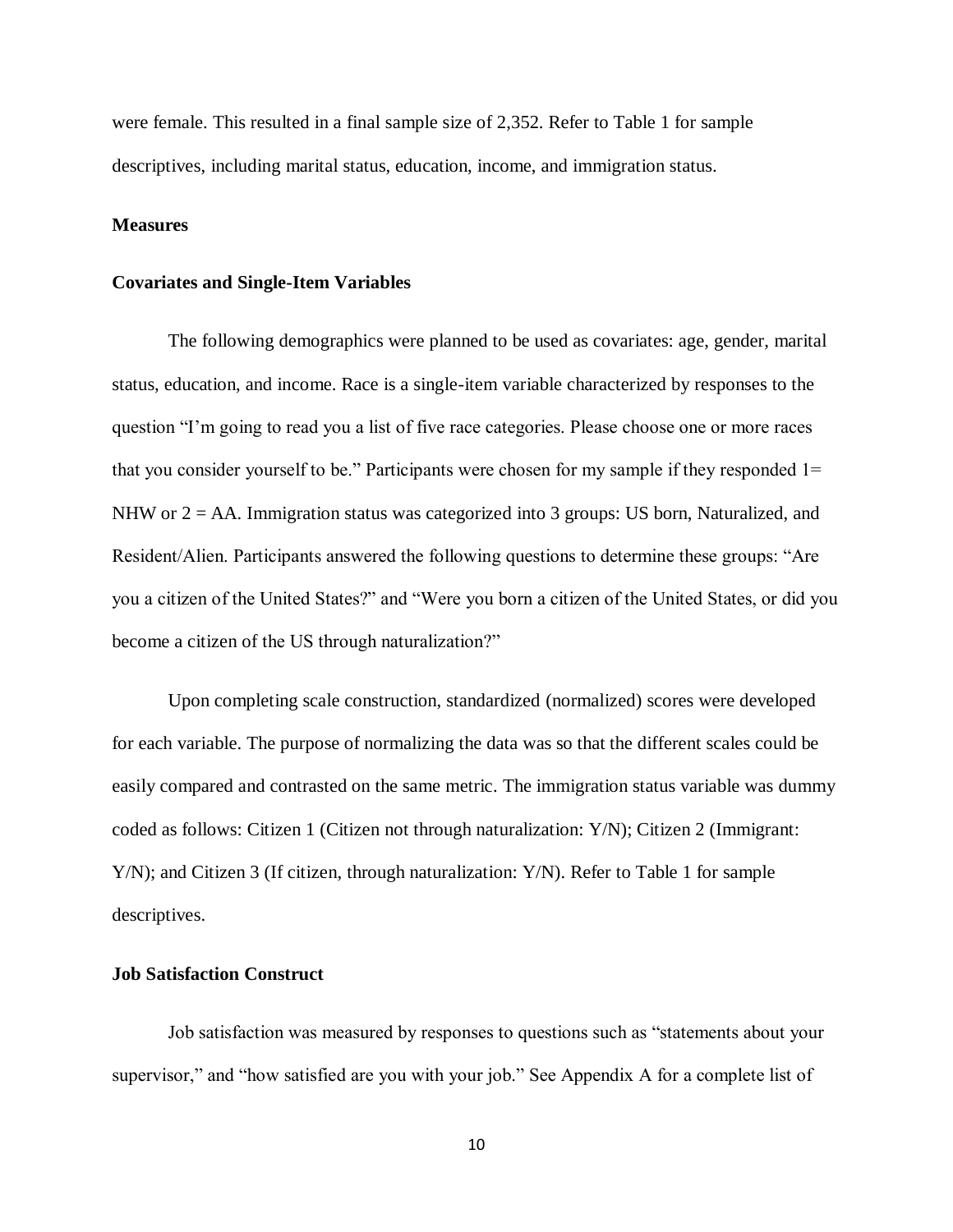job satisfaction items.Responses to the item, "how likely is it that you will leave this job at {SAMPLED FACILITY} in the next year?" will be used to represent intent to leave, as an additional measure of job satisfaction. The job satisfaction scale  $(M=1.81, SD=.71)$  is a 15-item scale that yields scores on a 1-4 metric. An average of all individual items was computed in order to develop the scale metric. For all items on the scale, low scores indicate high satisfaction, and high scores indicate low satisfaction. These 15 items yielded a Cronbach's alpha of .899, suggesting appropriate reliability.

### **Respect Construct**

Respect was measured by responses to questions such as "I am appropriately respected or rewarded by my nursing facility for my work" and "to what degree do you feel residents respect you, as part of their health care team?" Refer to Appendix B for complete list of respect scale items and how they were scored. Responses to these items were summed, and the average of 6 items used as a composite measure of respect. The resulting respect scale (M=4.20, SD=1.24) has a range of 3-10 in which lower scores indicate being treated respectfully by family/residents/supervisor, and high scores indicate less respect. Cronbach's alpha for this 6 item scale was .726, suggesting adequate reliability.

### **Discrimination Construct**

Discrimination was measured using one variable. The question representing this variable asks "on this job, were you ever discriminated against because of your race?" in which "1" indicates no and "4" indicates yes.

### **Dementia Care Construct**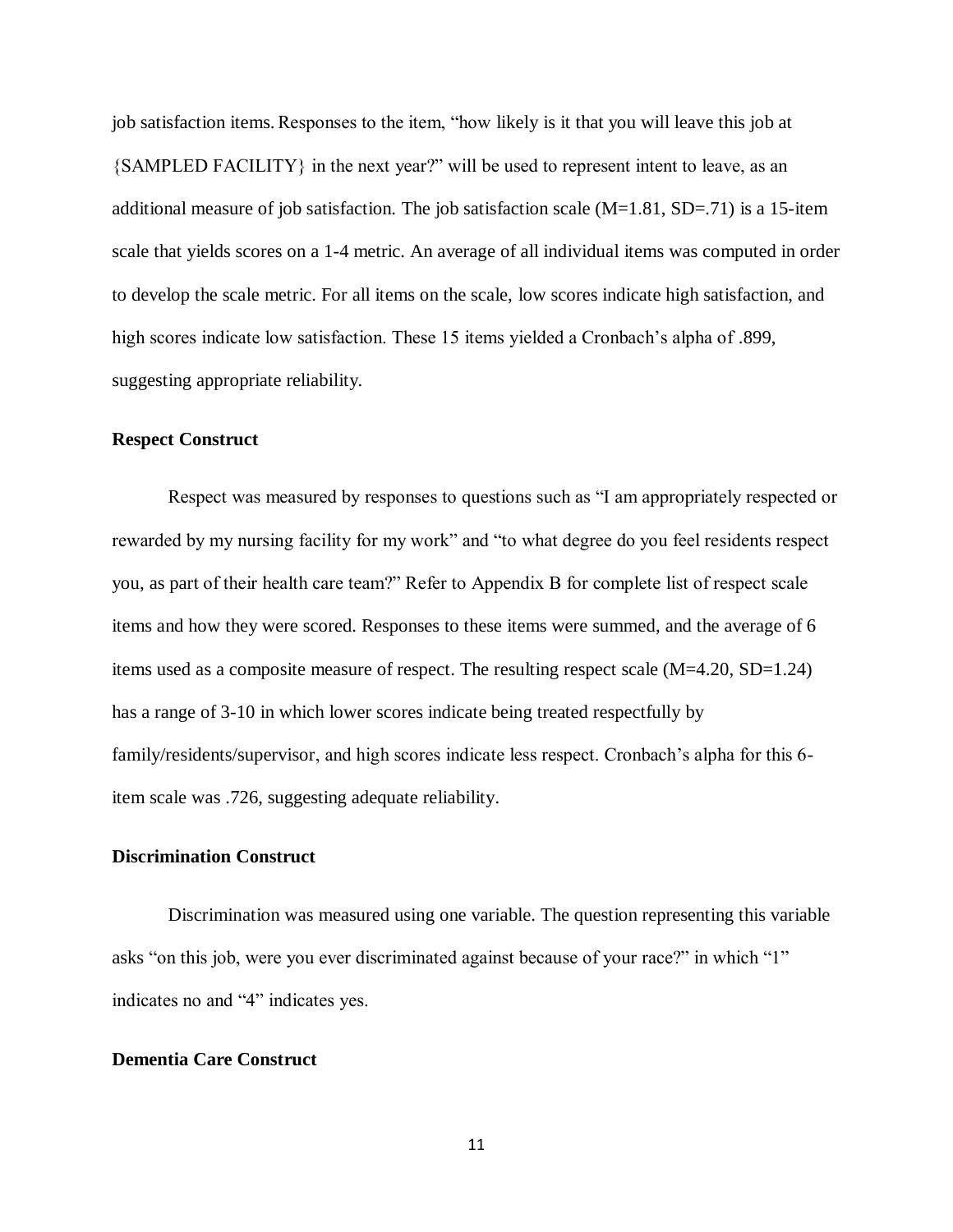Dementia care training was determined using two items. The first item asks how well the initial CNA training prepared the respondent for dementia care  $(1 = \text{excellent through } 4 = \text{not}$ offered), and the second item asks whether continuing education classes covered dementia training (1 = Yes and 4 = No). See Appendix D. The dementia training construct ( $M=1.26$ ,  $SD=1.43$ ) is a scale of 1.00-4.00 in which lower scores indicate positive experiences with dementia training, and higher scores indicate poor or no dementia training. Cronbach's alpha for this 2-item scale is .357. Although this is a low number, this is typical for scales with fewer items (Pallant, 2007 p. 95). The inter-item correlation for this scale was .225, indicating adequate reliability.

#### **Data Analysis Plan**

Analyses were preceded by data cleaning. This consisted of obtaining the file from the Center for Mental Health and Aging (CMHA) archives, extracting the items of interest, setting up an analytic file, and checking for the integrity of the data. The next step was to conduct preliminary analyses. This included descriptive statistics as well as checking for missing data, assessing for normality, transforming or reversing any variables as needed, and scale construction.

Next, I examined zero-order correlations among race, respect, discrimination, dementia training, immigration status, and the dependent variable, job satisfaction to determine whether or not significant relationships exist amongst the variables and their strengths.

The final part of the analysis involved testing the hypothesized model in two phases using the structural equation modeling (SEM) software, MPlus. The first analysis was a mediation model, in which respect and discrimination served as mediators between race and job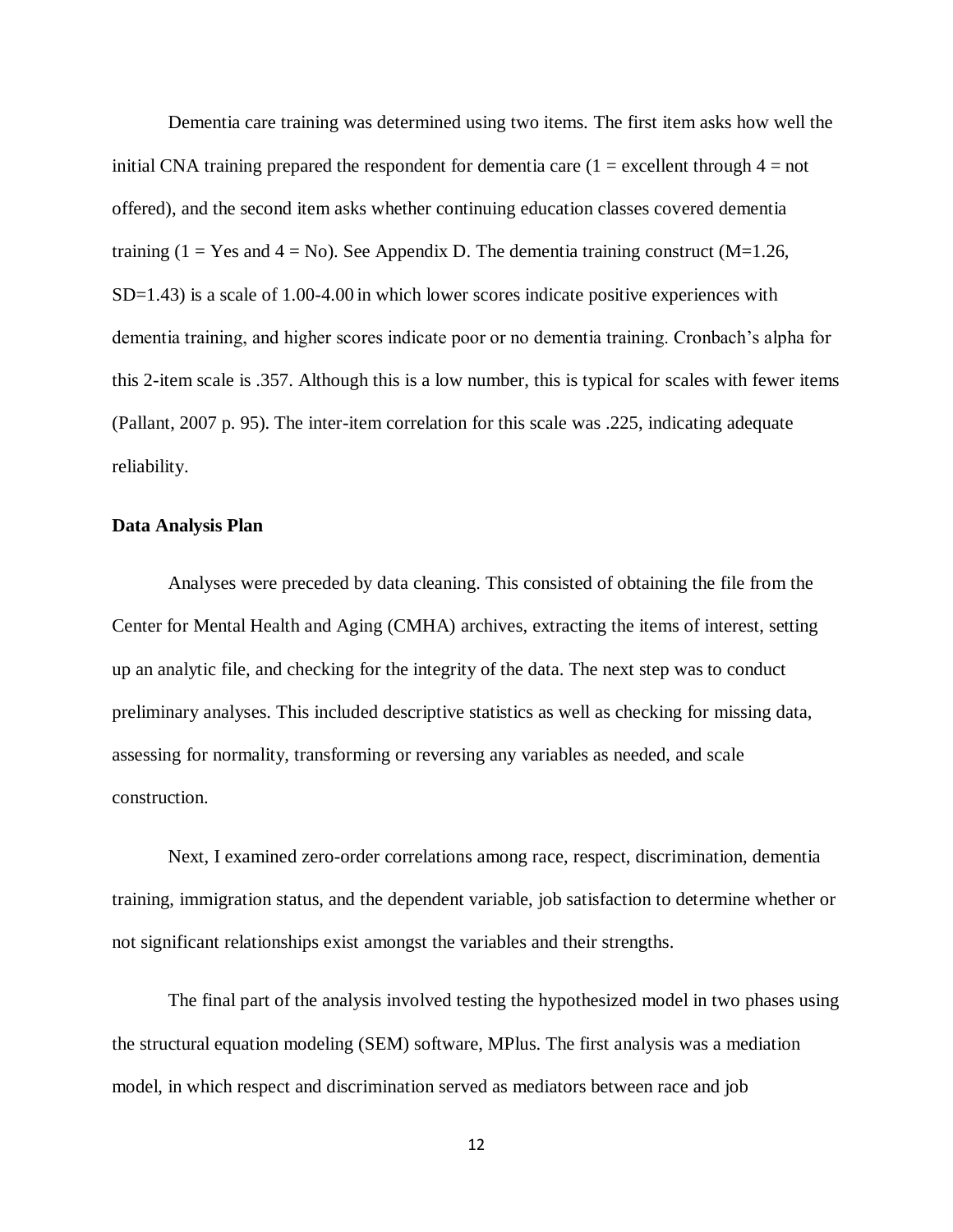satisfaction. For the second path analysis, I examined moderated mediation models, in which dementia training and immigration status served as separate moderators of the hypothesized mediated paths. Bootstrapping was used to generate standard errors of the indirect parameters, in order to account for asymmetries in the data.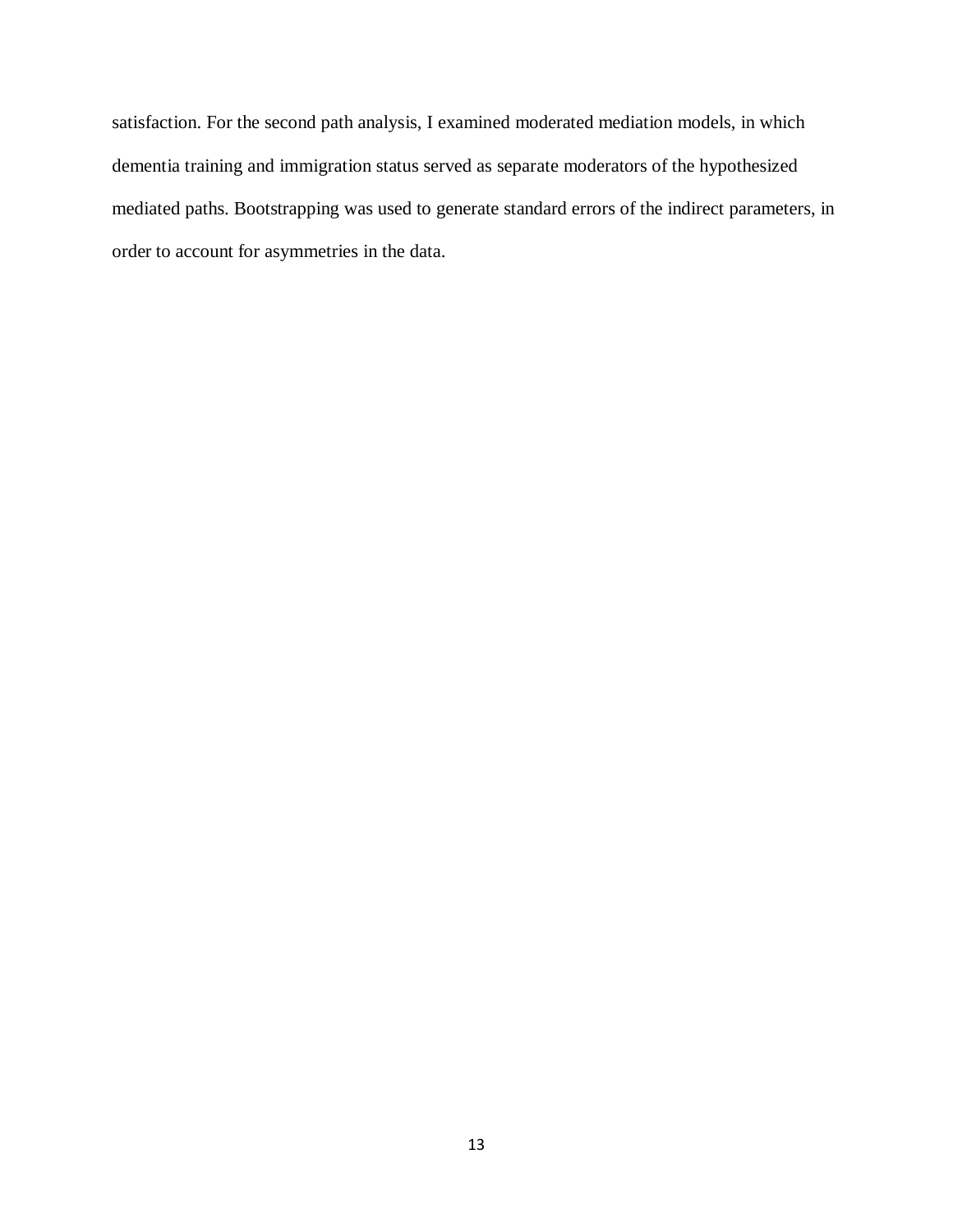#### CHAPTER 3

#### RESULTS

#### **Preliminary Analyses**

#### *Descriptive Statistics*

The core sample of this project is 2,352; however, for the dementia training construct only a subsample of 1,857 participants were examined. Since the dementia training construct is a two-item scale, any participant who had missing values for either of the two variables was not included in the analysis. This excluded 495 participants from the dementia training analyses. Basic descriptive statistics of primary variables can be found in Table 2 which displays the Ns, minimum and maximum scale values, mean, and standard deviations.

One-way ANOVAs were run between race and the four primary scales: job satisfaction, respect, discrimination, and dementia training. There was a statistically significant difference for race and job satisfaction:  $F(1, 2331) = 4.61$ ,  $p < .05$ ; indicating that AAs (M = 1.853, SD = 0.716) report less job satisfaction than NHWs ( $M = 1.790$ ,  $SD = 0.718$ ), with small effect size (Cohen's  $d = .1$ ) There was also a statistically significant difference for race and perceived respect: *F* (1, 2326) = 24.328, *p* < .001; indicating that AAs (M = 4.367, SD = 1.344) report less perceived respect than NHWs ( $M = 4.103$ ,  $SD = 1.344$ ), with small effect size (Cohen's  $d = .2$ ). Additionally, there was a statistically significant difference for race and perceived discrimination:  $F(1, 2325) = 55.684$ ,  $p < .001$ ; indicating that AAs (M = 1.34, SD = 0.946) report more discrimination than NHWs ( $M = 1.10$ , SD = 0.550), with small effect size (Cohen's  $d = .25$ ). Lastly, there was a statistically significant difference for race and dementia training:  $F(1, 1570) = 44.211$ ,  $p < .001$ ; indicating that AAs (M = 0.960, SD = 0.953) report better rated dementia training than NHWs ( $M = 1.454$ ,  $SD = 1.650$ ), with medium effect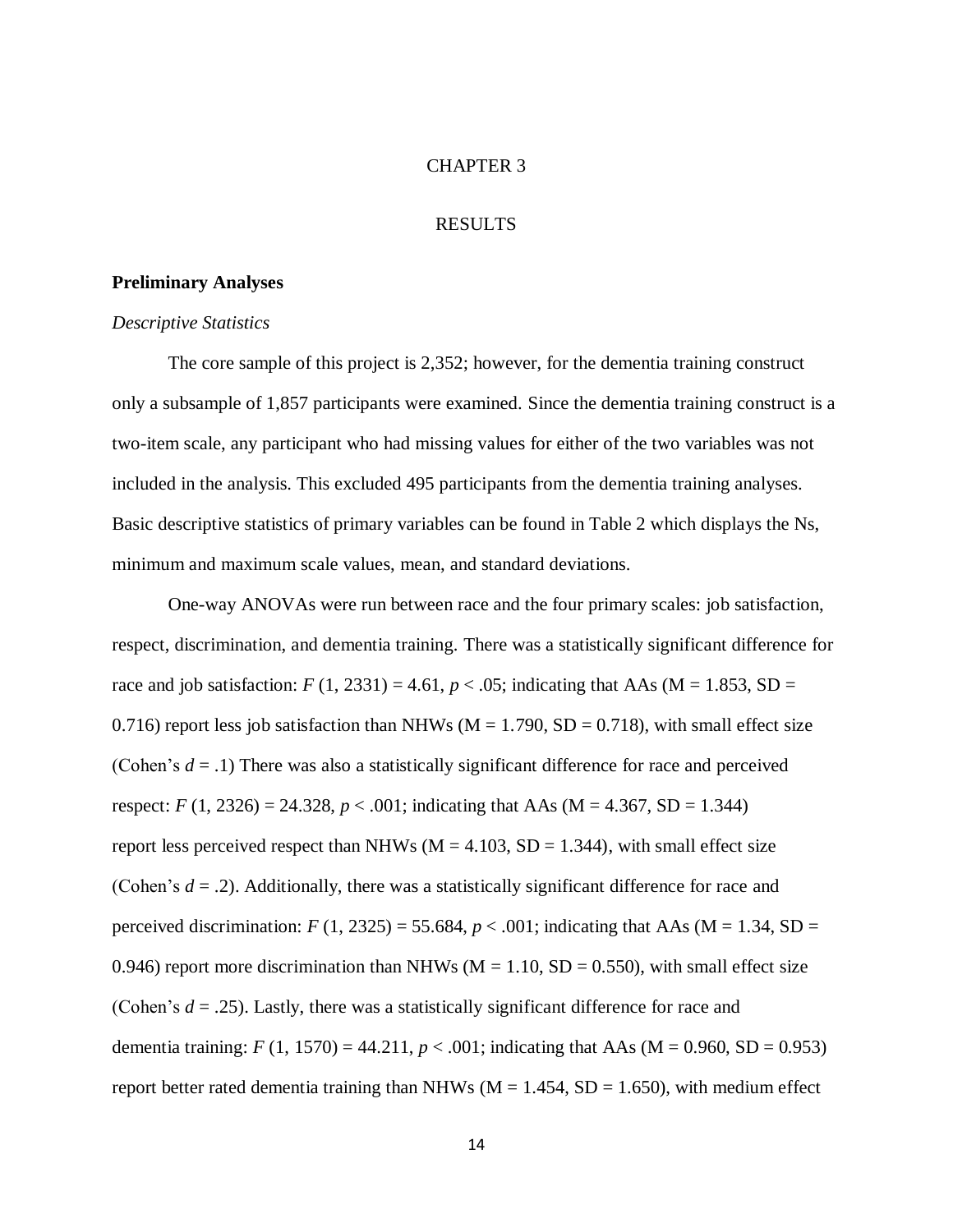size (Cohen's  $d = .5$ )

#### *Covariates*

Five covariates were initially hypothesized: age, gender, income, marital status, and education. In order to test the significance of these covariates, separate ordinary least squares (OLS) regression analyses were run, using all covariates as predictors of the primary variables (race, discrimination, respect, and job satisfaction).

For the respect scale, the overall model was significant,  $F(5, 2664) = 3.92$ ,  $p < .05$ , adjusted  $R^2 = .005$ , and age proved to be the only significant variable,  $\beta$ = -.077, *p* < .001. When regressing the covariates onto the job satisfaction scale, the overall model was not significant,  $F(5, 2664) = 1.96$ ,  $p < .09$ . With regards to discrimination, discrimination was regressed onto the three continuous covariates (age, income, and education). The overall model was not significant,  $F(3, 2671) = 1.18$ ,  $p < .40$ . Chi-square analyses examined discrimination and the two categorical covariates, gender and marital status, and neither proved to be significant. Based on these findings, gender, marital status, income and education were discarded, leaving one covariate in the final model: age. A one-way ANOVA was run between the only covariate, age, and race. There was a statistically significant difference for race and age:  $F(1, 2350) = 7.85$ ,  $p < .01$ ; indicating that AAs ( $M = 38.02$ ,  $SD = 11.312$ ) are older than NHWS ( $M = 36.50$ ,  $SD = 13.321$ ).

#### *Factor Analysis*

A principal factor analysis was run in order to determine whether the components of the job satisfaction scale loaded unidimensionally or multidimensionally. Although the analysis yielded two distinct factors, scree plots indicated that the underlying structure of the scale was unidimensional. Cronbach's alpha for all items ( $\alpha$ =.90) also suggests that the underlying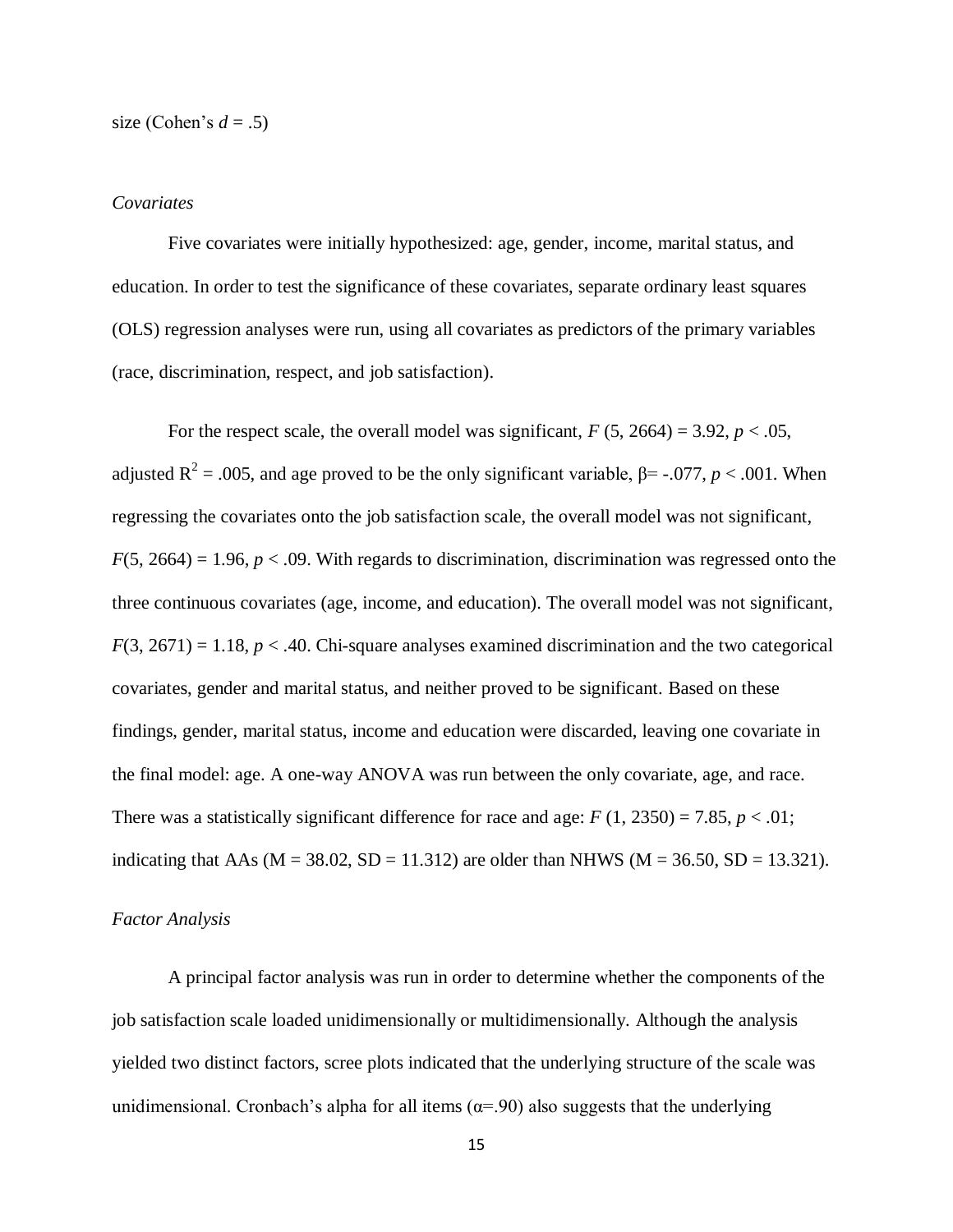construct is unidimensional; therefore, the job satisfaction scale was constructed to consist of a single composite, as described above.

#### *Correlations*

Zero-order correlations were calculated between age (the only covariate that emerged as significant) and each of the other key measures separately for AAs and NHWs. Refer to Table 4 for correlations among dementia training, discrimination, respect, job satisfaction, and age. R-toz transformations were conducted to test for differences amongst significant correlations. When examining dementia training and respect, no significant group differences were found  $(z = .009)$ . When examining dementia training and job satisfaction, significant group differences were found  $(z = 0.164)$  suggesting that NHWs who rated dementia training higher reported greater job satisfaction than AAs. When examining both discrimination and respect, and discrimination and job satisfaction, no significant group differences were found  $(z = .060, z = .093$ , respectively). When examining job satisfaction and respect, no significant group differences were found ( $z =$ .006). Lastly, when comparing age and job satisfaction for both groups, significant group differences were found  $(z = .079)$  suggesting that older AAs rate lower levels of job satisfaction than NHWs.

There were significant correlations between variables for the AA sample that were not observed among NHWs. For instance, AAs showed a significant positive relationship between dementia training and discrimination ( $p < .05$ ). An r-to-z transformation revealed significant zscore differences between AAs and NHWs  $(z = 0.075)$ , indicating that whereas AAs with higher quality dementia training experienced less discrimination on the job, there was no such association for NHWs. Additionally, AAs showed significant negative correlations between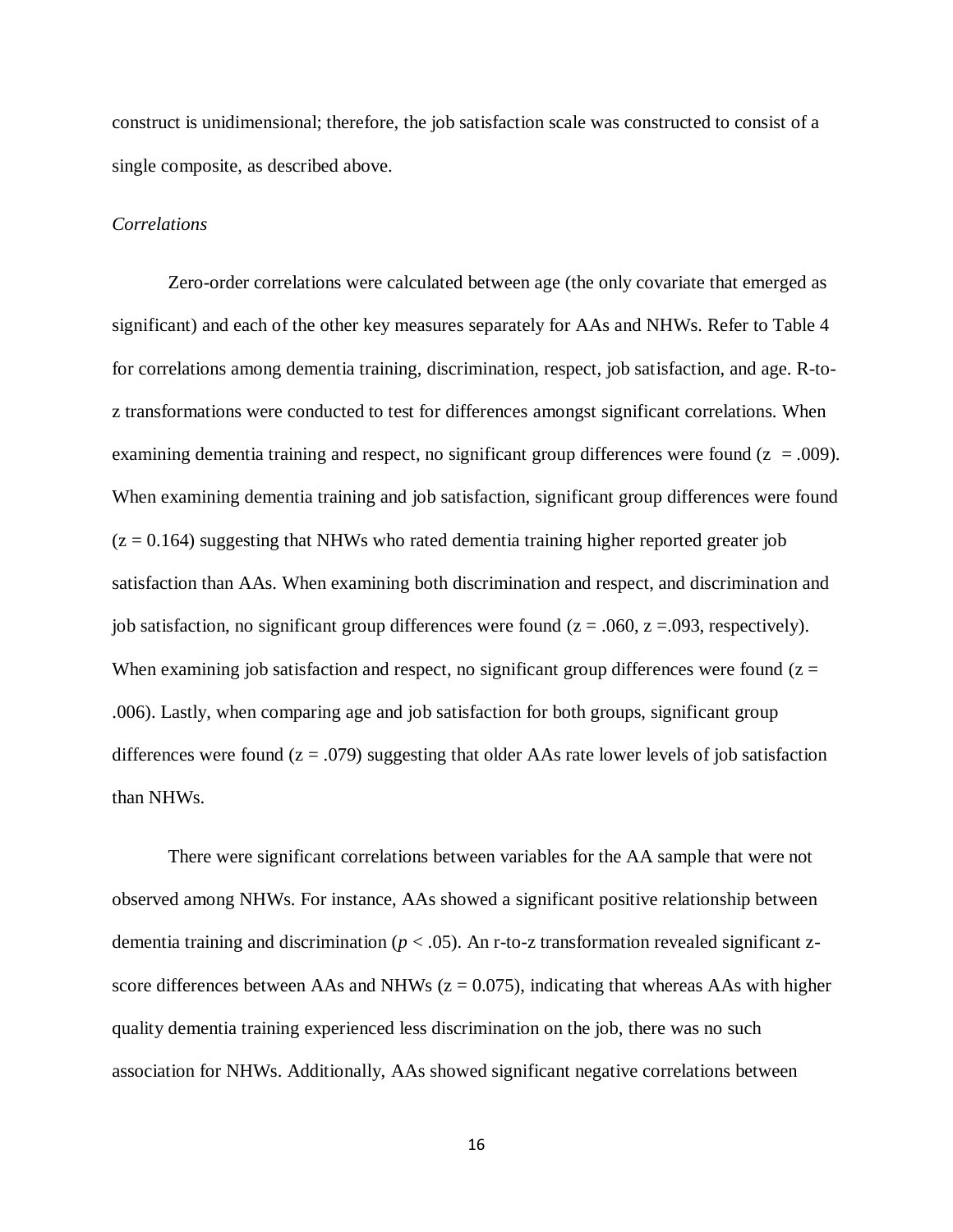dementia training and age, and between dementia training and job satisfaction (*ps* < .05). An rto-z transformation comparing AAs and NHWs showed a significant z-score difference on the correlations of dementia training with age  $(z = -0.067)$ . This suggests that dementia training is rated better as age increases amongst AAs. Refer to Table 4 for correlations.

#### **Path Analyses**

#### *Respect and Discrimination as Mediators – Hypothesis 1a:*

Mediation is an indirect effect of a predictor (independent variable) on an outcome (dependent variable). Preacher, Rucker, and Hayes (2007) highlight the importance of using structural equation modeling in order to identify mediation effects. In a significant mediation effect, the direct association between the predictor and the outcome is statistically smaller. Several strategies can be used in SEM to gauge the extent and significance of the indirect effect of a mediator, including causal steps strategy and distribution of the product strategy. In the present model, product of coefficients strategies and bootstrapping (1,000 replications) were used to generate a standard error based on the distributive properties of the sample (rather than the normal distribution) for testing the significance of the mediation effect. Preacher and Hayes (2004) report that the bootstrapping technique is the most appropriate way to estimate standard errors for indirect effects.

In the first model (see Figure 1), I ran the mediation model, in which respect and discrimination served as mediators between predictor variable race and outcome job satisfaction, at the same time. The covariate, age, was also included in this model.

The final model was fully saturated (just-identified), and the resulting model fit was by definition perfect,  $\chi$ 2 (2, *N* = 2796) = 0.00, *p* = 0.0, CFI = 1.00, TLI = 1.0, RMSEA = .00 (C.I.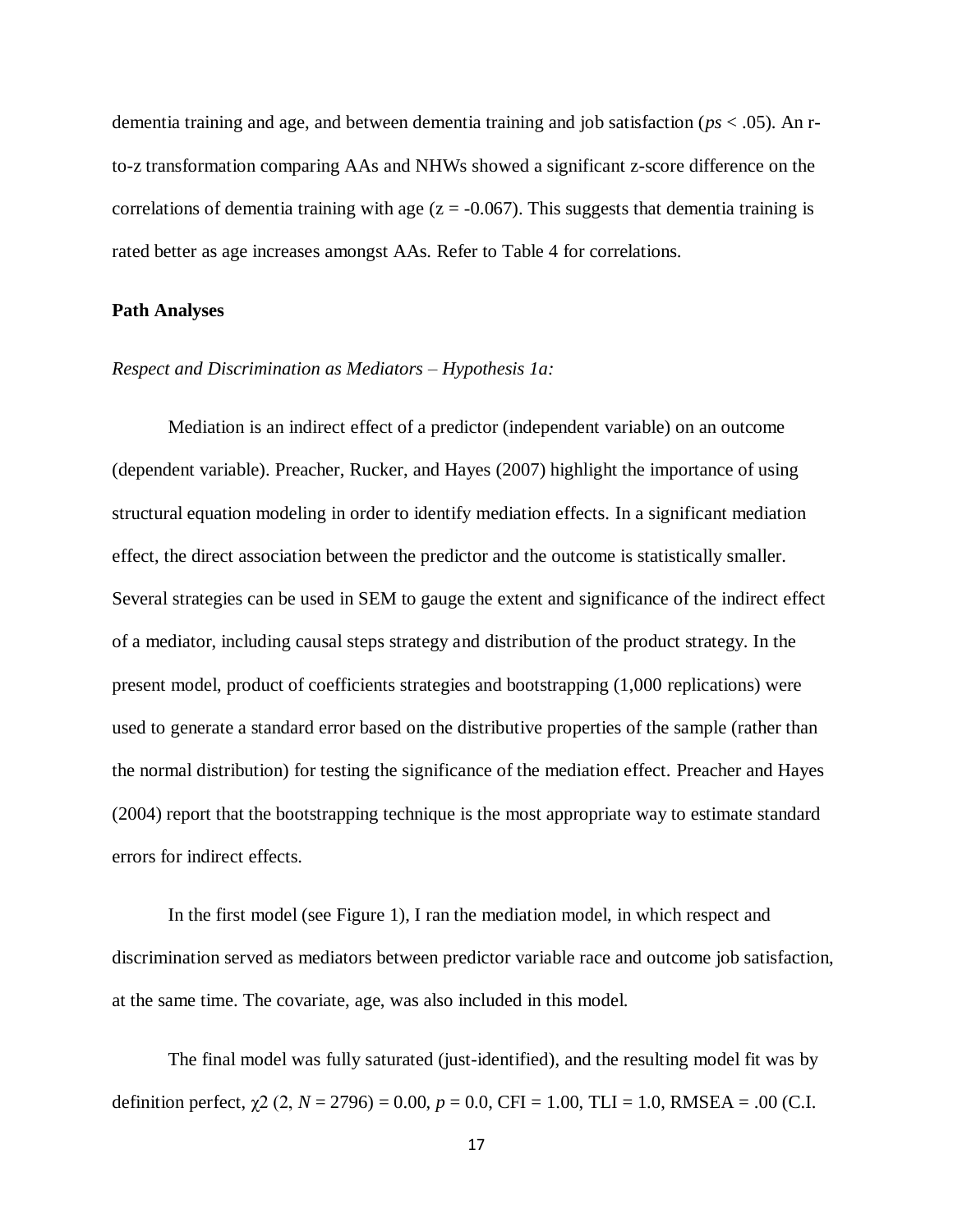$(0.0 - 0.0)$ , SRMR = 0.00. Chi-square is the classic goodness of fit index. A significant chisquared value indicates poor model fit, and may warrant rejection of the null hypothesis. The chi-square test is extremely sensitive to sample size, however; thus, researchers agree that fit indices such as the root mean square error of approximation (RMSEA), Tucker-Lewis Index (TLI), Comparative Fit Index (CFI), and standardized root mean square residual (SRMR) can provide more accurate information about model fit. In this model, the results indicated that all direct paths and two indirect paths of the model were significant. The direct paths are as follows:

The results indicated that race contributed significantly to prediction of job satisfaction ( $\beta$ = -0.106, *p* < .001). Race also significantly predicted both respect ( $\beta$ = 0.107, *p* < .001) and discrimination ( $\beta$ = 0.162, *p* < .001). The results also showed that both respect ( $\beta$ = 0.456, *p* < .001 and discrimination ( $\beta$ = 0.100,  $p$  < .001) significantly contributed to the prediction of job satisfaction. Lastly, as for simple product-moment coefficients reported earlier, respect and discrimination significantly correlate with one another ( $\beta$ = 0.139, *p* < .001).

An examination of indirect effects revealed that the indirect effect of race through respect predicting job satisfaction ( $\beta$ = 0.05, *p* < .001) and race through discrimination predicting job satisfaction ( $\beta$ = 0.02, *p* < .001) were both significant. These results held across both race groups (NHW and AA).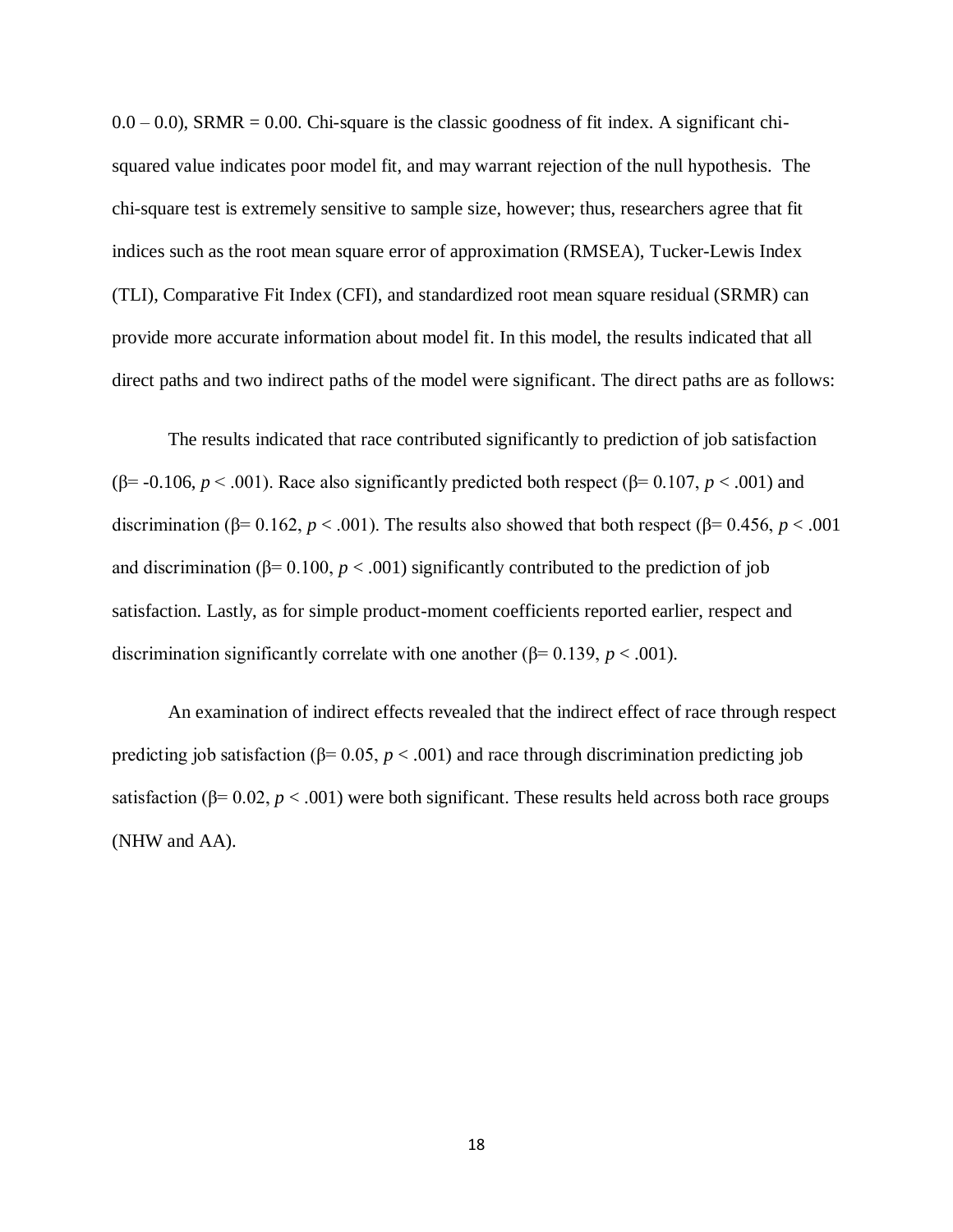*Figure 1.*



*Immigration Status as a moderated mediator – Hypothesis 1b & 1c:*

Moderated mediation models attempt not only to identify associations between variables, but also to explain how effects occur. A moderated mediation occurs when a mediation is contingent upon the level of a moderator (Preacher, Rucker, & Hayes, 2007). Model 2 posits that immigration status serves to moderate the race-respect, race-discrimination, discrimination-job satisfaction, and respect-job satisfaction relationships identified in the mediation model previously confirmed, suggesting moderated mediation. Again, the bootstrapping technique was used to generate distribution-based standard errors for the tests of significance of the proposed moderated mediators.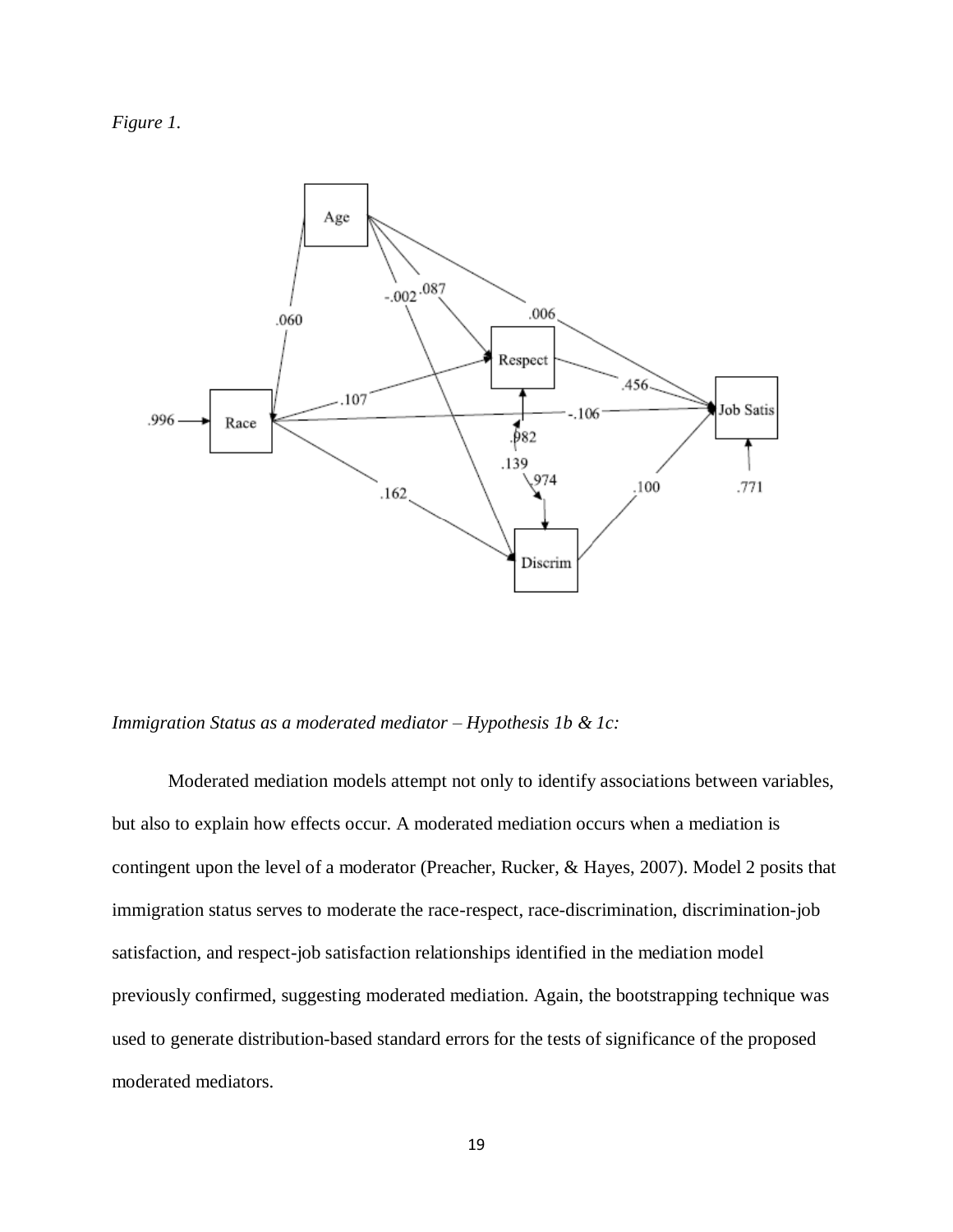To test moderation I examined two models. The parent model, in which all the parameters are freely estimated, and then the nested model in which all paths are constrained to be equal to one another across groups. The first model yielded the following model fit information:  $\gamma$ 2 (2, *N* = 2796) = 15.115, *p* < 0.05, CFI = 0.993, TLI = 0.987, RMSEA = .026  $(C.I. 0.000 - 0.050)$ , SRMR = 0.030, which suggests good model fit. As immigration status is a categorical variable, multiple group path analysis was conducted. This technique examines group differences to indicate moderated relationships. The nested model presented with the following model fit statistics:  $χ$ 2 (2, *N* = 2796) = 47.044, *p* < 0.01, CFI = 0.961, TLI = 0.950, RMSEA = .050 (C.I. 0.035 – 0.067), SRMR = 0.048, suggesting good model fit. I examined chi-square differences which suggested no significant decrease in model fit when comparing the nested model to the first model ( $\gamma$ 2 $\Delta$  = 31.93). These results suggest that immigration status does not moderate the association between the direct paths previously described.

Although no moderation effects were found, mean construct differences were found across groups. Specifically, the observed variable discrimination proved to be unequal across all three groups in that citizen through naturalization and immigrant means are not significantly different ( $M = 6.520$ , and  $M = 7.646$ , respectively); while the discrimination construct mean for citizens was significant (M =15.105,  $p < 0.50$ ).

#### *Dementia training as a moderated mediator – Hypothesis 2a:*

Dementia training was treated as a continuous moderator of the original mediated path. The bootstrapping strategy was also applied in this analysis. This third model tested for the effects of dementia training as a moderator of the associations of race with respect and race with discrimination derived in Model 1. As noted earlier, missing data for the dementia training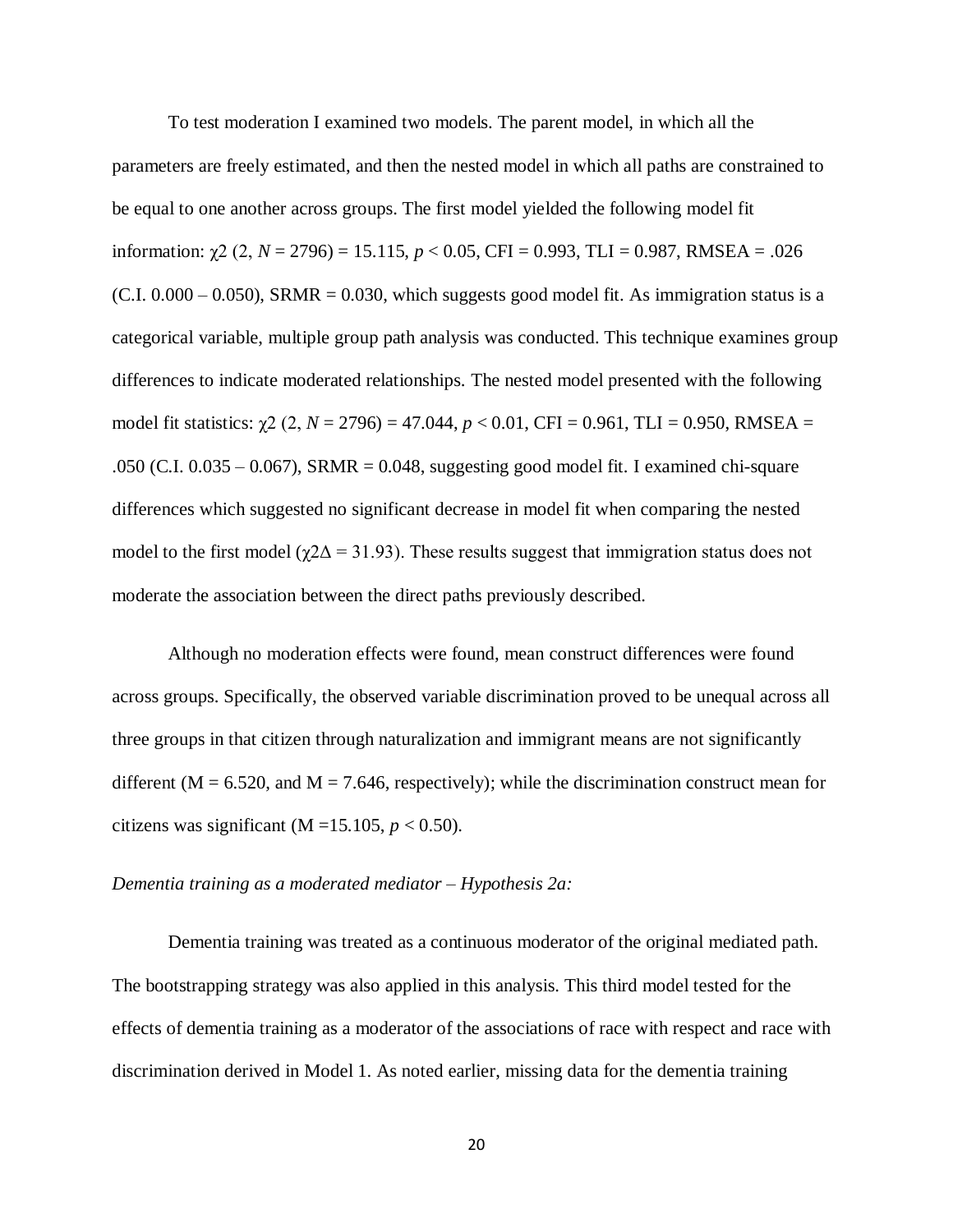moderator model required that I run this analysis on a subsample of the original sample  $(N =$ 1,857). Model 3 revealed the following model fit information:  $χ$ 2 (2, *N* = 1,857) = 53.708, *p* < 0.001, CFI = 0.920, TLI = 0.523, RMSEA = .118 (C.I. 0.092 – 0.146), SRMR = 0.034. This model shows inadequate fit, as both TLI and RMSEA do not show well-fitting values. Due to this questionable fit, caution should be taken when interpreting the results.

The moderator was examined by comparing direct associations of dementia training and race with respect, and discrimination to the association of the race x dementia training interaction with respect and discrimination. Centered interaction term was used based on the variables to examine the interaction effect. Race did not predicted respect in Model 3 ( $\beta$ = 0.047). Dementia training did not significantly predict respect ( $β= 0.131$ ), nor did the interaction between dementia training and race significantly predict respect ( $β= 0.100$ ). Similarly, race did not predict discrimination in model 3 ( $\beta$ = 0.064). Dementia training did not significantly predict discrimination (β= -0.093), nor did the interaction between dementia training and race predict discrimination ( $\beta$ = 0.160). These results indicate that dementia training does not moderate the relationship between race and respect, nor that between race and discrimination.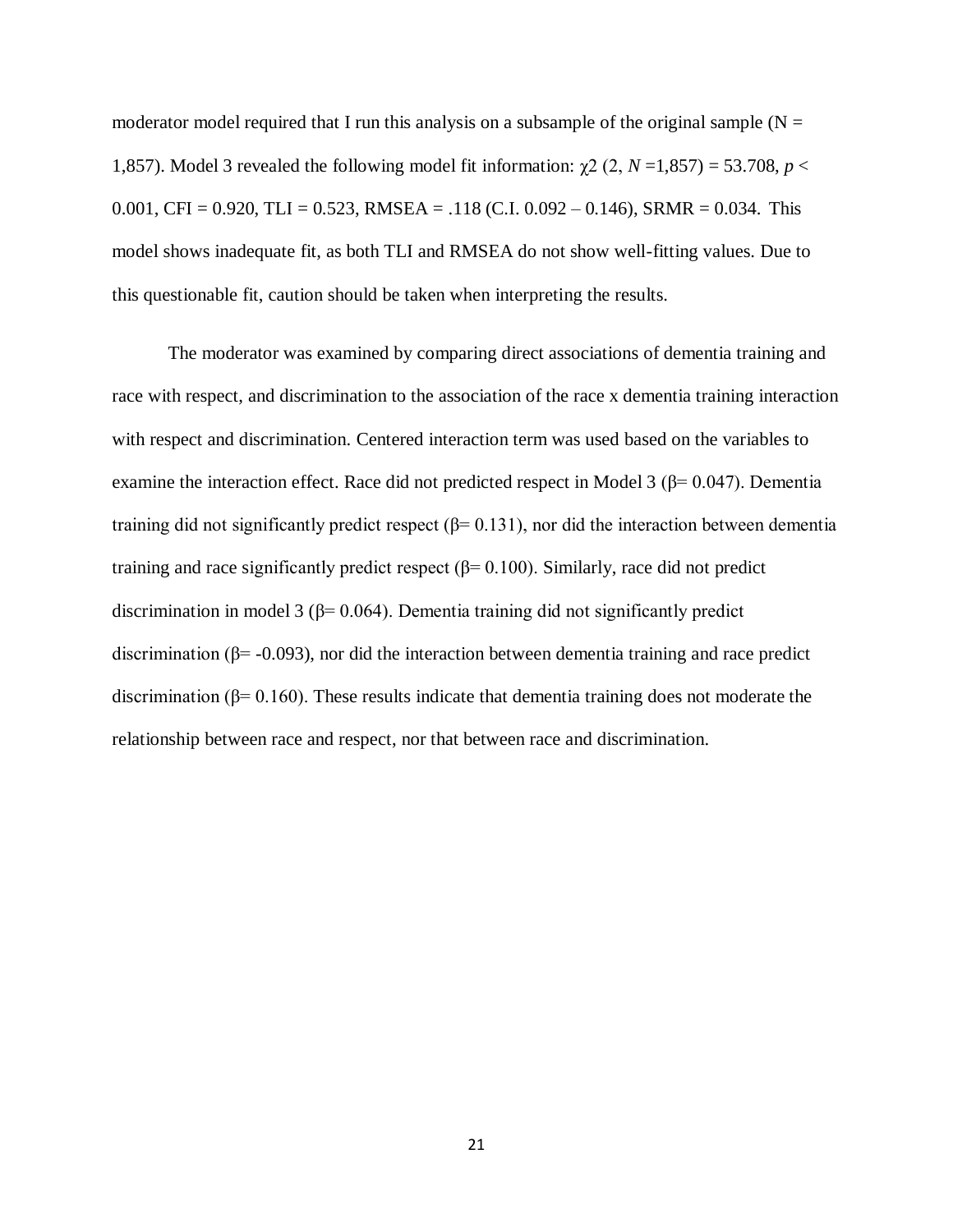#### CHAPTER 4

#### DISCUSSION

The aim of the current study was to determine direct and indirect associations of race, respect, discrimination, immigration status, and dementia training with CNA job satisfaction in long-term care. There were three primary goals associated with the study. The first was to examine the direct and indirect associations between race and job satisfaction via respect and discrimination. The second goal was to determine whether immigration status moderated the relationship of race with respect, race with discrimination, discrimination with job satisfaction, and respect with job satisfaction. The final goal was to determine if dementia training moderated the association of race with respect, as well as race with perceived discrimination.

#### **Summary of Findings**

Findings indicate that respect and discrimination both partially mediate the relationship between race and job satisfaction. These findings also indicate that immigration status and dementia training do not moderate the association between the previously listed direct paths.

#### *Direct Associations*

The final model established several significant direct associations that are important to understand before examining tests of specific hypotheses. Race significantly predicts job satisfaction amongst CNAs, in that job satisfaction is higher among NHWs than AAs Race also significantly predicts both respect and discrimination amongst CNAs, suggesting that AAs experience less perceived respect and more perceived discrimination than NHWs. Additionally, I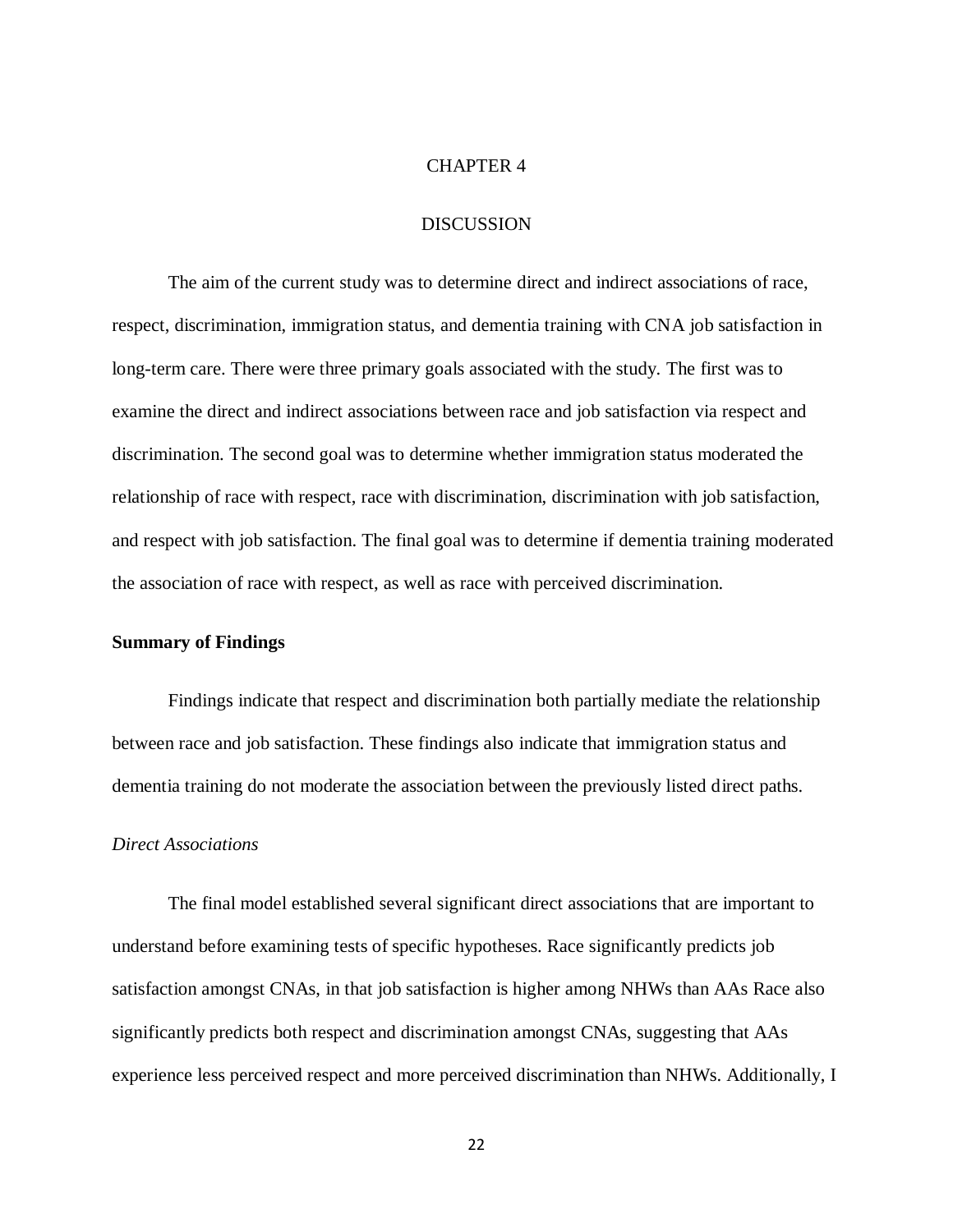found that both respect and discrimination significantly predict job satisfaction such in that job satisfaction is higher when a CNA perceives higher levels of respect and lower levels of discrimination in the workplace, regardless of race.

#### *Respect and Discrimination as Mediators of Race and Job Satisfaction*

With regard to indirect effects, the results indicate that race partially predicts job satisfaction through respect. In general, NHWs report higher perceived respect than AAs. For both race groups, job satisfaction is higher when the CNA feels more respected, suggesting no differences between the patterns of associations as a function of race. These results do highlight the importance of respect for both NHWs and AAs as no significant group differences were found. Additionally, the results indicate that race partially predicts job satisfaction through discrimination. In general, AAs report higher perceived discrimination than NHWs. These results indicate that for both race groups, job satisfaction is higher when the CNA perceives less discrimination, suggesting no differences between the patterns of associations between both race groups. Furthermore, discrimination and respect are associated for both groups suggesting that regardless of race, perceived respect increases as perceived discrimination decreases.

#### *Immigration Status and Dementia Training as Moderators*

Surprisingly, immigration status does not moderate any of the direct paths that were significant in the original model. These include race with respect, race with discrimination, respect with job satisfaction, and discrimination with job satisfaction. There were differences found for perceived discrimination, suggesting that citizens perceive more discrimination than citizens through naturalization and immigrants. Additionally, dementia training did not moderate the direct path of race with respect, nor race with discrimination. Dementia training was found to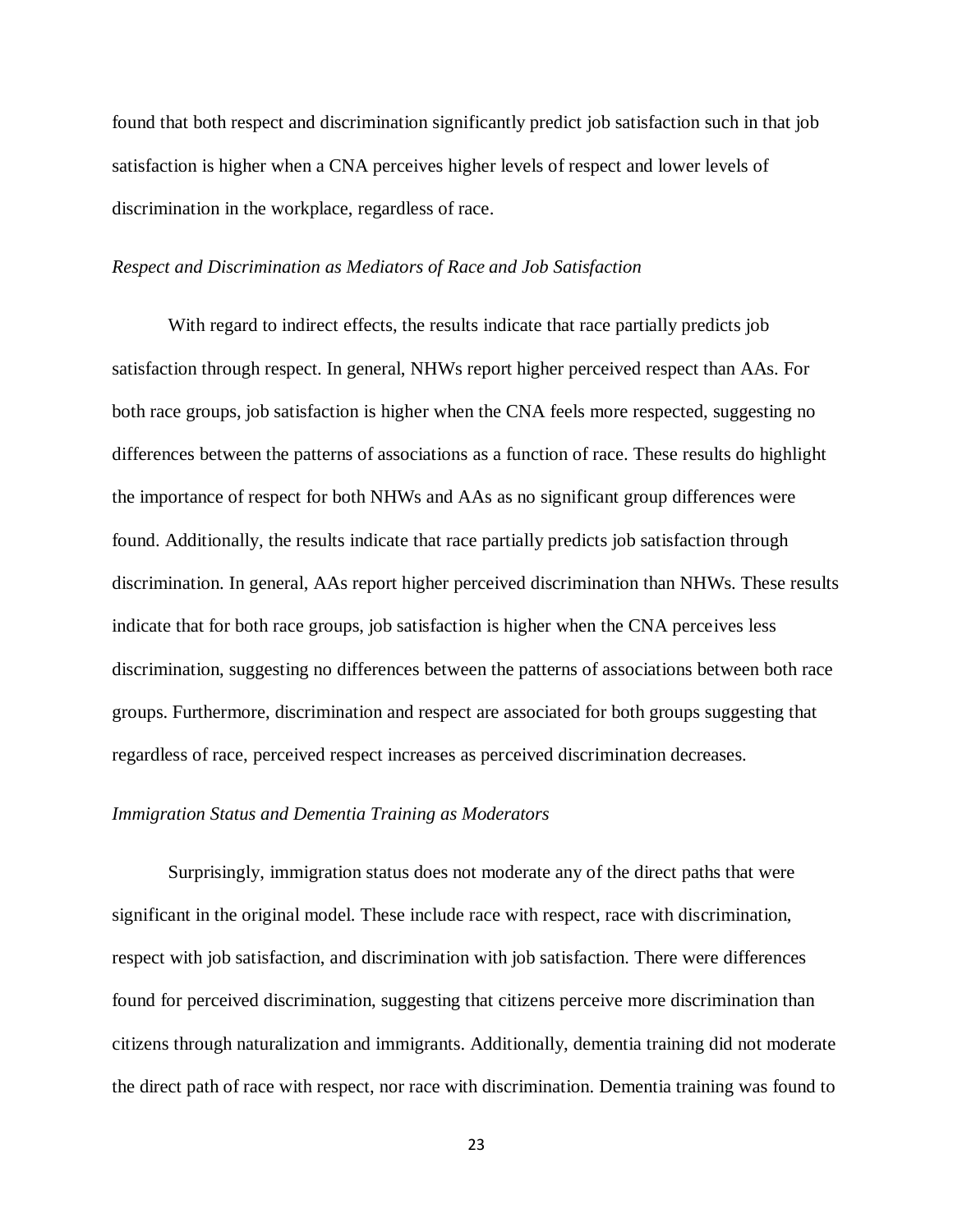be an important component to job satisfaction. In general, NHWs actually report worse dementia training than AAs. African Americans did show a stronger association between better rated dementia training and decreased perceived discrimination. For both race groups, as dementia training is rated better perceived respect increases, and job satisfaction increases.

#### **Clinical Implications**

#### *Respect as a Mediator*

The observed mediation of race as a predictor of job satisfaction via respect supports previous research that has suggested a strong association between respect and job satisfaction (Bowers, Esmond, & Jaconson, 2003; (Sloane, Williams, & Zimmerman, 2010). Although no path differences were found for either racial groups, AAs did report lower perceived respect than NHWs in the workforce. Given racial differences in motivation, which suggest that AA employees are more motivated by task autonomy and ownership than NHWs (Friday, & Friday, 2002), as well as nursing care expectations (for example, AAs perceive fewer care expectations from residents and families than NHWs (Berdes, &Eckert, 2012), it is excepted to see some group differences in terms of perceived respect. One could speculate possible differences in how each group defines respect. For example, AA CNAs may define respect as successful completion of autonomous tasks, while NHW CNAs may define respect in a more collaborative fashion.

We cannot dispute the evidence supporting the importance of respect for both NHWs and AAs. Certified nursing assistants have the arduous, yet vital responsibilities of assisting the elderly. Regardless of race group, CNAs have low-status employment, coupled with poor work conditions, challenging job tasks and minimal wage (Paraprofessional Healthcare Institute, 2011). It is understandable that CNAs need to feel respected in the workforce in order to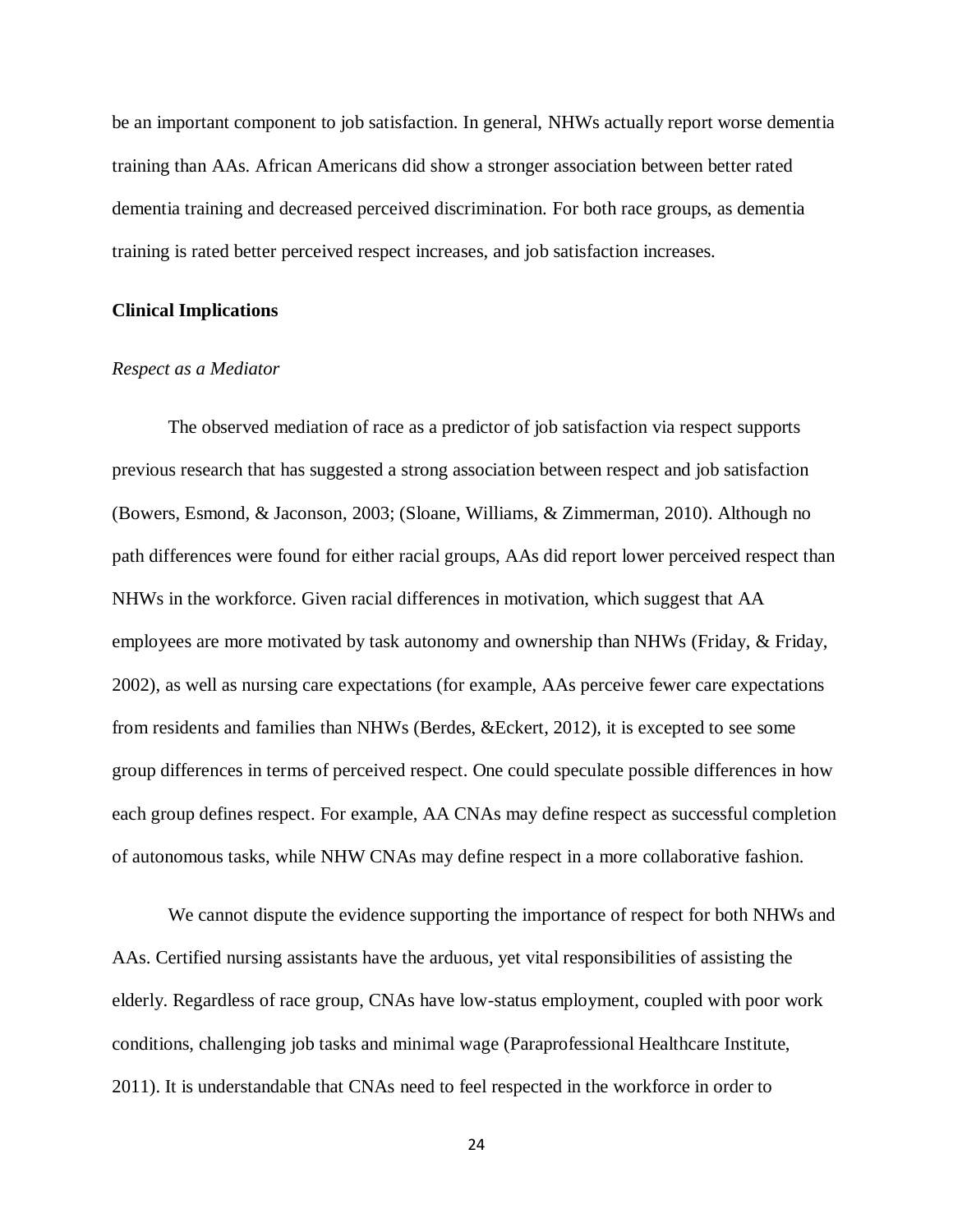maintain job retention. This respect should come from supervisors, residents, and family members (Bishop, Squillace, Meagher, Anderson, & Wiener, 2009; Sloane, Williams, & Zimmerman, 2010). This study, coupled with preexisting literature, shows how important respect is for both racial groups, but in particular to AAs.

Studies among professional nurses (LPNs, RNs) have found that nurses who are empowered are more likely to feel respect in their workplace (Flesner & Rantz, 2004). Empowerment has also been studied in CNAs. Studies suggest that CNAs who have greater perceived empowerment are more likely to report better performance and attitudes and less intent to leave (Cready, Yeatts, Hosdin, & Potts, 2008). Empowered employees are more respected by other employees, and may offer insight into how to increase respect in long-term care.

#### *Discrimination as a Mediator*

The obtained mediating effect of discrimination for the relationship between race and job satisfaction supports previous research that has suggested that perceived discrimination is an extremely important factor in CNAs ratings of job satisfaction (Berdes, & Eckert, 2012; Ryosho, 2011). This path proved to be significant for both racial groups, in that as discrimination increases, job satisfaction decreases for NHWs and AAs. African Americans did report higher perceived discrimination in the workforce than NHWs.

Discrimination amongst CNAs in the workforce strongly influences job satisfaction and job retention. This study suggests that discrimination and job satisfaction have a strong relationship within both AAs and NHWs; however, it is particularly important for African Americans. Given the results, future research should examine the speculation that reducing levels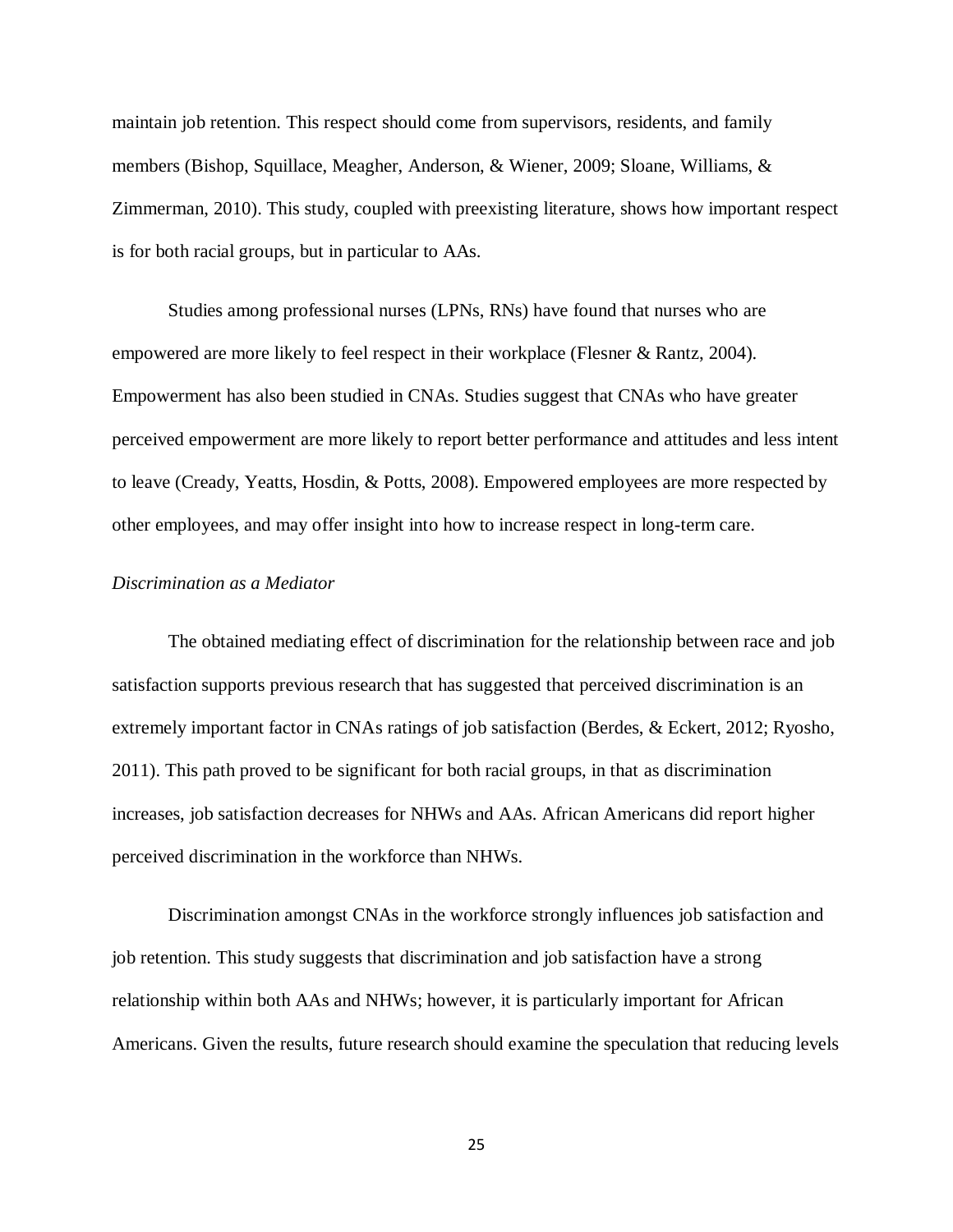of perceived discrimination against CNAs could potentially lead to improvements in job satisfaction and job tenure.

#### *Immigration Status as a Moderator*

Immigrants make up a significant proportion of working CNAs. Sloane, Williams, and Zimmerman (2010) suggest that 13.9% of workers are immigrants. Additionally, literature has associated immigration status with respect (Sloane, Williams, & Zimmerman 2010), discrimination (Berdes, & Eckert, 2012), and job satisfaction (Friday, & Friday, 2002). Thus, immigration status was a key component of the model tested in this study. Unexpectedly, immigration status did not moderate the relationship between any of the four previously mentioned significant direct paths.

The associations between race and respect, race and discrimination, discrimination and job satisfaction, and respect and job satisfaction were significant across all three immigration groups (citizen, immigrant, and naturalized citizens). This suggests that immigration status does not moderate their relationships, and, in fact, that these significant associations hold true across all three groups. Our results did indicate that citizens report more discrimination than citizens through naturalization and immigrants. Previous literature has shown that immigrants are more likely to experience racism and discrimination in the workplace than their US-born coworkers (Bourgeault, Atanackovic, Rashid, & Parpia, 2010), so these results are somewhat surprising.

A possibility for this inconsistency is that previous literature has largely been qualitative in nature; the present study is quantitative. For example, Bourgeault, Atanackovic, Rashid, and Parpia (2010) conducted interviews with immigrant care workers in three Canadian provinces. Their qualitative results emphasized language barriers and cultural differences amongst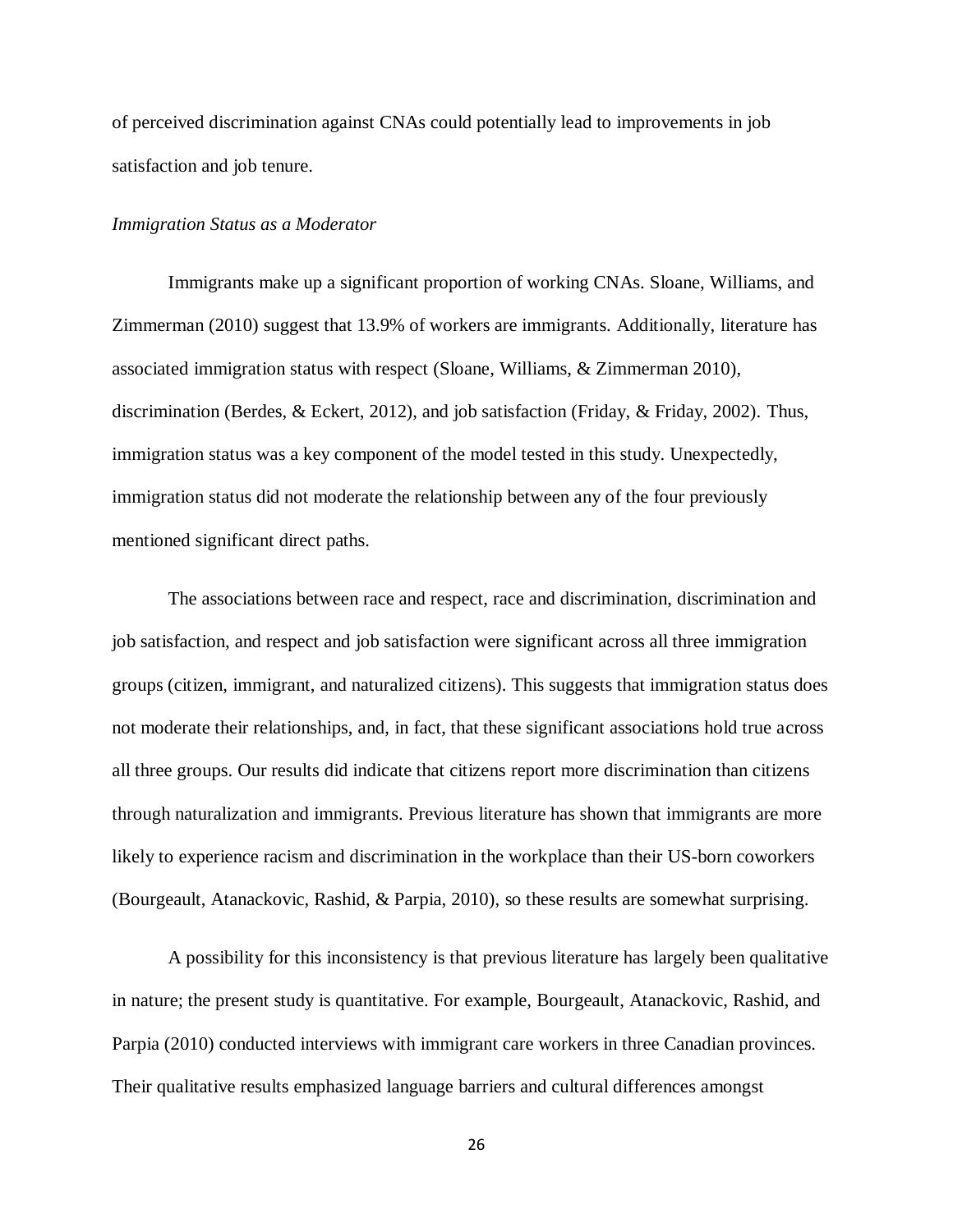immigrant workers and residents' influences, and reducing adequate care for long-term care residents. Although informative, this study may not be generalizable across the majority of immigrant workers. This current study produced different results which do not reflect differences between immigrants. This may be due to the more generalizable and larger sample size in the dataset.

Another possibility for this inconsistency may be due to the small sample size of AA and NHW naturalized citizens. Given the low number of naturalized citizens in both of these groups, statistical power is low. This is likely to account for the lack of moderator effects. This lack of statistical power is something that should be examined in future research, and an increase in sample size for these two groups would be beneficial.

#### *Dementia Training as a Moderator*

Dementia training was an important component of the model as it has previously been shown to be correlated with lower discrimination, higher respect and higher job satisfaction; more positive attitudes about residents (Ramirez, Teresi, & Holmes, 2006) and, presumably, more positive attitudes about the workplace itself. Although dementia training did not moderate any paths, it was particularly significant for both race groups. Dementia training was correlated with respect, job satisfaction, and discrimination. In particular, dementia training was particularly important for AAs perceived discrimination.

We would expect that by engaging in dementia training, CNAs may understand resident communication and behavior better, which could in turn decrease perceived disrespect from the residents. As mentioned, Ramirez, Teresi, and Holmes (2006) found that when direct care workers participated in dementia training, they reported more positive attitudes with long-term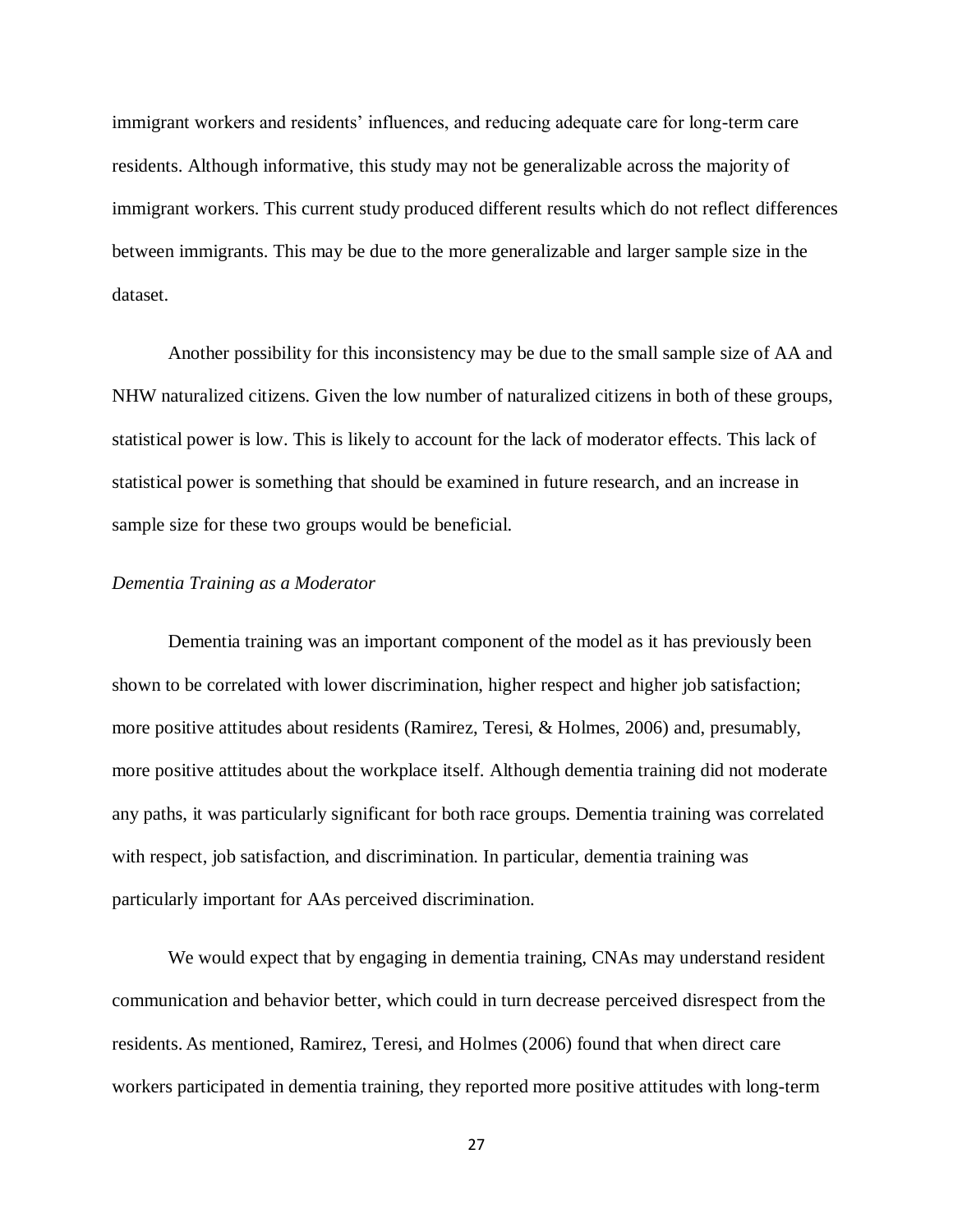care residents. With improved communication and better interaction with residents, one can speculate that a CNA will report more perceived respect, at least directly from that resident. It was surprising that dementia training did not moderate the relationship between respect and race in the current analyses; however, it was expected that dementia training would be correlated with respect, discrimination, and job satisfaction.

#### **Strengths and Limitations**

There are several strengths associated with this study. This model examined the associations among race, respect, discrimination, job satisfaction, immigration status, and dementia training in one theoretical model. Previous studies had only investigated these constructs individually or two at a time (such as respect and job satisfaction). Job satisfaction in the workplace results from many factors, including perceived respect and discrimination (Wiener, Squillance, Anderson, & Khatutsky, 2009; Decker, Harris-Kojetin, & Bercovitz, 2009). By examining all of these constructs in a single model, we are better able to understand the variety of direct and indirect influences upon job satisfaction.

Another strength of this study is the representativeness of the sample, and how it compares to previous literature. For example, the sample is made up of 11% immigrants. This is comparable to previous literature that has explored immigration status, such as Sloane, Williams, and Zimmerman (2010), who had a comparable immigration sample of 13.9%. Similarly to previous research using the NNAS dataset (Squillace et. al, 2009; Rakovski, & Price-Glynn, 2010), there is an advantage to having access to such a large national sample. This present project is generalizable as participant responses indicated a wide range of responses and characteristics. Additionally, this study has a particularly strong representation of AAs in the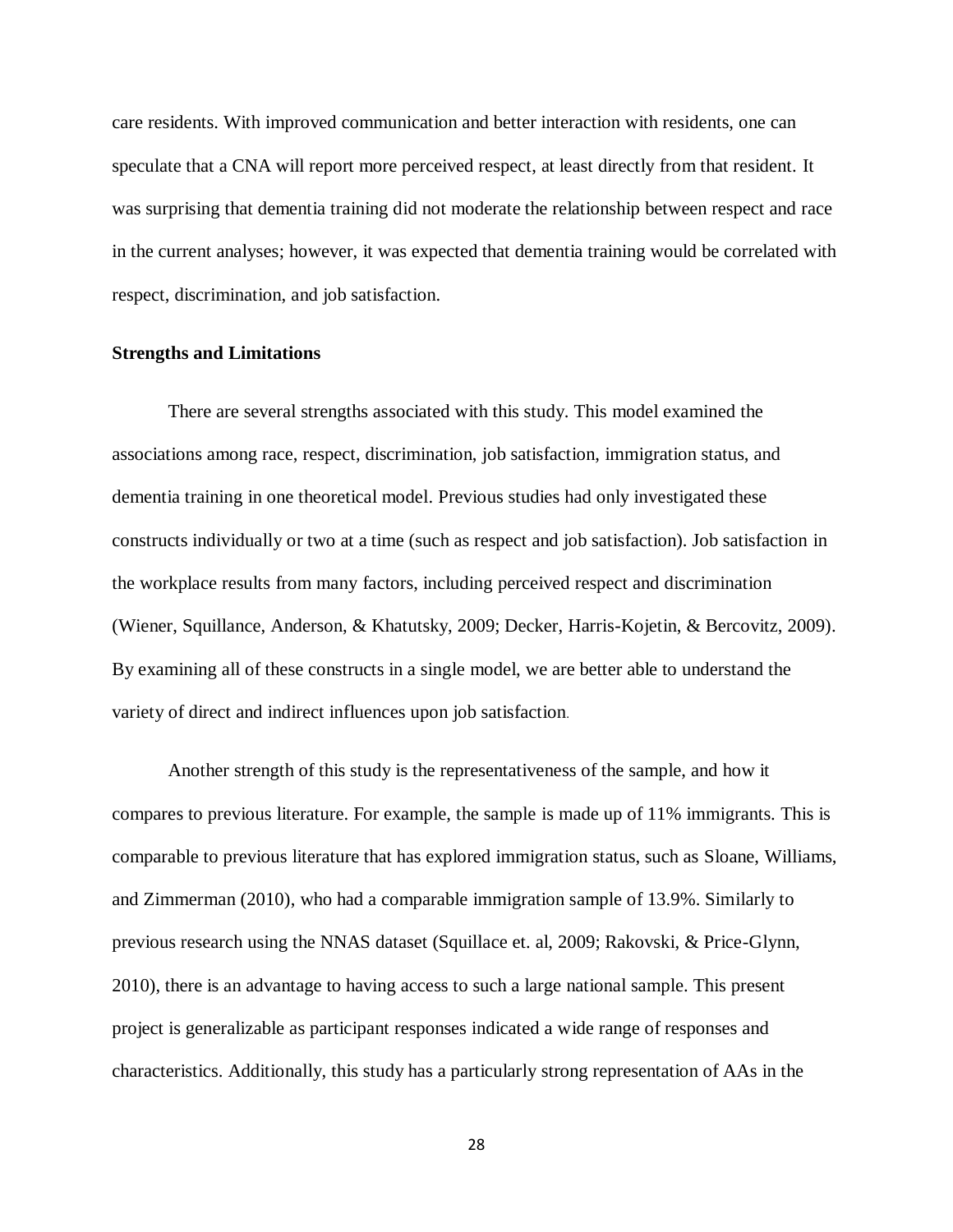sample. Currently, approximately 38.7% of all CNAs are AA and 53.4% are NHW (U.S. Department of Health and Human Services, 2011). The present study represents a sample of 31.4% AAs and 61.3% NHWs. Although this study slightly over represents NHWs, it appropriately represents AAs in long-term care.

There are also several limitations associated with this study. First, this is a secondary data analysis. Thus, I was limited by what variables are available in the national survey. For example, I was limited in determining perceived discrimination with only one applicable question from the survey. Ideally, this construct could be composed of more indicators and survey questions to develop a more detailed discrimination scale.

Lastly, another limitation of this research is its cross-sectional nature. I was able to observe differences between groups based on responses from one point in time. It would be beneficial to collect longitudinal data that would permit observations of how these relationships change over time. For example, if respect fluctuates over a period of time, how would job satisfaction and intent to leave change amongst different racial groups? Or if there is an inconsistent amount of discrimination over a period of time, would there be any group changes in perceived discrimination amongst different immigration status groups? As mediation is a temporal analysis, without longitudinal data we cannot prove mediation. This study suggests that discrimination and respect mediate race and job satisfaction; however, this mediation would need to be confirmed by examining longitudinal data. Future research is needed to examine these constructs in a longitudinal fashion and to obtain proof of mediation.

#### **Future Research**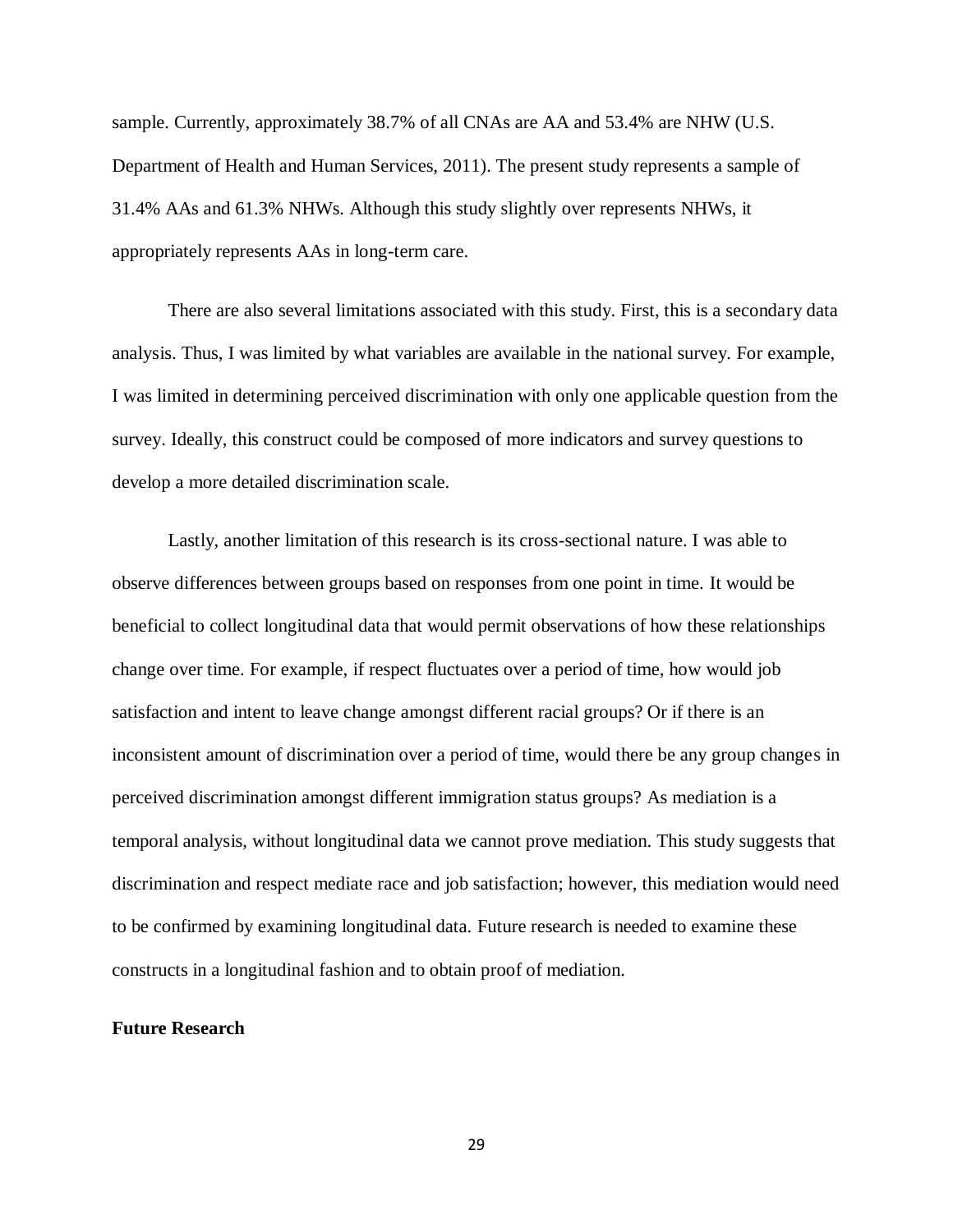Future studies should examine these research questions in a primary data analysis. Doing so would allow for the examination of specific target variables. As mentioned earlier, by conducting a primary data analysis, I would be able to develop better questions for more cohesive scale constructions that would capture all constructs deemed important in previous literature. For example, as mentioned previously, one would also be able to capture more components of discrimination.

Additionally, future studies should focus on recommendations for practice. There is a lack of research that focuses on how supervisors and administrators should tailor their supervision order to ensure that all racial and immigration groups perceive strong levels of respect, in order to ensure their job maintenance. Future research could develop clinical interventions amongst CNAs in long-term care facilities to implement and examine supervision techniques that would boast CNA perceived respect.

Lastly, future studies should examine this research in a longitudinal manner. This would be particularly important to do in the context of dementia training, to permit examination of the effects of continuous dementia training and one-time baseline dementia training to compare differences of perceived discrimination and job satisfaction over time.

In sum, the present study confirms the important influence of race on respect and discrimination, and of respect and discrimination on job satisfaction. By looking at these relationships in a mediational model, I was able to expand pre-existing literature. The present findings also expand pre-existing dementia training literature, suggesting the importance of better rated dementia training to increased perceived respect, and job satisfaction, as well as decreased perceived discrimination. The present findings do differ from previous literature, in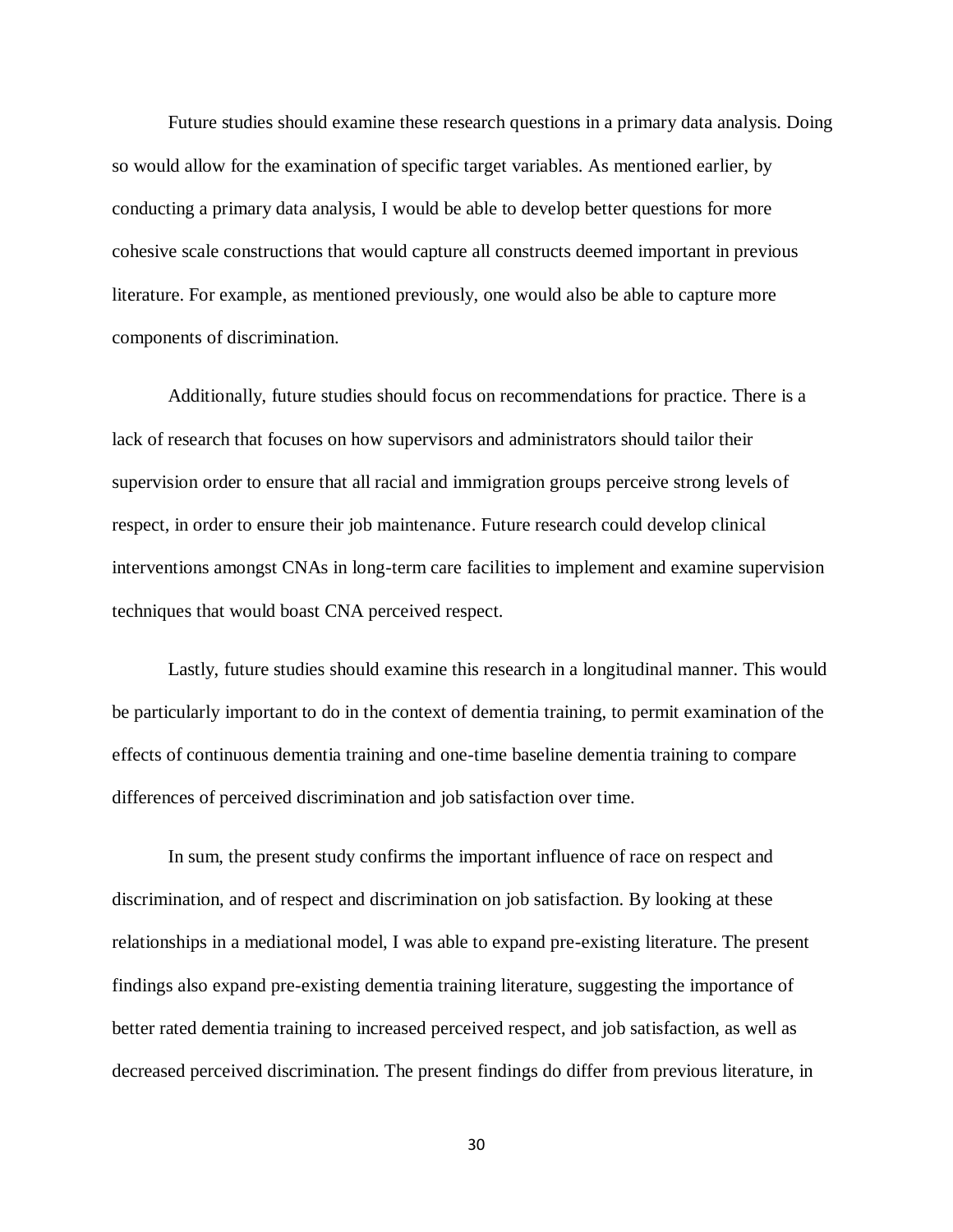that citizens, and not immigrants, actually perceive lower discrimination in the workforce. The overall patterns of these findings suggest that when dealing with CNA job satisfaction, one must take into consideration race, respect, and perceived discrimination. Immigration status and dementia training should continue to be examined in future research. By understanding these relationships and using them to guide modifications to the workforce environment, we can improve overall CNA job satisfaction, and decrease staff turnover rate. This would not only be beneficial to the staff, but also to the residents and to long-term care in its entirety.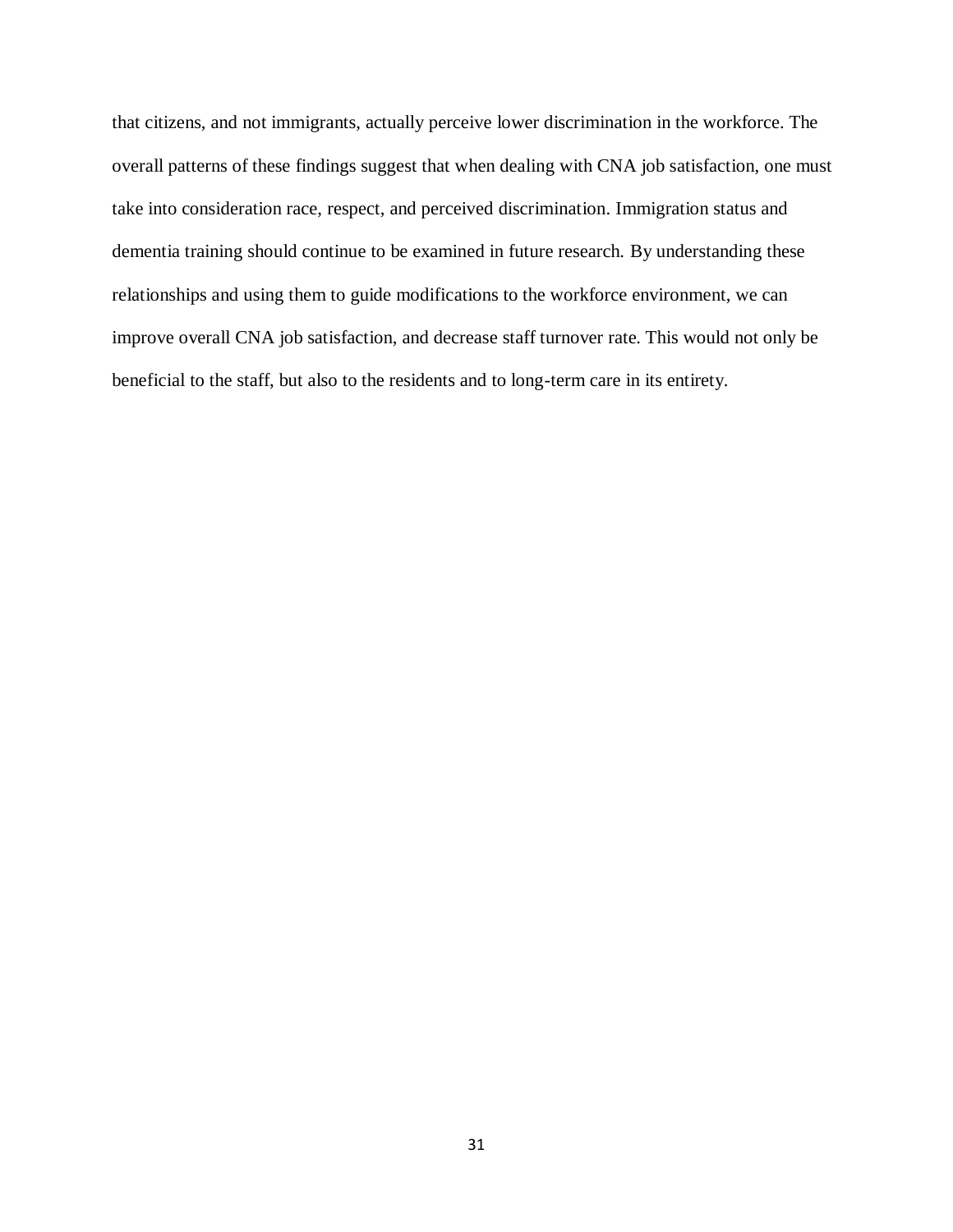## Table 1

|                            | Non-Hispanic Whites |           | <b>African Americans</b> |
|----------------------------|---------------------|-----------|--------------------------|
|                            | $\mathbf N$         | (% )      | $\mathbf N$<br>(% )      |
| <b>Marital Status</b>      |                     |           |                          |
| Partner                    | 846                 | 56.3      | 330<br>38.9              |
| No Partner                 | 648                 | 43.1      | 511<br>60.3              |
| Education                  |                     |           |                          |
| Less than High School      | 460                 | 30.6      | 224<br>26.4              |
| <b>High School</b>         | 674                 | 44.8      | 48.5<br>411              |
| Some College/Trade         | 318                 | 21.1      | 20.0<br>170              |
| College                    | 38                  | 2.5       | 3.4<br>29                |
| Post college               | 5                   | $\cdot$ 3 | 0.5<br>$\overline{4}$    |
| Income                     |                     |           |                          |
| Less than 10,000           | 123                 | 8.2       | 152<br>17.9              |
| 10,000-20,000              | 401                 | 26.7      | 294<br>34.7              |
| 20,000-30,000              | 394                 | 26.0      | 208<br>24.5              |
| 30,000-40,000              | 237                 | 15.8      | 10.4<br>88               |
| 40,000 or higher           | 293                 | 20.2      | 09.7<br>74               |
| <b>Immigration Status</b>  |                     |           |                          |
| Citizen                    | 1465                | 94.7      | 78.4<br>665              |
| Non-Citizen                | 9                   | 0.6       | 100<br>11.8              |
| Citizen via Naturalization | 21                  | 1.4       | 78<br>9.2                |

## *Sample Descriptives for Non-Hispanic Whites and African Americans*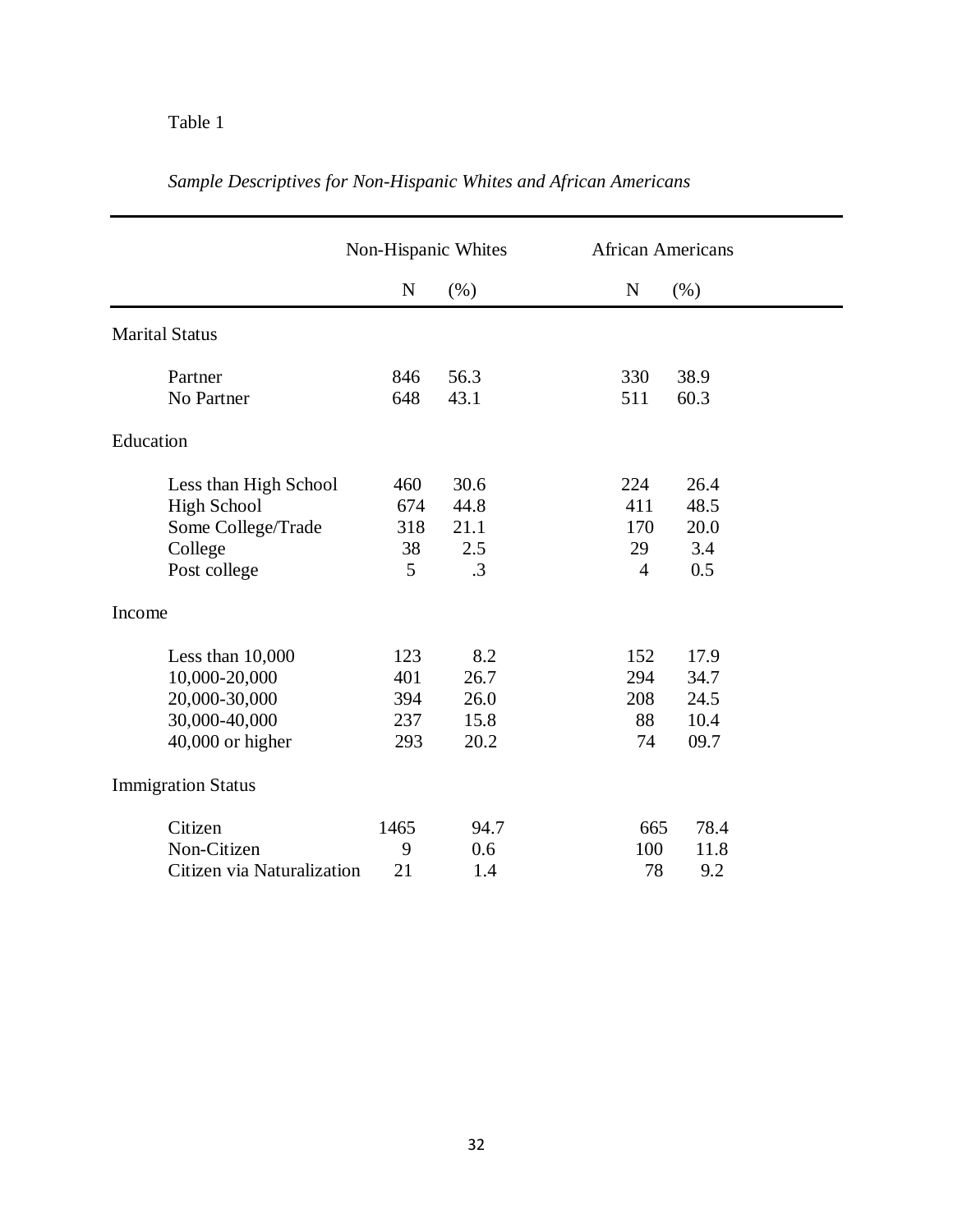## Table 2

| Variable    |                               | ${\bf N}$ | Min | Max  | Mean  | <b>SD</b> | %     |
|-------------|-------------------------------|-----------|-----|------|-------|-----------|-------|
| <b>NHWs</b> |                               |           |     |      |       |           |       |
|             | Age                           | 1504      | 16  | 65   | 36.50 | 13.321    |       |
|             | <b>Respect Scale</b>          | 1493      | 3.0 | 10.0 | 4.10  | 1.170     |       |
|             | Dementia Training             | 978       | 1.0 | 4.0  | 1.33  | 0.471     |       |
|             | <b>Job Satisfaction Scale</b> | 1496      | 1.0 | 4.0  | 1.79  | 0.716     |       |
|             | Discrimination                | 1496      | 1.0 | 4.0  |       |           | 3.5%  |
| AAs         |                               |           |     |      |       |           |       |
|             | Age                           | 848       | 17  | 65   | 38.02 | 11.312    |       |
|             | <b>Respect Scale</b>          | 835       | 3.0 | 10.0 | 4.37  | 1.344     |       |
|             | Dementia Training             | 594       | 1.0 | 4.0  | 1.15  | 0.360     |       |
|             | <b>Job Satisfaction Scale</b> | 837       | 1.0 | 4.0  | 1.85  | 0.718     |       |
|             | Discrimination                | 831       | 1.0 | 4.0  |       |           | 11.2% |

*Descriptive Statistics for Primary Variables Non-Hispanic Whites and African Americans*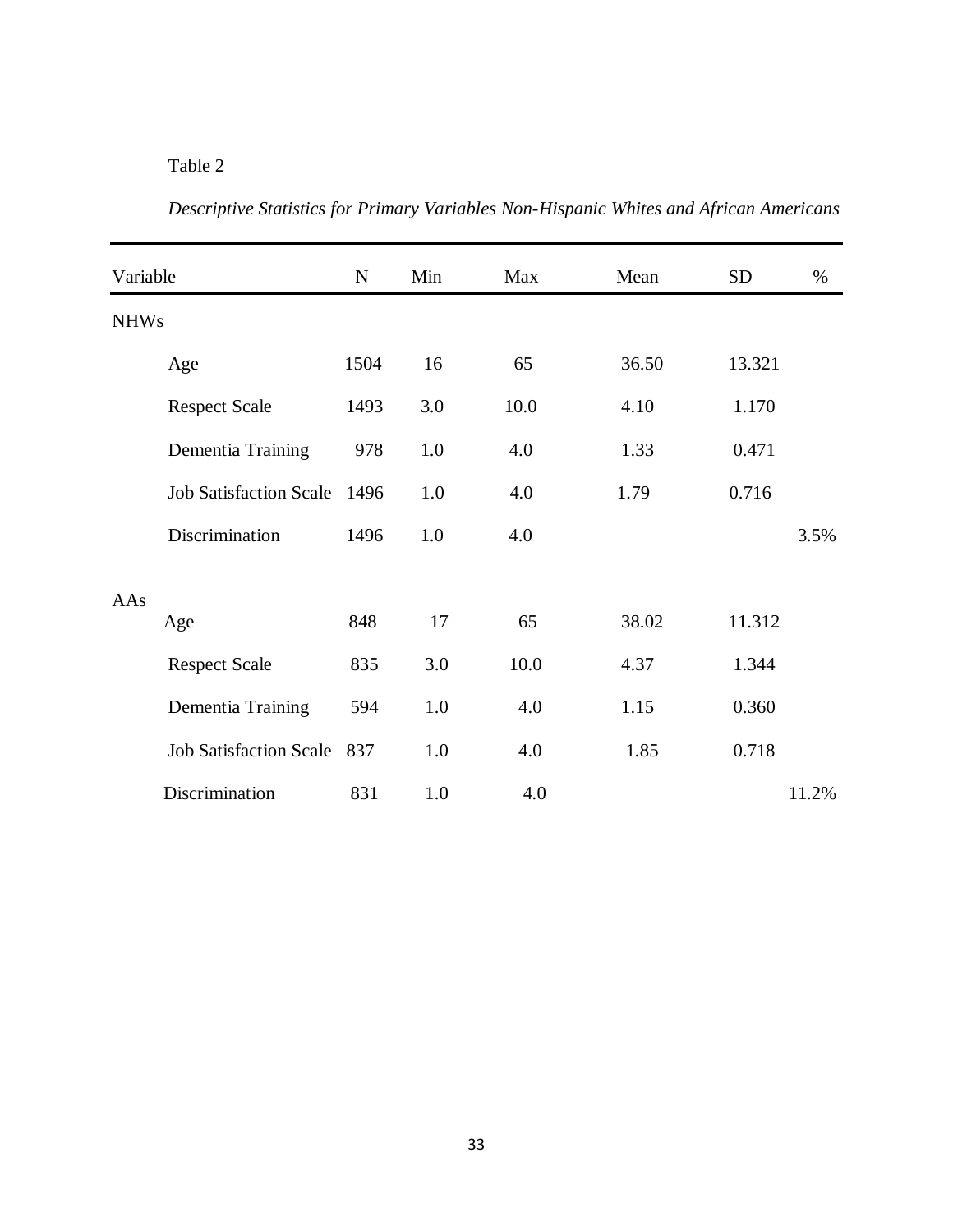## **Table 3**

## *Correlations Among Covariates and Scales*

| Variable                | Dementia Training        | Discrimination | <b>Respect Scale</b> | <b>Job Satisfaction Scale</b> | Age                      |
|-------------------------|--------------------------|----------------|----------------------|-------------------------------|--------------------------|
| Dementia Training       | $\overline{\phantom{a}}$ | .026           | $.139***$            | $.270***$                     | $-.019$                  |
| <b>Discrimination</b>   | $.101*$                  |                | $.109***$            | $.124***$                     | .004                     |
| Respect                 | $.157***$                | $.167***$      |                      | $.467***$                     | $-.064*$                 |
| <b>Job Satisfaction</b> | $.113**$                 | $.215***$      | $.462***$            |                               | .008                     |
| Age                     | $-.086*$                 | $-.004$        | $-165***$            | $-.087*$                      | $\overline{\phantom{0}}$ |

*Notes:* Upper right – Non-Hispanic Whites; Lower left – African Americans.  $*p < .05; **p<.01; **p<.001$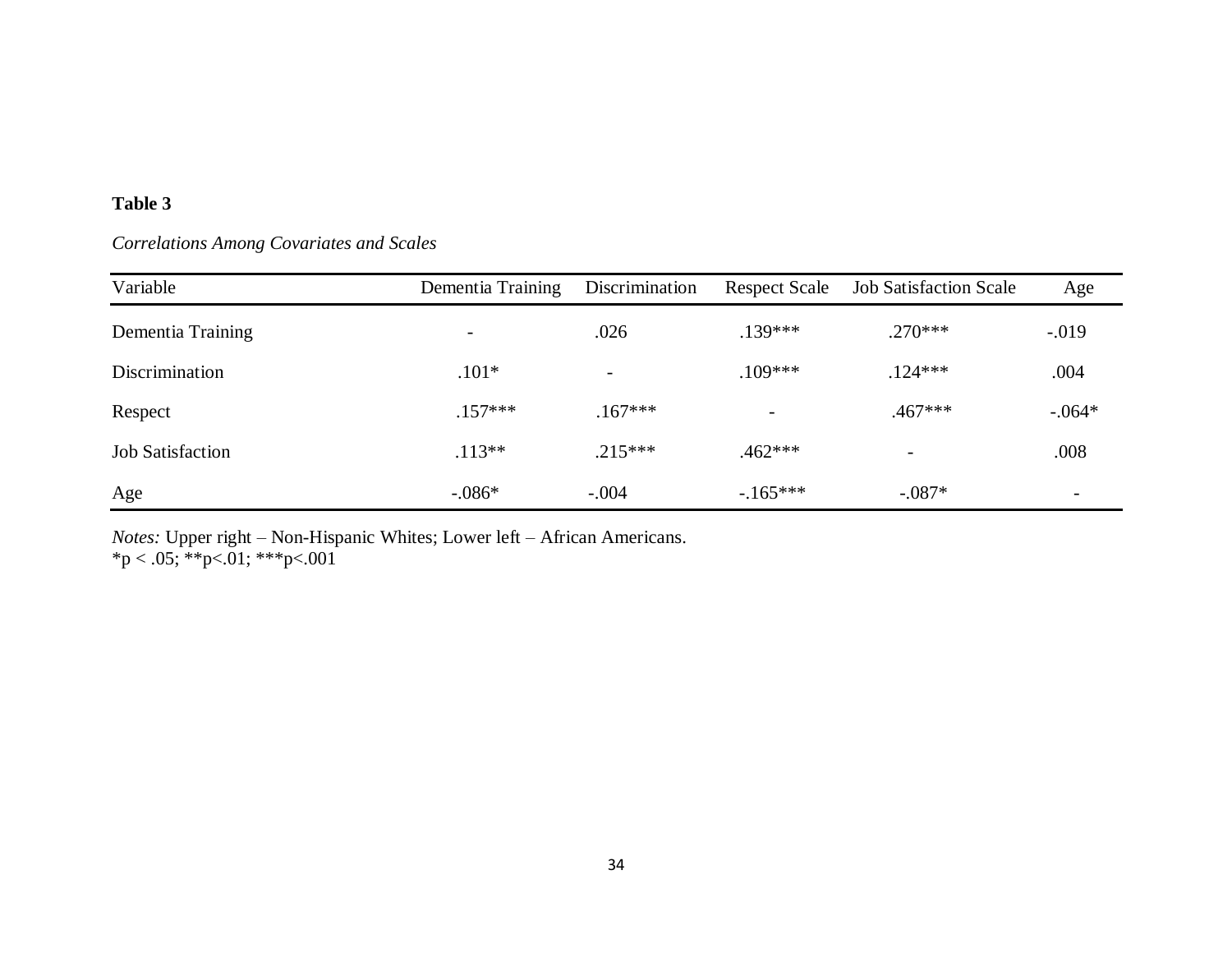#### REFERENCES

- Abrahamson, K., Pillemer, K., Sechrist, J., and Suitor, J. (2011). Does Race Influence Conflict Between Nursing Home Staff and Family Members of Residents? *The Gerontological Society of America, Series B: Psychological Sciences and Social Sciences, 66*(6), 750-755
- American Health Care Assocation. (2003). *Results of the 2002 AHCA survey of nursing staff vacancy and turnover in nursing homes.* Washington, DC: Author.
- Baron, R. M., and Kenny, D. A. (1986) Moderator-Mediator Variable Distinction on Social Psychological Research: Conceptual, Strategic, and Statistical Considerations. *Journal of Personality and Social Psychology, 51*(6), 1173-1182.
- Beck, C., Oritgara, A., Mercer, S., and Shue, V. (1999). Enabling and Empowering Certified Nursing Assistants for Quality Dementia Care. *International Journal of Geriatric Psychiatry. 14,* 197-212
- Berdes, C., and Eckert, J. (2001). Race Relations and Caregiving Relationships: A Qualitative Examination of Perspectives from Residents and Nurse's Aides in Three Nursing Homes. *Research on Aging, 23,*109-126
- Bishop, C. E., Squillace, M. R., Meagher, J., Anderson, W. L., and Wiener, J. M. (2009). Nursing Home Work Practice and Nursing Assistants' Job Satisfaction. *The Gerontologist, 49*(5), 611-622
- Bourgeault, I. L., Atanackovic, J., Rashid, A., and Parpia, R. (2010). Relations between Immigrant Care Workers and OIder Persons in Home and Long-Term Care. *Canadian Journal on Aging, 29*(1), 109-118
- Bowers, B. J., Esmond, S., and Jaconson, N. (2003). Turnover Reinterpreted: CNAs Talk About Why They Leave. *Journal of Gerontological Nursing,* 36-43
- Castle, N. G., and Engberg, J. (2005). Staff Turnover and Quality of Care in Nursing Homes. *Medical Care, 43*(6), 616-626
- Cheung, G. W., and Rensvold, R. B. (2002). Evaluating Goodness-of-Fit Indexes for Testing Measurement Invariance. *Structural Equation Modeling, 9*(2), 233-255.
- Cready, C. M., Yeatts, D. E., Gosdin, M. M., and Potts, H, F. (2008). CNA Empowerment: Effects on Job Performance and Work Attitudes. *Journal of Gerontological Nursing, 34*(3), 26-35
- Decker, F. H., Harris-Kojetin, L. D., & Bercovitz, A. (2009) Intrinsic Job Satisfaction, Overall Satisfaction, and Intention to Leave the Job Among Nursing Assistants in Nursing Homes. *The Gerontologist, 49*(5), 596-610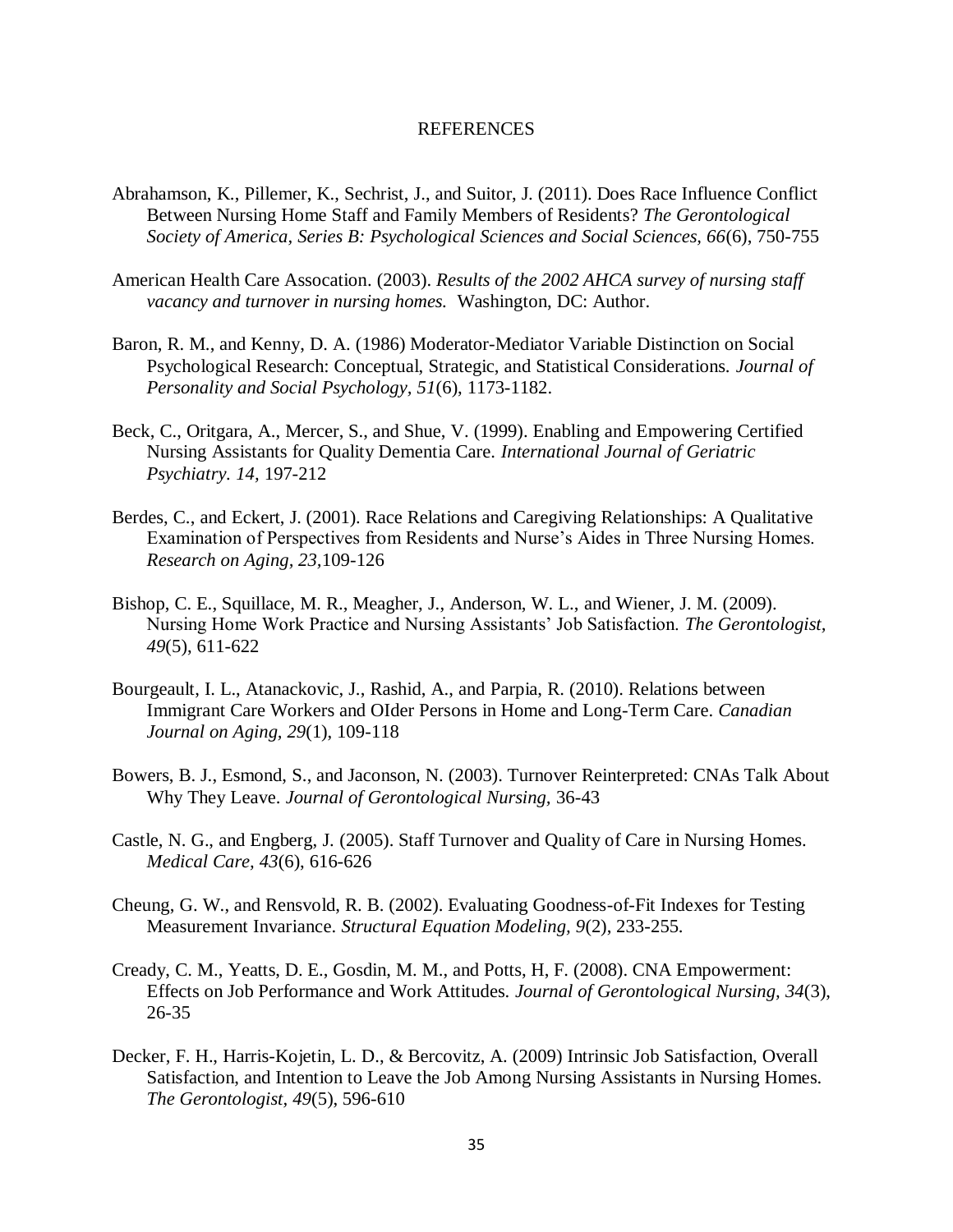- Donogue, C. (2010)/ Nursing Home Staff Turnover and Retention. *Journal of Applied Gerontology, 29*(1). 89-106
- Flesner, M. K., & Rantz, M. J. (2004). Mutual empowerment and respect effect on nursing home quality of care. *Journal of Nursing Care Quality, 19,* 193-196
- Friday, S. S., and Friday, E. (2002) Racioethnic Perceptions of Job Characteristics and Job Satisfaction. *Journal of Management Development, 22*(5), 426-442
- Grant, L. A., Kane, R. A., Potthoff, S. J., and Ryden, M. (1996). More Dementia-Specific Training Resources Should Be Made Available to All Staff to Improve Training Effectiveness and Reduce Turnover. *Geriatric Nursing, 17*(6), 278-282
- Institute for the Future of Aging Services. (2007). *The long-term care workforce: Can the crisis be fixed? Problems, causes, and options.* Washington, DC: Author
- Johson, H. (2007) Is it racism? Skepticism and Resistance Towards Ethnic Minority Care Workers among Older Care Recipients. *Journal of Gerontological Social Work, 49,* 79-96
- Kenny, D. A. (n.d.). Mediation. In *David A. Kenny's Homepage.* Retrieved April 12, 2012, from <http://davidakenny.net/cm/mediate.htm>
- Kuske, B., Hanns, S., Luck, T., Angermeyer, M. C., Behrens, J., and Riedel-Heller, S. G. (2007). Nursing Home Staff Training in Dementia Care: A Systematic Review of Evaluated Programs. *International Psychogeriatrics, 19*(5), 818-841
- McGuire, M., Houser, J., Jarrar, T., Moy, W., & Wall, M. (2003). Retention: It's all about respect. *Health Care Manager, 22,* 38-44
- Mittal, V., Rosen, J., and Leana, C. (2009). A Dual-Driver Model of Retention and Turnover in the Direct Care Workforce. *The Gerontologist, 49*(5), 623-634
- National Center for Health Statistics [NCHS]. (2004). *National Nursing Home Survey 2004*. Hyattsville, MD: Public Health Service.
- Pallant, J. (2007). Checking the Reliability of a Scale. In SPSS Survival Manual (pp. 95-99). New York, NY: Open University Press.
- Paraprofessional Healthcare Institute (2011). Quality Care Through Quality Jobs: Direct-Care Workers. Retrieved from [http://phinational.org/sites/phinational.org/files/clearinghouse/NCDCW%20Fact%20Sheet-](http://phinational.org/sites/phinational.org/files/clearinghouse/NCDCW%20Fact%20Sheet-1.pdf)[1.pdf](http://phinational.org/sites/phinational.org/files/clearinghouse/NCDCW%20Fact%20Sheet-1.pdf)
- Pennington, K. (2005). Second career CNAs' perceptions of and factors influencing their employment in nursing homes. University of Colorado Health Sciences Center.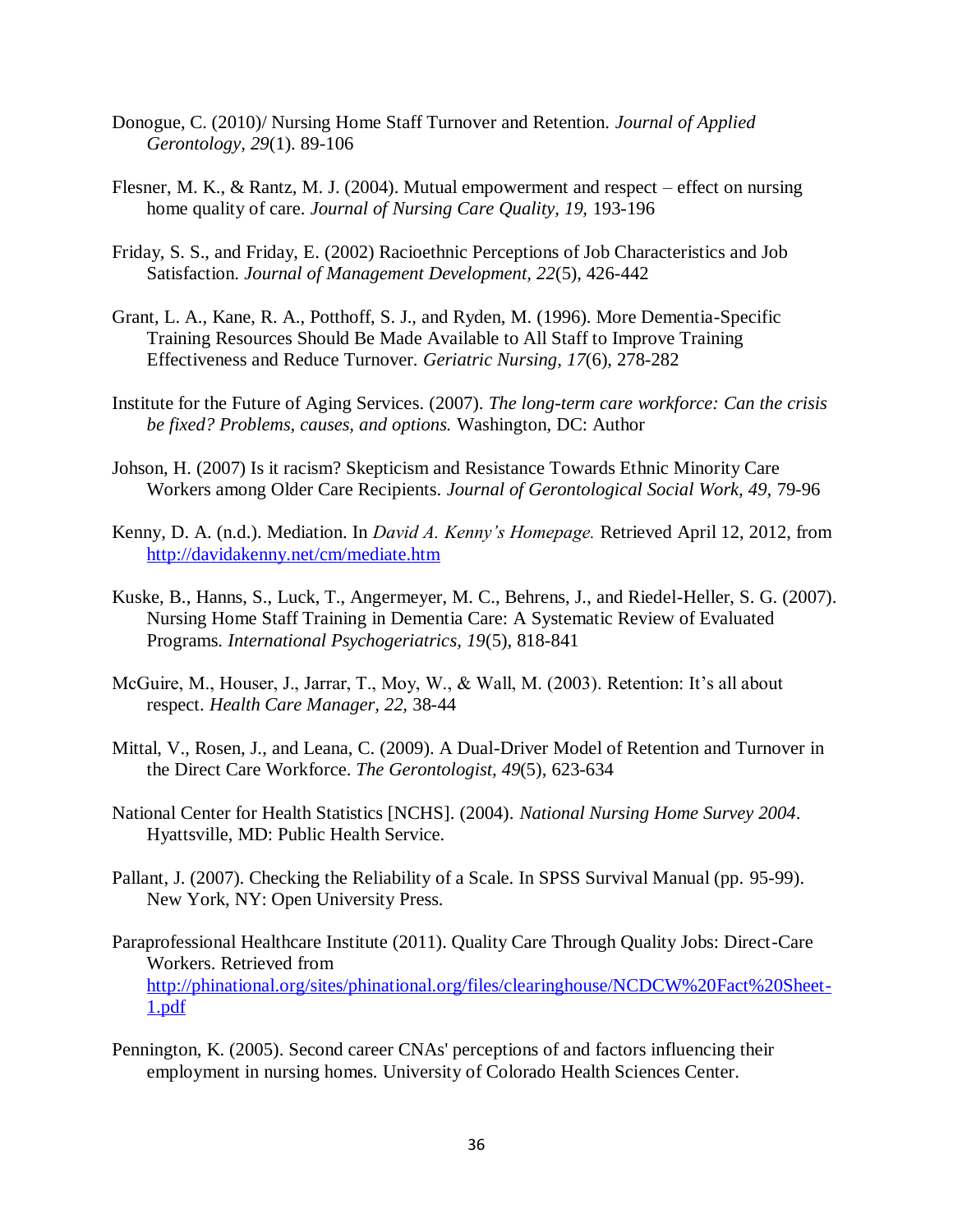- Pennington, K., Scott, J., and Magilvy, (2003). The Role of Certified Nursing Assistants in Nursing Homes. *Journal of Nursing Administration, 33*(11), 578-584
- Preacher, K. J, Rucker, D. D., and Hayes, A. F. (2007). Addressing Moderated Mediation Hypothesis: Theory, Methods, and Prescriptions. *Multivariate Behavioral Research, 42*(1), 185-227
- Rakovski, C, C., and Price-Glynn, K. (2010) Caring labour, intersectionality and worker satisfaction: an analysis of the National Nursing Assistant Study (NNAS). *Sociology of Health and Illness, 32*(3), 400-414
- Ramirez, M., Teresi, J., and Holmes, D. (2006) Demoralization and Attitudes Toward Residents Among Ceritified Nurse Assistants in Relatio to Job Stressor and Work Resources: Cultural Diversity in Long Term Care. *Journal of Cultural Diversity, 13*(2), 119-125
- Ryosho, N. (2011). Experiences of Racism by Female Minority and Immigrant Nursing Assistants. *Journal of Women and Social Work, 26*(1) 59-71
- Scott-Cawiezell, J., Main, D. S., Vojir, C. P., Jones, K., Moore, L., Nutting, P. A., Kutner, J. S., Pennington, K. (2005). Linking Nursing Home Working Conditions to Organizational Performance. *Health Care Management Review, 30*(4), 372-380
- Sloane, P. D., Williams, C. S., and Zimmerman, S. (2010). Immigrant Status and Intention to Leave of Nursing Assistants in U.S. Nursing Homes. *JAGS, 58,* 731-737
- Squillace, Remsburg, Harris-Kojetin, Bercovitz, Rosenoff, and Han (2009). The National Nursing Assistant Survey: Improving the Evidence Base for Policy Initiatives to Strengthen the Certified Nursing Assistant Workforce. *The Gerontologist*, *49*(2), 185-197.
- Stearns, S. C., and D'Arcy, L. P. (2008). Staying the Course: Facility and Profession Retention Among Nursing Assistants in Nursing Homes. *Journal of Gerontology: SOCIAL SCIENCES, 63B*(3) 113-121
- United States Department of Health and Human Services (2011). Understanding Direct Care Workers: A Snapshot of Two of America's Most Important Jobs. Certified Nursing Assistants and Home Health Aides. Retrieved from <http://aspe.hhs.gov/daltcp/reports/2011/CNAchart.htm#intro>
- Wendler, D., Kington, R., Madans, J., Van Wye, G., Christ-Schmidt, H., Pratt, L. A., Brawley, O. W., Gross, C. P., and Emanuel, E. (2006). Are Racial and Ethnic Minorities Less Willing to Participate in Health Research? *PLoS Medicine,3*(2),0201-0210.
- Wiener, J. M., Squillace, M. R., Anderson, W. L., & Khatutsky, G. (2009). Why Do They Stay? Job Tenure Among Certified Nursing Assistants in Nursing Homes. *The Gerontologist, 49*(2), 198-210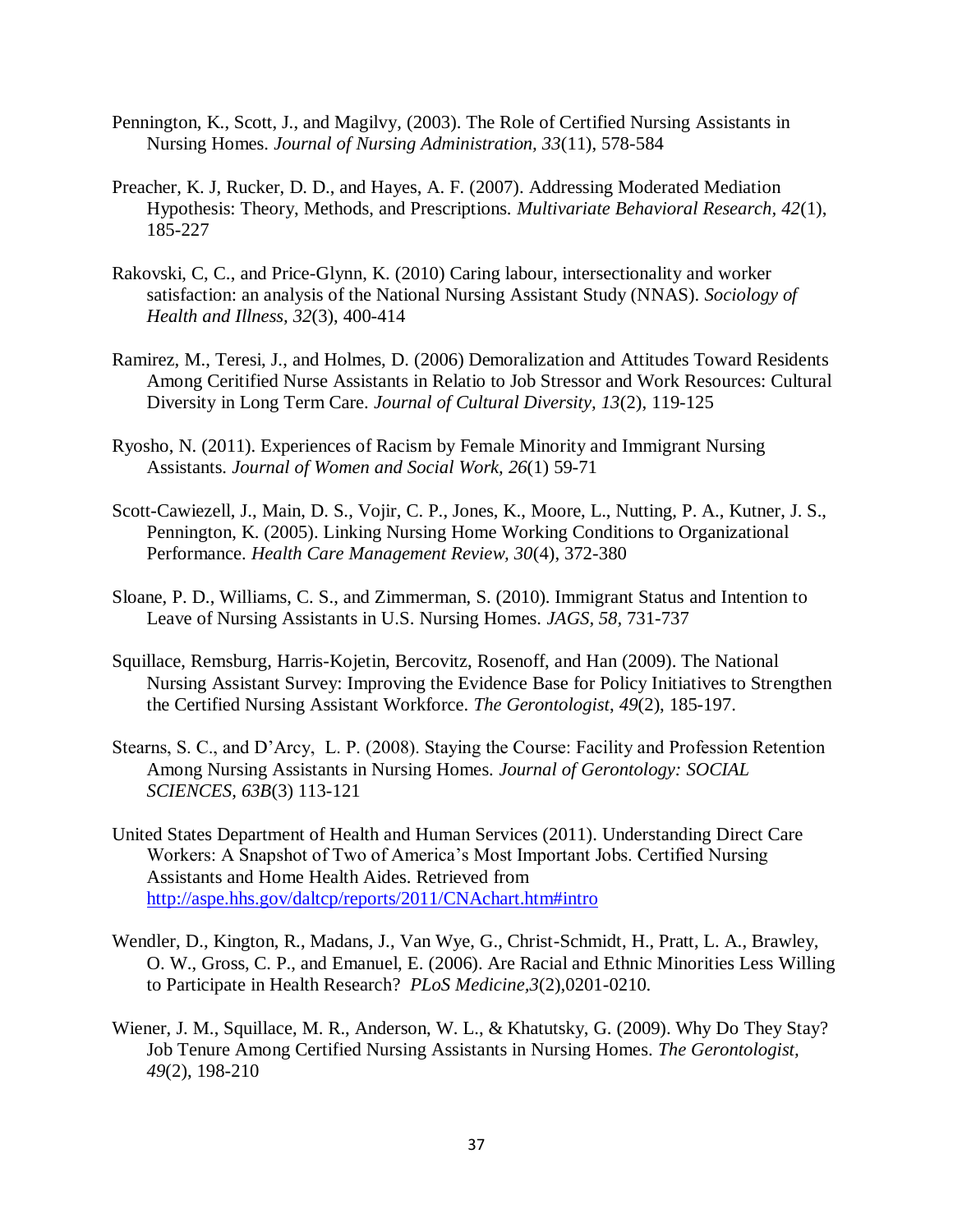- Yancey, A. K., Ortega, A. N., and Kumanyika, S. K. (2006) Effective Recruitment and Retention of Minority Research Participants. *Annual Review of Public Health, 27*, 1-28
- Yomada, Y. (2002). Profile of Home Care Aides, Nursing Home Aides, and Hospital Aides: Historical Changes and Data Recommendations. *The Gerontologist, 42*(2), 199-206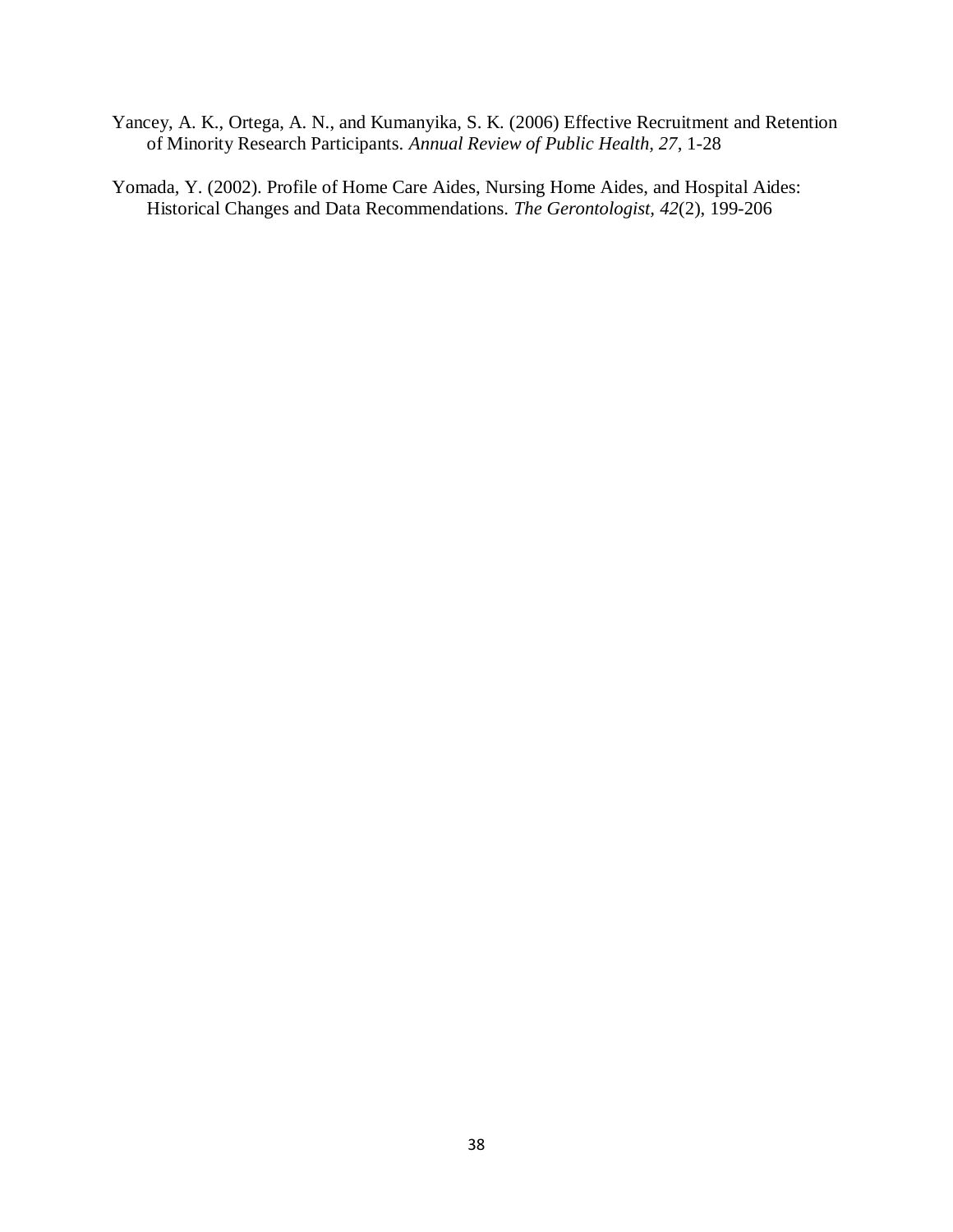#### APPENDIX

#### A) Job Satisfaction Measure

- 1. On a scale of 1-4 (1 = strongly agree to  $4$  = strongly disagree)
	- a. My supervisor provides clear instructions when assigning work
	- b. My supervisor deals with the complaints and concerns of nursing assistants
	- c. My supervisor is open to new and different ideas, such as a new or better way of dealing with resident care
	- d. My supervisor is supportive of progress in my career, such as further training
	- e. My supervisor helps me with my job tasks when help is needed
	- f. My supervisor listens to me when I am worried about a residents care
	- g. My supervisor supports nursing assistants working in groups or teams with other health care workers, such as physical therapists, dieticians, RNs, LPNs, or other nurses…
	- h. My supervisor disciplines or removes other nursing assistants who do not do their job well or their share of the work
	- i. My supervisor tells me when I am doing a good job
- 2. Overall, how satisfied are you with your job?  $(1 =$  Extremely satisfied to  $4 =$  Extremely dissatisfied)
- 3. Are you ( $1 =$  Extremely satisfied to  $4 =$  Extremely dissatisfied) with the following aspects of your current job:
	- a. Workplace morale
	- b. Doing challenging work
	- c. The benefits